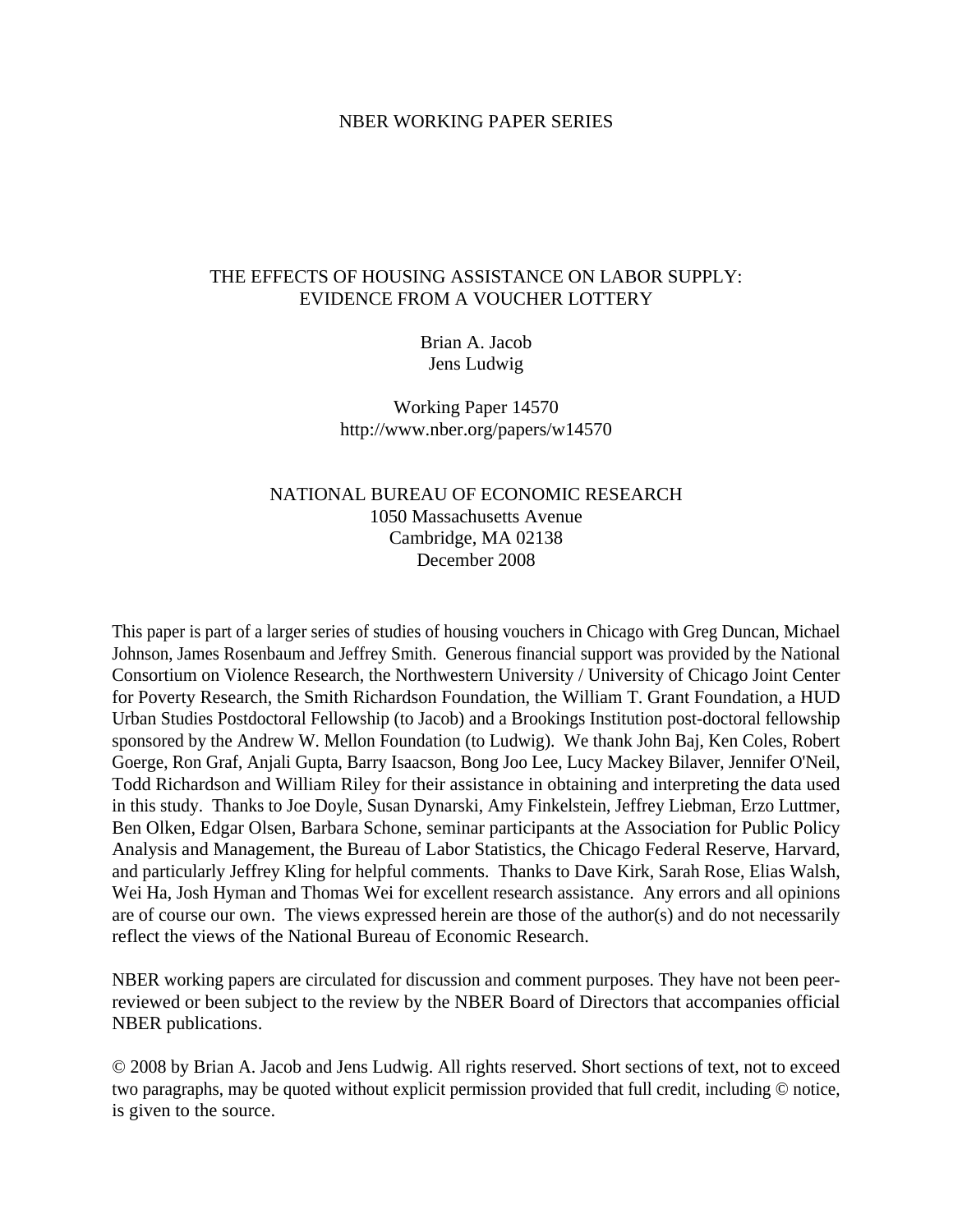The Effects of Housing Assistance on Labor Supply: Evidence from a Voucher Lottery Brian A. Jacob and Jens Ludwig NBER Working Paper No. 14570 December 2008 JEL No. I38,J22

# **ABSTRACT**

This study estimates the effects of means-tested housing programs on labor supply using data from a randomized housing voucher wait-list lottery in Chicago. Evidence for the net effects of housing programs on labor supply is central to a wide range of policy decisions about how to provide housing assistance to the poor. Economic theory is ambiguous about the expected sign of any labor supply response. We find that among working-age, able-bodied adults, housing voucher use reduces quarterly labor force participation rates by 4 percentage points (6 percent of the control complier mean) and quarterly earnings by \$285 (10 percent), and increases social program participation rates by 2 percentage points (16 percent of the control mean). These impacts are toward the lower end of the range of recent estimates from other studies of housing programs, but nonetheless do still imply that housing vouchers reduce labor supply.

Brian A. Jacob Gerald R. Ford School of Public Policy University of Michigan 735 South State Street Ann Arbor, MI 48109 and NBER bajacob@umich.edu

Jens Ludwig University of Chicago 1155 East 60th Street Chicago, IL 60637 and NBER jludwig@uchicago.edu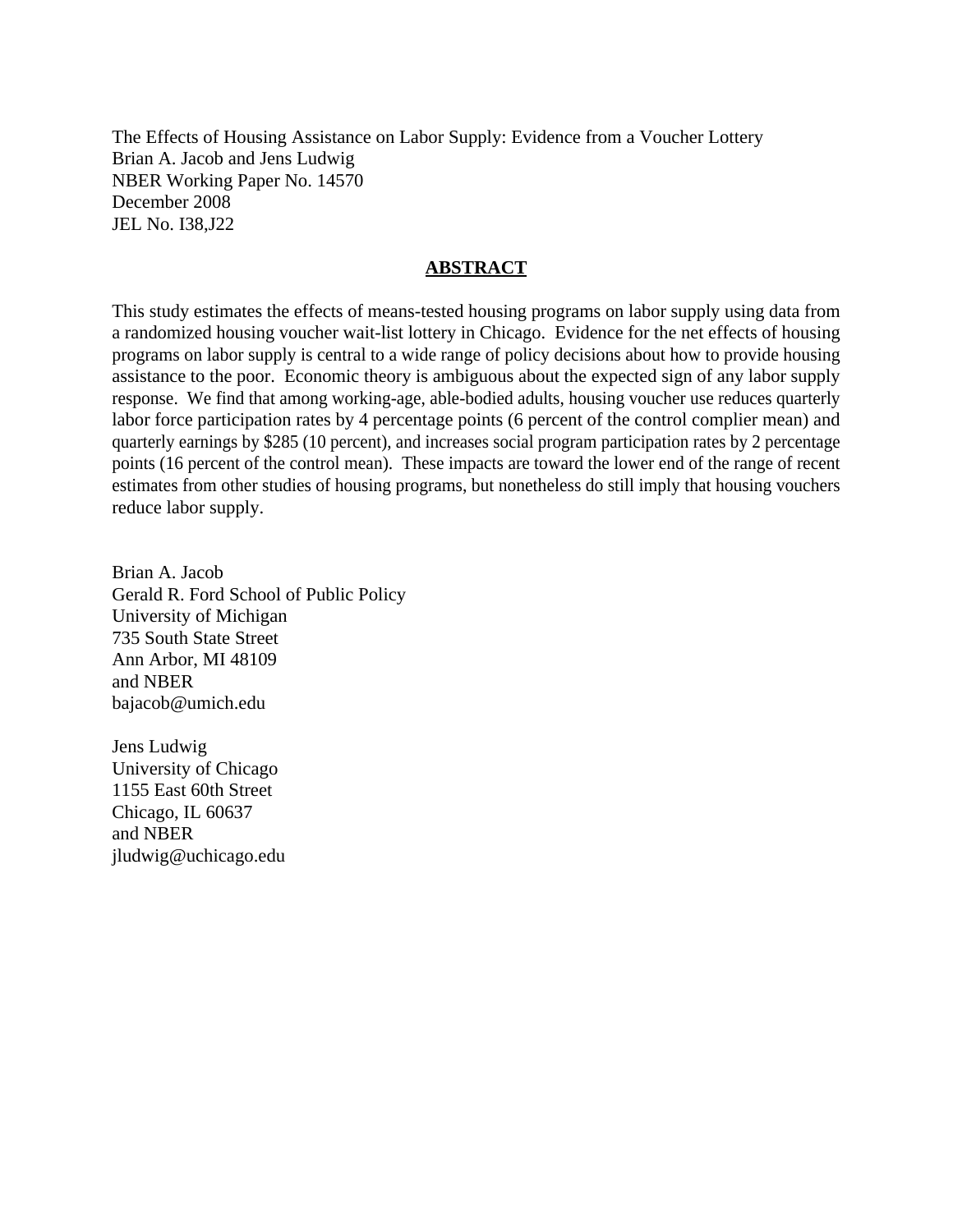### **I. INTRODUCTION**

In 2005 the federal government spent \$25.5 billion on housing assistance for the poor, slightly more than combined federal and state spending on TANF.<sup>1</sup> Understanding how housing assistance affects the behavior of recipients is relevant for policy decisions about how best to help poor people with their housing needs, including the optimal design of housing programs and the question of whether to address housing problems among the poor through housing programs at all. Yet the research literature on the behavioral effects of housing programs is, in the words of one leading housing economist, "shockingly small" (Olsen, 2003, p. 366).

The lack of good empirical evidence on this topic is particularly unfortunate because economic theory yields ambiguous predictions about the sign, much less the magnitude, of any labor supply response to means-tested housing programs. The standard static labor supply model predicts housing programs should reduce labor supply through income and substitution effects. However, the effects of *in-kind* transfers depend on how the program constrains consumption, and whether the subsidized good is a complement or substitute to leisure (Murray, 1980, Leonesio, 1988, Moffitt, 2002, Shroder, 2002). Some analysts claim housing programs may be work-neutral, or even *increase* work, by reducing the price of complements to work such as residential stability, improved housing or neighborhood quality, or proximity to jobs.

Existing estimates for the effects of means-tested housing assistance on labor supply are limited and mixed. One widely cited review argues "housing assistance is not persuasively associated with any effect on employment" (Shroder, 2002, p. 381, 410). But absent a clear source of exogenous identifying variation, selection bias remains a serious concern with nearly all prior studies. The one randomized experiment in this area finds that so-called Welfare to Work (WtW) housing vouchers reduce labor supply, although apparently just for the first year following random assignment, while also causing a large, persistent increase in TANF receipt (Gubits et al., 2006). While the WtW experiment has a strong research design, its external validity may be limited because eligibility for the program was restricted to TANF recipients for whom local housing agencies decided vouchers were "critical" to their labor market success.

In this paper, we estimate the effects of means-tested housing assistance on labor supply using a unique dataset of all applicants for Section 8 housing vouchers in Chicago during the late

 <sup>1</sup> Total spending on TANF was \$25.4 billion. Total spending on housing programs for low-income households by the U.S. Department of Housing and Urban Development equaled \$23.1 billion, and the U.S. Department of Agriculture spent approximately \$2.4 billion for such programs.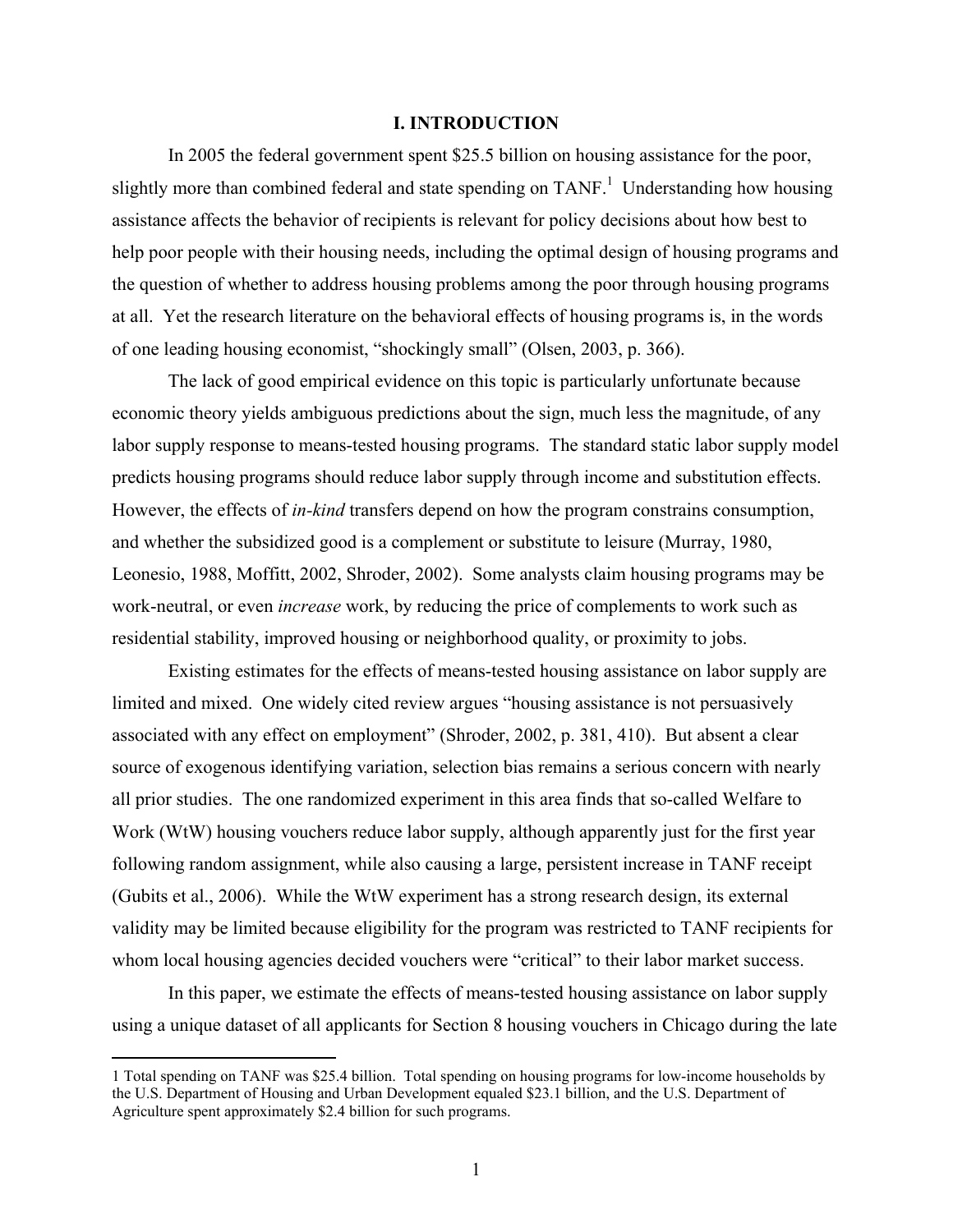1990s. Our identification strategy takes advantage of the fact that housing assistance, unlike many other social programs, is not an entitlement, and so benefits are rationed. When the organization running Chicago's Section 8 housing voucher program2 – Chicago Housing Authority Corporation, Inc. (CHAC) – constituted a new waiting list for the program in July, 1997, a total of 82,607 income-eligible families applied to CHAC for housing vouchers – far more than the number of vouchers available. As a fair way to allocate vouchers in the presence of excess demand, CHAC randomly assigned each applicant a position on the waiting list. By 2003, roughly 18,110 families had been offered a voucher.

We focus on the roughly 90 percent of CHAC voucher applicants living in private-market housing at the time they applied, for whom vouchers increase housing consumption, disposable income and marginal tax rates. In this way, our analysis is very different from the Moving to Opportunity (MTO) experiment, which offered vouchers to families living in public housing. For the MTO program population, housing vouchers will not directly affect income or wage rates (because the program rules for housing vouchers and public housing are similar), but do generate large changes in neighborhood environments (Kling, Liebman and Katz, 2007). Hence, MTO tells us something about the effects of changing the *type* of housing assistance provided to lowincome families (vouchers versus public housing), and more generally helps shed light on the importance of neighborhood effects on behavior and well-being. Our study instead estimates the effects of expanding the set of people receiving housing assistance by issuing more vouchers.

The primary contribution of our paper is to provide what we believe are the first estimates of the effects of a very large and understudied social program – housing vouchers – on labor supply that rely on both a clearly exogenous source of identifying variation and a fairly representative sample of program participants. Our analytic sample consists of the entire population of families who applied for housing vouchers in Chicago in the late-1990s. We find that for working-age, able-bodied adults, voucher use reduces quarterly employment rates by nearly 4 percentage points (6 percent) and quarterly earnings by \$328 (11 percent), and increases TANF receipt by 2 percentage points (16 percent). Unlike with the WtW voucher experiment,

 <sup>2</sup> For many years, federal rental subsidy programs included both a voucher and a certificate program. The main difference was that the voucher program allowed families to lease units with rents above the Fair Market Rent, although families could not pay more than a certain share (usually 40 percent) of income towards rent. Recently both programs have been combined into the Housing Choice Voucher program. For convenience, we refer to rental subsidies in our analysis simply as "Section 8 vouchers," which is how most of the CHAC families knew the program.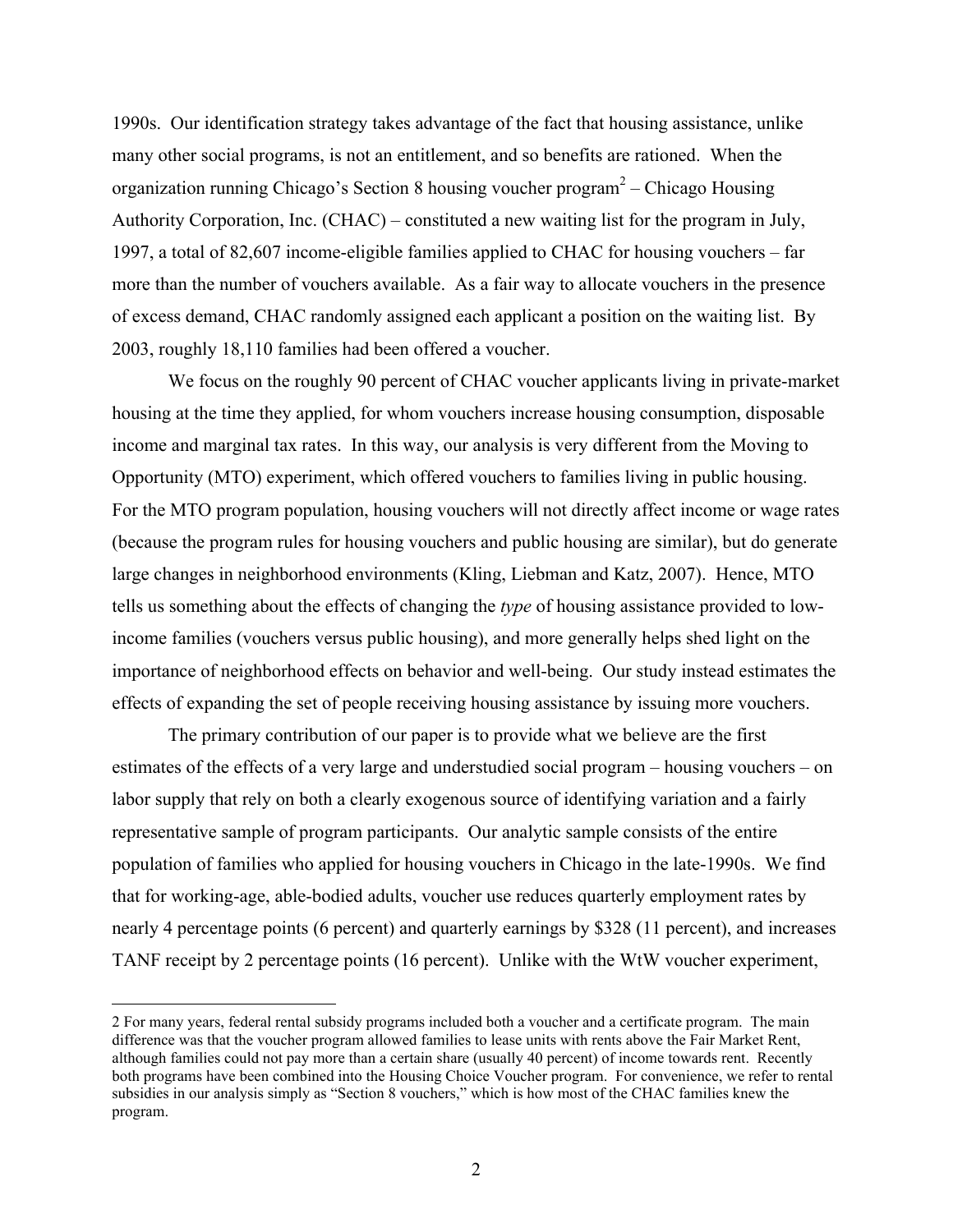the labor supply impacts we estimate seem to persist. We also see some slight increase in average labor supply for those families who expect to receive a voucher in the future, consistent with predictions from the lifecycle labor supply model that people may shift work effort towards periods when their net wage is relatively higher. We also find that that housing vouchers seem to have little effect on two of the key housing-specific mechanisms hypothesized to boost employment: the presence of employed or otherwise affluent neighbors (who might provide useful job references or otherwise be supportive of work) and residential stability (although we note that vouchers do seem to change slightly the timing of moves, as families who expect to receive a voucher delay moves until their voucher offer).

If it is true that the primary mechanisms through which housing vouchers affect labor supply are standard income and substitution effects, then our findings may have broader implications about how people respond to means-tested transfers more generally. Because both the income and substitution effects induced by housing vouchers should reduce labor supply, our reduced-form impacts enable us to bound the size of each effect. Our bounds suggest income and substitution elasticities that are much smaller than most earlier non-experimental studies of single mothers, but are consistent with those from the Negative Income Tax experiments.

Section II discusses the behavioral mechanisms through which vouchers might affect labor supply. Sections III and IV review the prior literature and describe the Chicago voucher lottery that we study. Sections V and VI discuss our data and empirical strategy. Finally, we present our findings and discussion in sections VII and VIII.

### **II. HOUSING VOUCHERS**

In this section, we provide a brief review of the housing voucher program rules and how vouchers might affect labor supply; for a more detailed discussion, see Appendix A. Housing vouchers subsidize low-income families to live in private-market housing. Eligibility limits for housing programs are a function of family size and income. Since 1975, an increasing share of housing assistance has been devoted to households with incomes below 50 percent of the local median. Yet, demand far exceeds supply. Only 28 percent of renters with incomes below 50 percent of the local median receive housing assistance (Olsen, 2003). The maximum subsidy available to families is governed by the Fair Market Rent (FMR), which was equal to the  $45<sup>th</sup>$ percentile of the local private-market rent distribution up through 1995, then lowered to the  $40<sup>th</sup>$ percentile. Since 2001, selected metropolitan areas, including Chicago, were allowed to set

3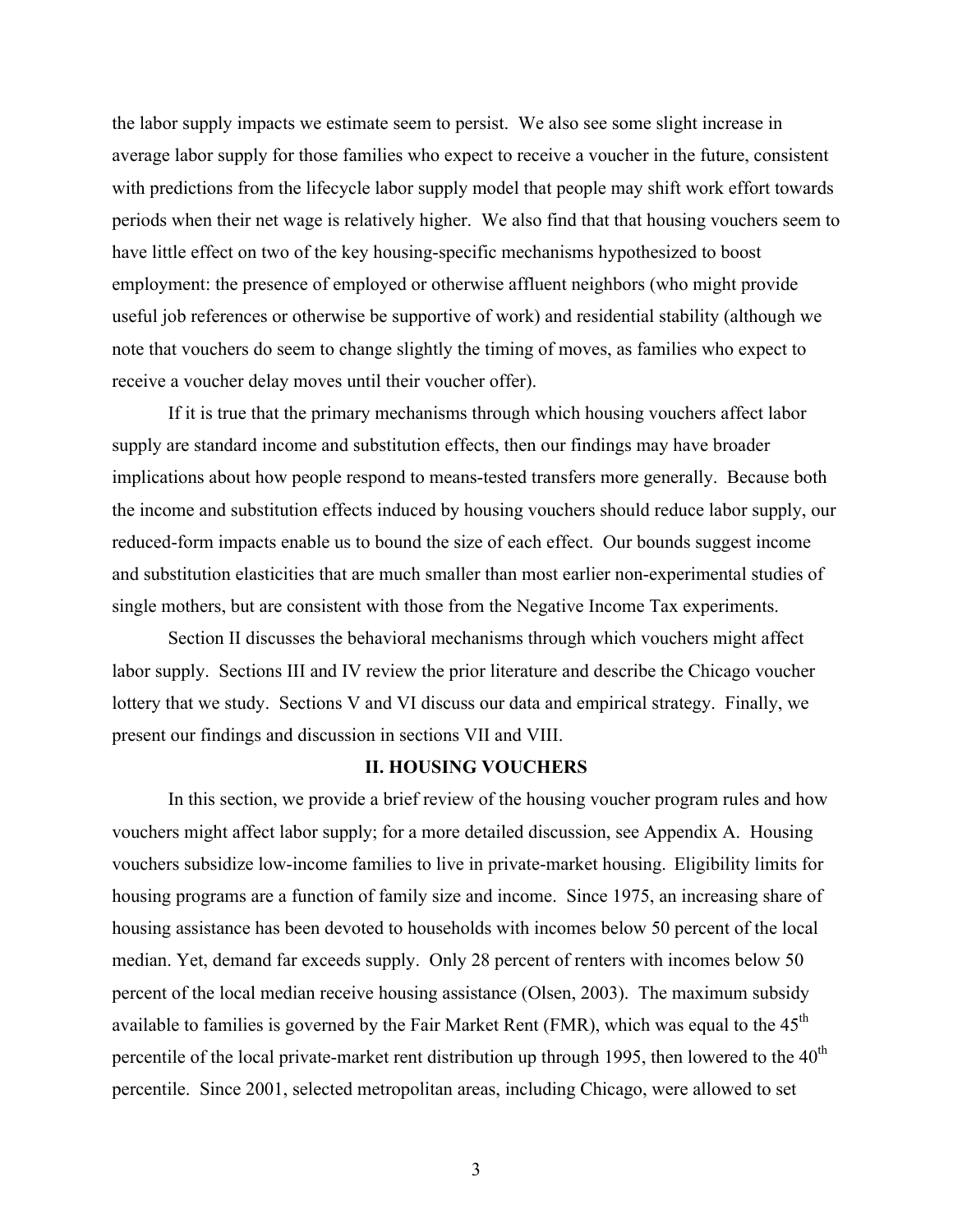FMR at the  $50<sup>th</sup>$  percentile. The FMR for a two-bedroom apartment in Chicago was equal to \$699 in 1994, \$732 in 1997, and \$762 in 2000 (in nominal dollars). The voucher subsidy equals the difference between the family's rent contribution (30 percent of adjusted income) and the lesser of either FMR or the unit rent. Families with vouchers can keep the subsidy basically for as long as they stay income eligible, which for our sample should be quite some time: average baseline income in our sample was \$14,000, while the subsidy phase out range is \$43,000 (unless otherwise noted, all figures are reported in 2007 dollars).

Many families who are offered vouchers do not use them (Olsen, 2003). There are several candidate explanations for the limited take-up rates. Many housing units have rents above the voucher program's FMR. Some landlords may not want to deal with the voucher program's requirements on paperwork or minimum quality, which are verified by inspection although failed units can be modified and re-inspected. And families offered vouchers have a limited amount of time to lease a unit (usually 3 to 6 months).

The most obvious way in which housing voucher receipt might affect labor supply is through the substitution and income effects implied by the standard static labor supply model illustrated in Figure I. The budget constraint for families who do not receive housing assistance is given by ADE, with slope equal to minus one times the individual's market wage (w). The maximum subsidy for a family with no earnings is the value of the FMR (given by G), which for the typical CHAC applicant is equal to around \$12,000 per year. Voucher rules require participants to pay 30 percent of their (adjusted) income towards rent, which reduces the aftertax wage of voucher recipients. The amount of this "tax" will be smaller for families receiving other social benefits given the way the various program rules interact (see Appendix A). The subsidy value for families with labor market earnings (given by B in Figure I) will be less than the full amount of the FMR, but as discussed below, the average voucher subsidy is still extremely large relative to most means-tested transfer programs.

Predicting the effect of housing programs on work is complicated for at least two reasons. The first involves how the dynamics of these programs relate to the life-cycle model of labor supply (see for example MacCurdy, 1981). In many cities, housing programs have very long waiting lists. Families on the wait list expect to receive a subsidy in the future, which increases lifetime permanent income. But these families also know that once they receive a voucher, their wage rate will be reduced because of the implicit tax. If people wish to supply more labor in

4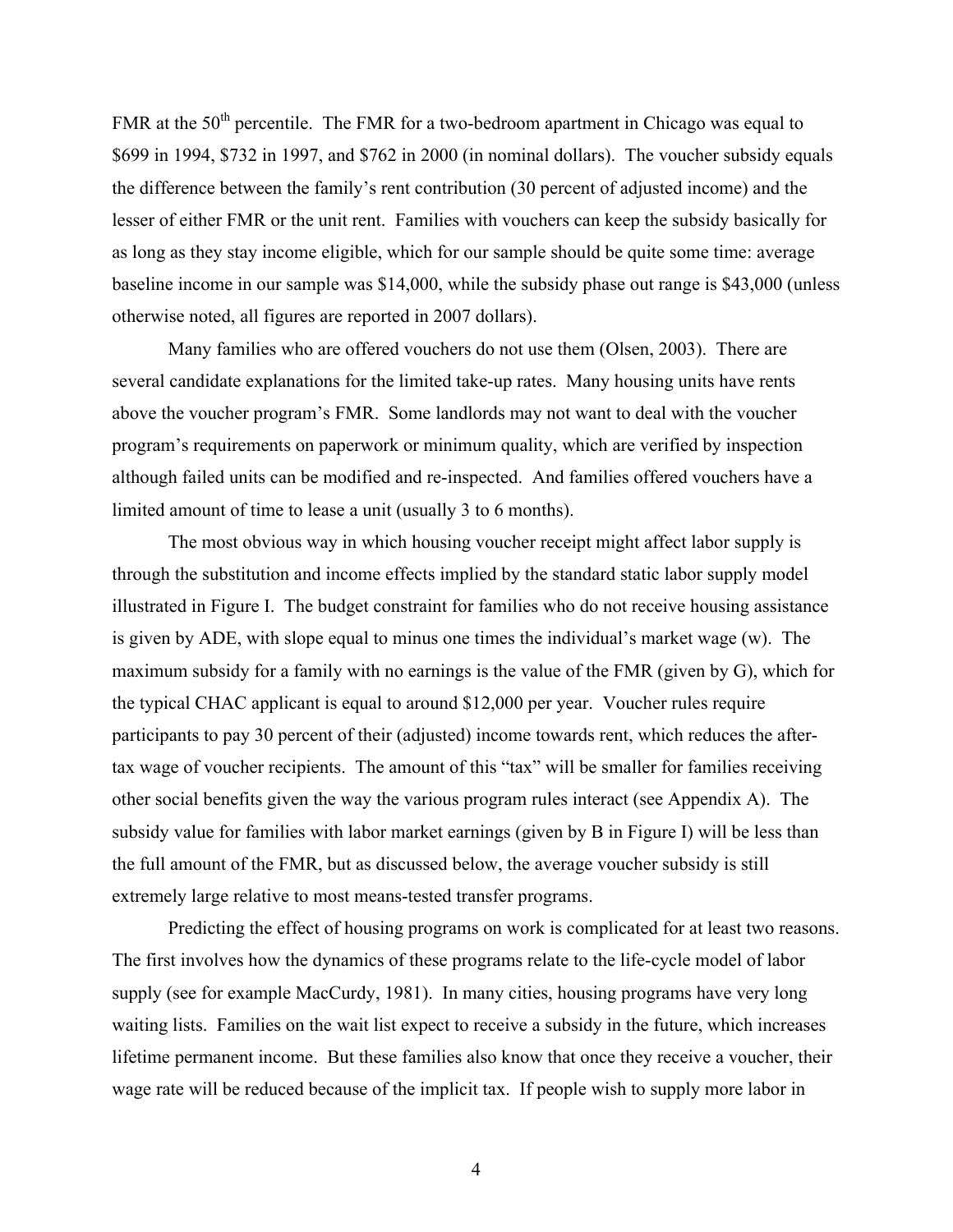periods when wages are high and intertemporal substitution effects dominate lifetime wealth effects, we could observe an increase in work effort while they are on the program wait list.

Second, and perhaps more importantly, the in-kind nature of the subsidy makes it is hard to predict the effects of housing vouchers on labor supply. The effect on labor supply will depend in part on the degree to which the in-kind subsidy constrains people's consumption, and how the subsidized commodity complements or substitutes for leisure (Murray, 1980, Leonesio, 1988, Moffitt, 2002). If the subsidized good is a complement to leisure, then the transfer program will lead to an unambiguous decrease in work effort. If the subsidized good is a substitute for leisure, the transfer will lead to a smaller reduction in work effort than an equally generous cash transfer.<sup>3</sup> In principle, the transfer could *increase* work effort (Leonesio, 1988).<sup>4</sup>

# **III. PREVIOUS EVIDENCE**

Whether and how means-tested housing programs impact work effort is ultimately an empirical question. In an influential review of the housing literature, Mark Shroder (2002) laments the "critical theoretical weaknesses" of the standard labor supply model in ignoring the possibility that increased housing consumption could help increase work, and argues the empirical research is "consistent with [a housing voucher] … effect of zero" on labor supply. However, Shroder notes that most studies simply compare the labor supply of program participants with non-participants, which may confound program impacts with unmeasured individual attributes associated with both work decisions and program participation. In addition, many studies measure program participation using survey self-reports, which suffer from reporting problems that vary systematically by actual program involvement.<sup>5</sup>

More recent studies subsequent to Shroder's review also paint a mixed picture of whether

 <sup>3</sup> In the case of housing, it is not clear whether one should regard the commodity as a substitute or complement for leisure. More or better housing may promote work by reducing exposure to environmental toxins, improving sleep, enabling people to have a consistent residential address or live in an area that is closer to jobs or employed neighbors (Kain, 1968), or have lower crime rates. On the other hand, better housing may complement leisure, since it is more pleasurable to spend time in a nicer space.

<sup>4</sup> Schone (1992) shows that the non-linearities housing vouchers generate in budget constraints could also potentially increase work effort. The basic intuition is that housing programs offer participants a "take it or leave it" level of housing consumption. If housing program participation increases the amount that people contribute out-ofpocket towards housing, the result could be an increase in work effort in order to meet minimal levels of consumption for other goods.

<sup>5</sup> In a recent paper, Hoynes and Schanzenbach (2007) exploit county-level variation in the timing of the original implementation of the Food Stamps Program to estimate the impact of this in-kind transfer on consumption and labor supply. While their labor supply estimates are rather imprecise, they find evidence that the program generates small work disincentive effects, roughly consistent with the magnitude of those found in the NIT experiments.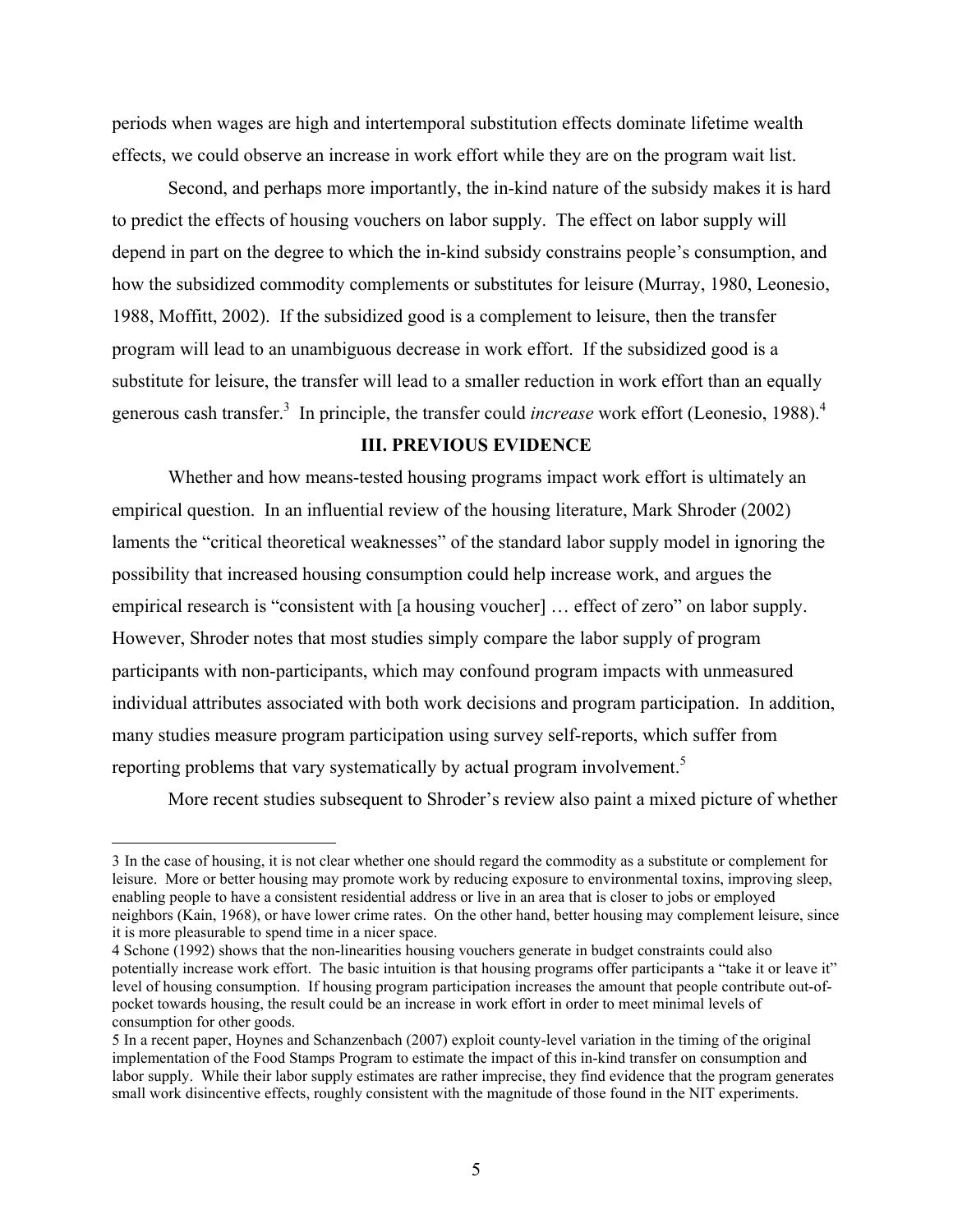housing programs impact labor supply. Yelowitz (2001) exploits across-area variation in FMRs and housing program rules that relate housing benefits provided by either public housing or housing vouchers to the sex composition of a family's children. Yelowitz finds a one standard deviation increase in housing subsidy (\$180 per month) reduces labor force participation by 4 percentage points (from a baseline of 70-75 percent). It is not clear, however, how much of the identification comes from variation in benefit levels due to the sex composition of children, which is plausibly exogenous, versus within- and/or across-MSA changes in FMR or income eligibility limits, which may be correlated with unobserved factors that affect labor supply.

A more common estimation approach among recent studies is to rely on within-person over-time variation in housing program participation and labor supply. Olsen et al. (2005) use data from the Panel Study of Income Dynamics (PSID) and find a 30 to 35 percent reduction in earnings associated with receiving either a housing voucher or a project-based subsidized housing unit. In contrast, Newman, Holupka and Harkness (forthcoming) use propensity-score matching methods with the PSID and find no detectable effects of entering project-based assistance on work or earnings, but find welfare receipt increases by over 50 percent. Using a similar propensity-score matching design, Susin (2005) finds housing assistance reduces earnings by 15 percent among respondents to the Survey of Income and Program Participation, and Carlson et al. (2008) find earnings drop 12 percent the first year following voucher receipt using administrative data from Wisconsin, although the effect fades out within five years.

The recent Welfare-to-Work (WtW) experiment by HUD suggests vouchers reduce quarterly employment rates (earnings) by 5 to 7 (12) percent the first year of the demonstration (Gubits et al., 2006). The estimated impacts are not statistically significant during years two and three, but the confidence intervals cannot rule out impacts on work and earnings of up to 10 and 19 percent, respectively. The authors argue that the short-term decline in work is due to temporary disruptions from moving. But at the same time, the WtW study does find that vouchers generate large, sustained increases in TANF receipt.

The main limitation with the WtW voucher experiment has to do with external validity. The sample is restricted to families who are receiving TANF at baseline, a program that, as noted above, mutes the effect of voucher receipt on effective marginal tax rates. Of course, having results applicable to just TANF recipients would still be useful, despite the large decline over time in TANF receipt rates. But eligibility for WtW was further limited to the subset of TANF

6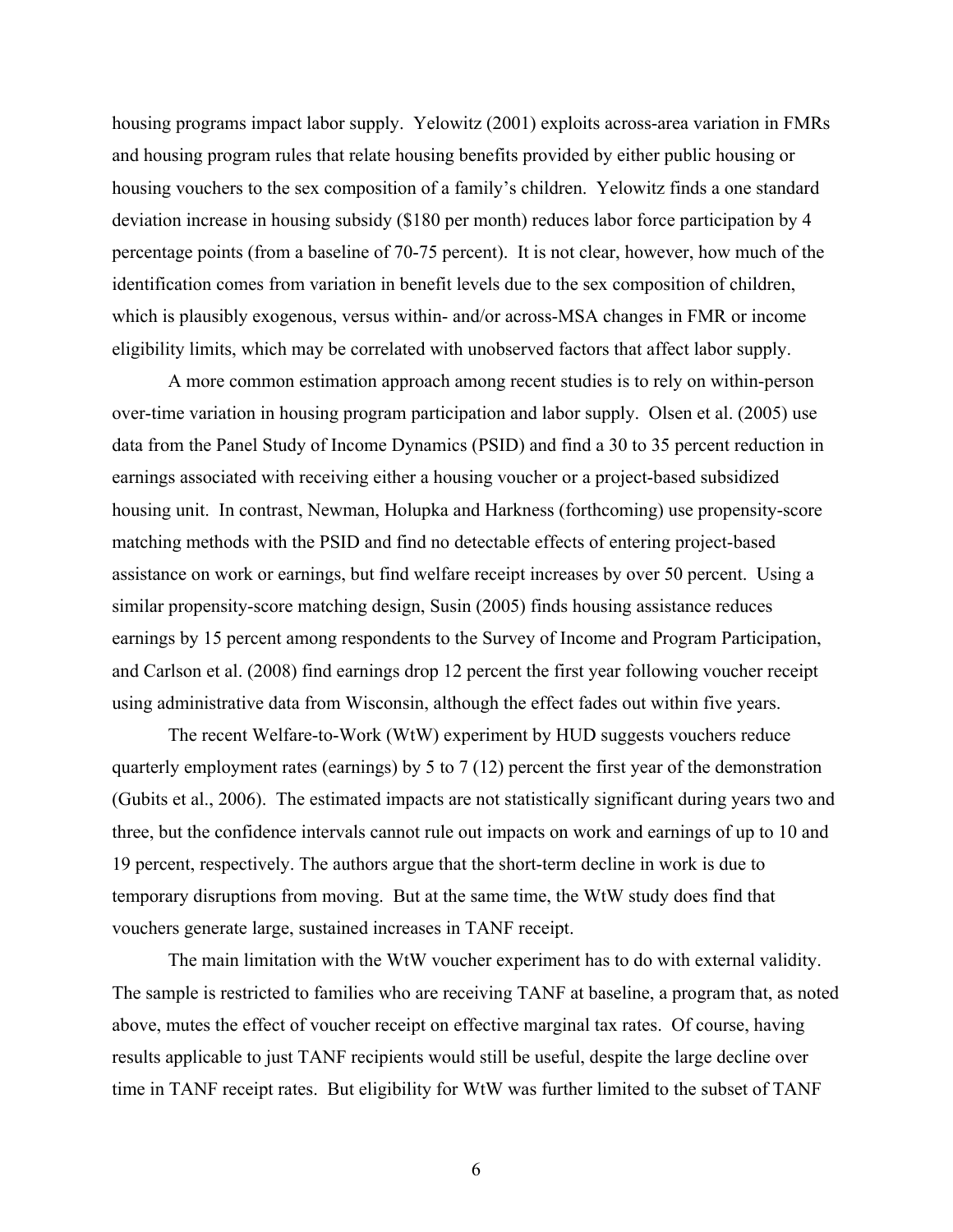recipients for whom vouchers were, in the judgment of housing officials, "critical to the families' ability to obtain or retain employment" (Gubits et al., 2006, p. 7). Thus the degree to which these findings generalize to the broader population of housing program participants is not clear.

# **IV. THE CHICAGO HOUSING VOUCHER LOTTERY**

In July 1997, Chicago Housing Authority Corporation (CHAC) opened the city's voucher wait list for the first time in 12 years, and received a total of 82,607 applications from incomeeligible people. CHAC randomly assigned applicants to a waiting list in August 1997, and notified those in the top 35,000 positions of their wait list number. CHAC told these families on the "active wait list" that they would be offered a voucher within three years. CHAC informed the remaining applicants (random lottery numbers 35,001 to 82,607) that they would not receive vouchers. About 4,625 families were offered vouchers in the first year after the wait-list lottery. Service of the July 1997 wait list was interrupted in August 1998, as CHAC was required to provide vouchers to a set of Latino families in response to a discrimination lawsuit against the City of Chicago. CHAC began to serve the 1997 wait list again at the start of 2000. By May 2003, after offering vouchers to 18,110 families from this original 1997 waiting list, CHAC was "over-leased" and essentially stopped offering any new vouchers.<sup>6</sup>

In the analysis that follows, we define our "treatment group" to be families offered vouchers by May 2003 (lottery numbers 1 to 18,110). The control group consists of those applicants with lottery numbers above 35,000 who were told that they were not on the active wait list and would not get a voucher. In our main analyses we exclude from our sample those families with lottery numbers between 18,110 and 35,000 because of their ambiguous treatment status (i.e., their behavior might have been affected by the anticipation of a voucher, but since CHAC stopped giving out vouchers in 2003, these families may have given up hope of getting one). We later show that including this group does not change our findings.

# **V. DATA AND SUMMARY STATISTICS**

This section briefly describes the primary data sources used in our analysis. For more details, see Appendix C. The application forms for the 1997 wait list provide baseline information on the 82,607 adults and nearly 8,700 spouses who applied to CHAC for a housing

 <sup>6</sup> That is, CHAC had issued as many or more vouchers than it had funding to pay for. CHAC sent a letter to all families still on the wait list asking them to verify their address and interest in receiving a voucher. Roughly 9,300 families responded. In a follow-up letter, CHAC indicated families with numbers from 18,110 to 20,853 should expect to wait at least one year; numbers between 20,854 and 27,455 at least two years; 27,457 to 33,902 at least three years and the remainder at least four years. (Personal communication with Ken Coles, CHAC, on 4/8/2004).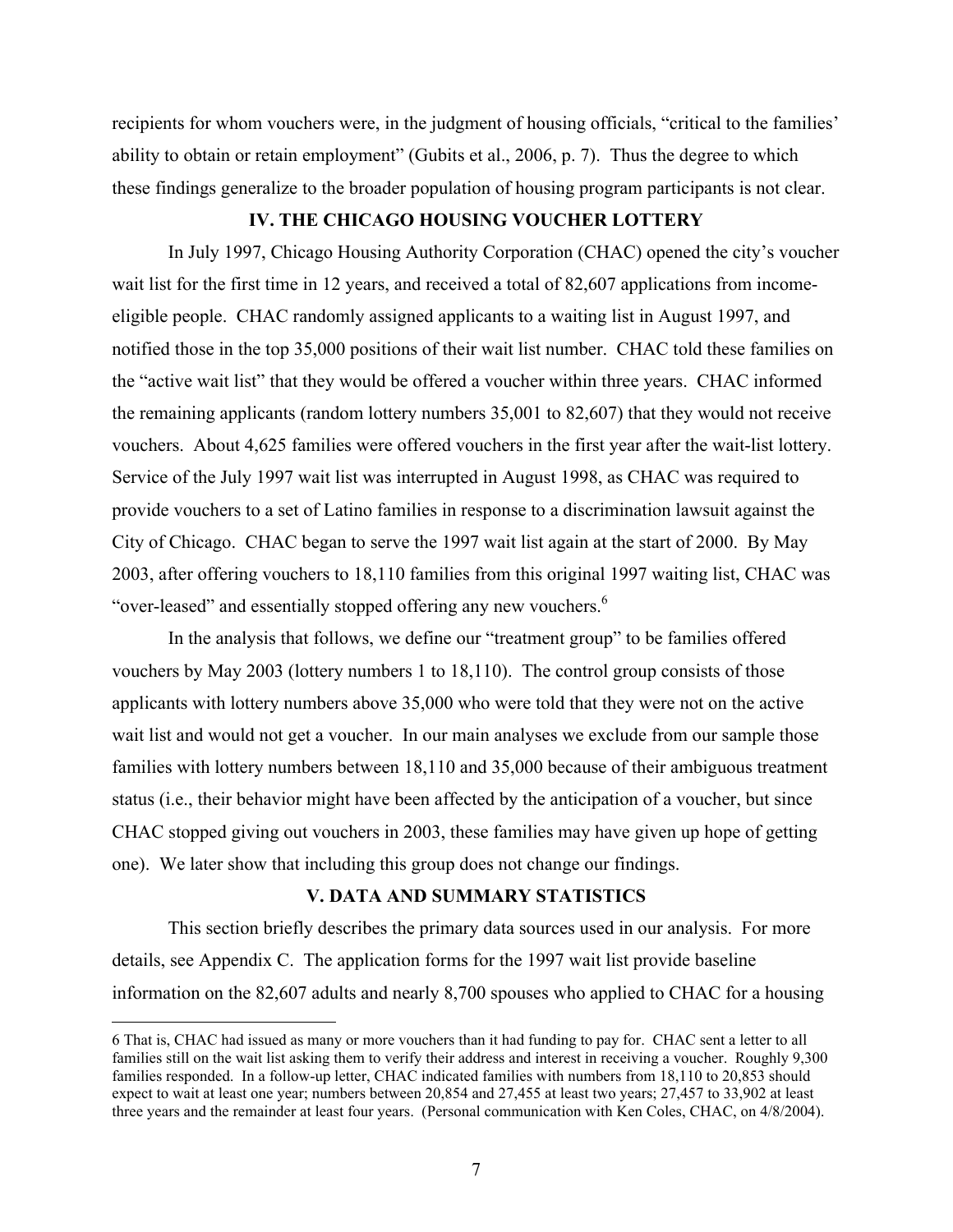voucher. These files include information on address, lottery number and basic household demographics, as well as identifying information for the household heads and spouses. The baseline application forms do not include identifying information on other members of the applicant's household. We use data from the Illinois Department of Human Services (IDHS) to determine who lived with the CHAC applicants in the period immediately *before* the wait list was opened. Because this procedure (described in Appendix B) relies entirely on *pre-lottery* data, any measurement error in identifying baseline household members will be orthogonal to wait list position. Data on voucher utilization comes from HUD 50058 records, which families must complete at least once each year to verify program eligibility.

To track residential locations for both the treatment and control groups we rely on a variety of passive tracking sources such as the National Change of Address (NCOA) registry and national credit bureau checks. Because of resource constraints, we tracked a random ten percent sub-sample of all CHAC applicants.<sup>7</sup> Using these addresses, we are able to characterize each household's residential neighborhood using (among other sources) 2000 census data down to the block group level. To determine whether a family was in public housing or project-based Section 8 housing (essentially privately-operated public housing) at the time of the lottery, we merge baseline addresses from the lottery application files to lists of subsidized units maintained by the Chicago Housing Authority and HUD.<sup>8</sup>

To obtain measures of labor force participation, we merge the applicants to several different Illinois state administrative databases using probabilistic matching techniques that use data on name, date of birth and social security number. Illinois Unemployment Insurance (UI) records from 1990 through the end of 2005 provide quarterly earnings for individuals working for employers who pay more than \$1,500 in total wages in a quarter to all employees, but excludes those who work for themselves, the military or other branches of the federal

 <sup>7</sup> We have confirmed that this subset matches the overall applicant pool on a variety of baseline characteristics, and that the impact estimates on labor supply for this 10 percent sub-sample are virtually identical to the impact estimates for the full sample. We are also able to (at least partially) verify the accuracy of the passive tracking techniques using the subset families that received housing vouchers. In the vast majority of these cases, the location information obtained through passive tracking matches the information found in the administrative 50058 records. 8 Throughout our analysis, we focus on baseline housing status because the outcome of the voucher lottery may have influenced a family's living arrangement. This means the group identified as living in a housing project at baseline may include some families who are in private-market housing by the time they are actually offered a housing voucher by CHAC because of both the natural transition of families out of project-based housing units over time, and demolition of public housing in Chicago during this period (Jacob, 2004).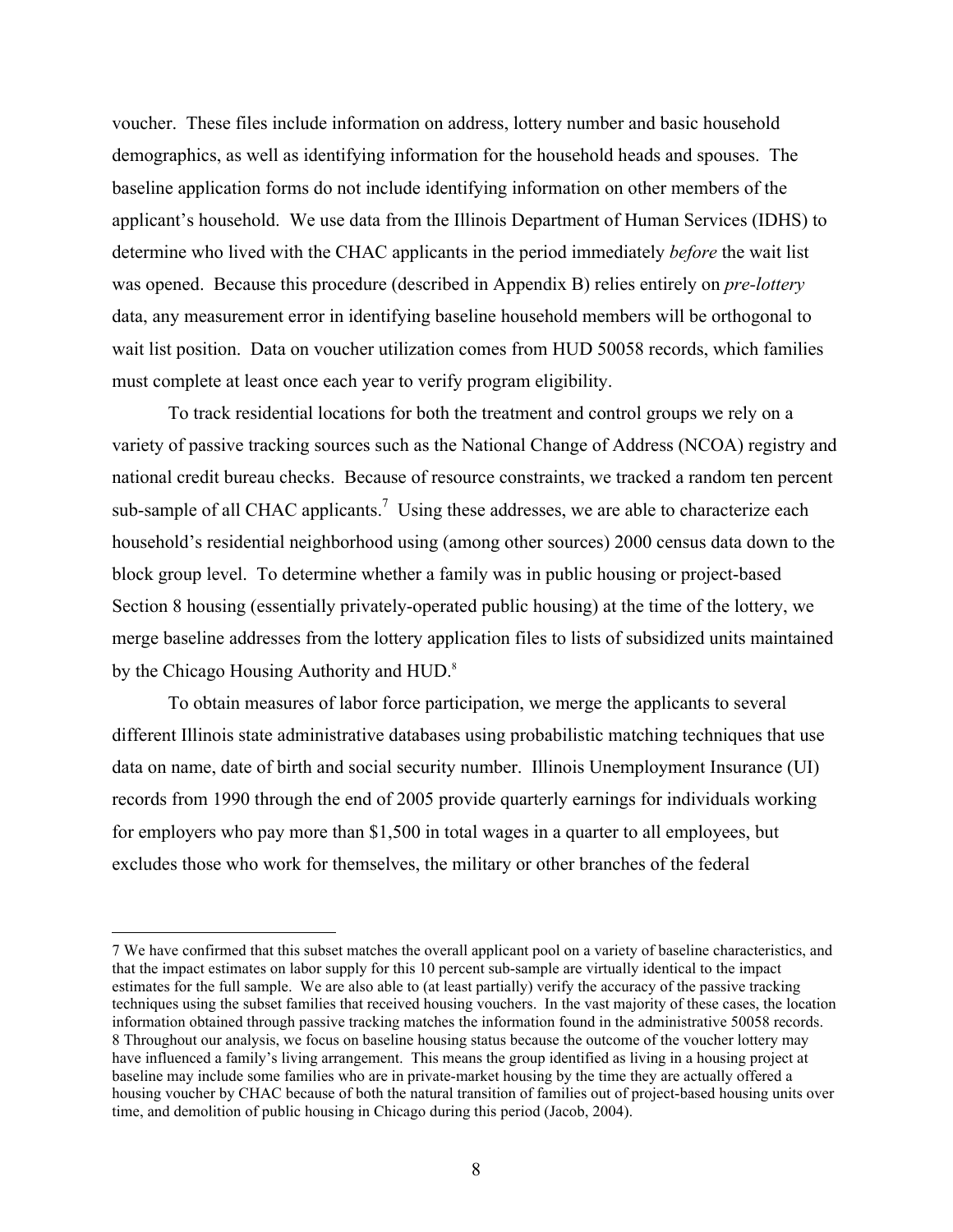government, or part-time work for schools or selected non-profits.<sup>9</sup> We consider an individual to be employed in a particular quarter if she has positive earnings during that period.

Public assistance files from the Illinois Department of Human Services (IDHS) provide information on AFDC/TANF, Food Stamp and Medicaid receipt from 1989 through the end of 2005. This information contains the starting and ending dates of all social program spells, from which we create indicators for whether any assistance is received during a given quarter.

For the main analyses presented below, we limit our sample to the set of CHAC applicants who were working-age (i.e., younger than 65 years old), able-bodied (i.e., not disabled, as self-reported on the application form) and living in private-market housing when they applied to the voucher lottery. Table I presents summary statistics of the baseline characteristics for this sample for our treatment group (lottery numbers 1 to 18,110) and control group (35,001 to 82,607). The majority of applicants in our sample are low-income African-American women, with 1.8 children on average. We estimate average annual baseline income and rent to be \$14,000 and \$8,160, respectively (see Appendix D), suggesting that even if families have some unreported income, they must still be devoting a large share of income towards rent. These figures are consistent with previous estimates that more than one in five of all renter households in Chicago devote over half their income towards rent.<sup>10</sup> The average fair market rent (FMR) for our sample was approximately \$12,000 per year. The average CHAC applicant would be required to contribute around \$3,735 per year towards rent under the voucher program rules, so that the average maximum subsidy is \$8,265 per year. Reeder (1985) estimates the ratio of mean benefit to mean subsidy for housing vouchers to be around .83, so that the average equivalent variation of a housing voucher for our sample is \$6,860 per year. Because the average family that leases up with a voucher could reduce out-of-pocket spending on rent from \$8,265 to \$3,735, they can essentially take over half of the voucher subsidy as cash.

The key to estimating the effects of these housing subsidies on labor supply is that CHAC assigned applicants randomly to the program wait list. Table I provides evidence suggesting that the CHAC randomized voucher wait-list lottery was indeed random. The mean values for the

 9 Kornfeld and Bloom (1999) compare treatment impact estimates using UI and self-reported survey data on earnings for participants in the National Job Training Partnership Act, and find that while earnings levels are higher in the survey than UI data, impact estimates were quite similar across the two data sources.

<sup>10</sup> The Census Bureau's Fact Sheet for Chicago indicates there are a total of 515,047 renter households in the city, while the Chicago Rehab Network estimates that 117,000 renter households are spending more than 50 percent of their incomes on rent. (www.chicagorehab.org/takeaction/facts.htm, accessed on October 14, 2008).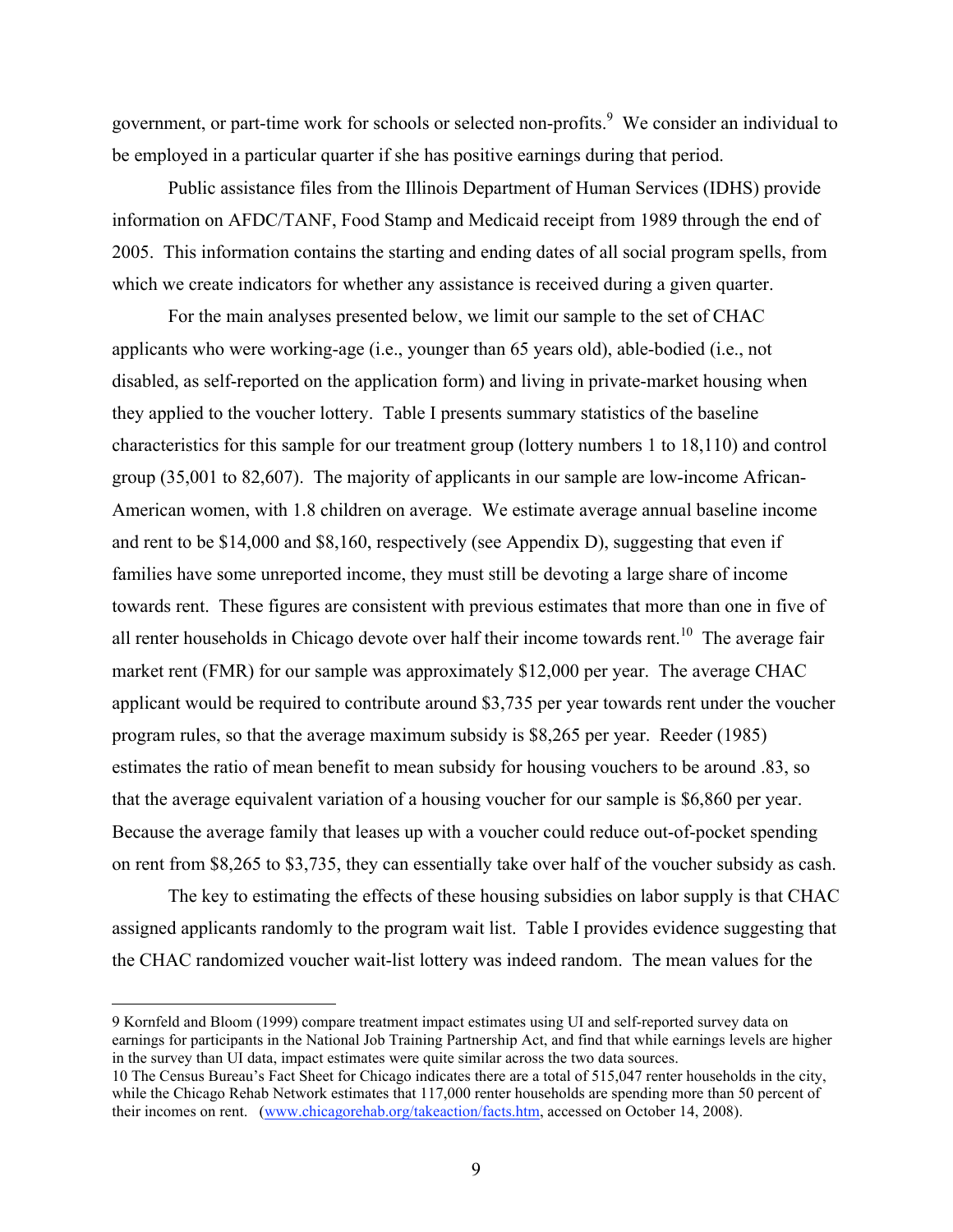11,696 treatment applicants and 30,662 control group applicants for the baseline (i.e., prelottery) characteristics listed in Table I are virtually identical. Only two of the 26 pair-wise differences are significant at the 5 percent level, and the magnitudes of the differences are quite small. An omnibus test of the differences between the treatment and control groups that accounts for the correlation among our baseline characteristics yields a p-value of .98.<sup>11</sup>

Roughly half of those in the treatment group used a voucher. While the treatment group "compliers" differ from the "non-compliers," this does not bias our estimates below because we focus on the essentially "experimental" comparison of all treatment to all control families.

# **VI. EMPIRICAL STRATEGY**

Given that the voucher wait list lottery was random, a simple comparison of means between those offered vouchers and those who were not provides an unbiased estimate of the effects of being offered a voucher (the intent to treat effect, or ITT). Our application is complicated slightly by the fact that people were offered vouchers at different points in time. In this section we discuss how we estimate the ITT effect as well as the effects of using a voucher.

# **A. The Effect of Receiving a Voucher Offer**

Our data consists of a balanced panel where the unit of observation is the householdquarter, from 1997:Q3 (the first post-lottery quarter) through 2005:Q4. For some outcome  $y_{it}$  for CHAC applicant *i* in calendar quarter *t,* we use OLS to estimate the ITT effect from equation (1):  $y_{it} = \alpha + \beta_1 (PostOff \theta t) + \beta_2 (PreOff \theta t) + XY + \gamma_t + \varepsilon_{it}$ (1)

PostOf  $f$  equals 1 if individual  $i$  has been offered a housing voucher through the CHAC 1997 lottery in any period *prior* to *t*, and zero otherwise. *PreOffer<sub>it</sub>* equals 1 for individuals in the treatment group in the post-lottery quarters *prior* to their voucher offer. We also control for calendar year-quarter effects,  $\gamma$ , to account for changes over time in economic conditions. Among the control group, employment rates rose through 2000 then declined, while rates of public assistance receipt fell steadily over our study period (Appendix Figure I). These patterns mirror trends in the Chicago-area unemployment rate and rental vacancy rate (Appendix Figure II). To increase statistical precision, we control for a set of individual and family baseline

 <sup>11</sup> We conduct an omnibus F-test of the differences between the treatment and control group by estimating a seemingly unrelated regression (SUR) where all of the characteristics listed in Table I are stacked as Y (outcome) variables and the only X variable is an indicator for treatment group status and a constant. We conduct this test two ways, first clustering standard errors at the household level, and then again clustering at the baseline census tract level. In either case, the p-value is far from the conventional threshold for statistical significance.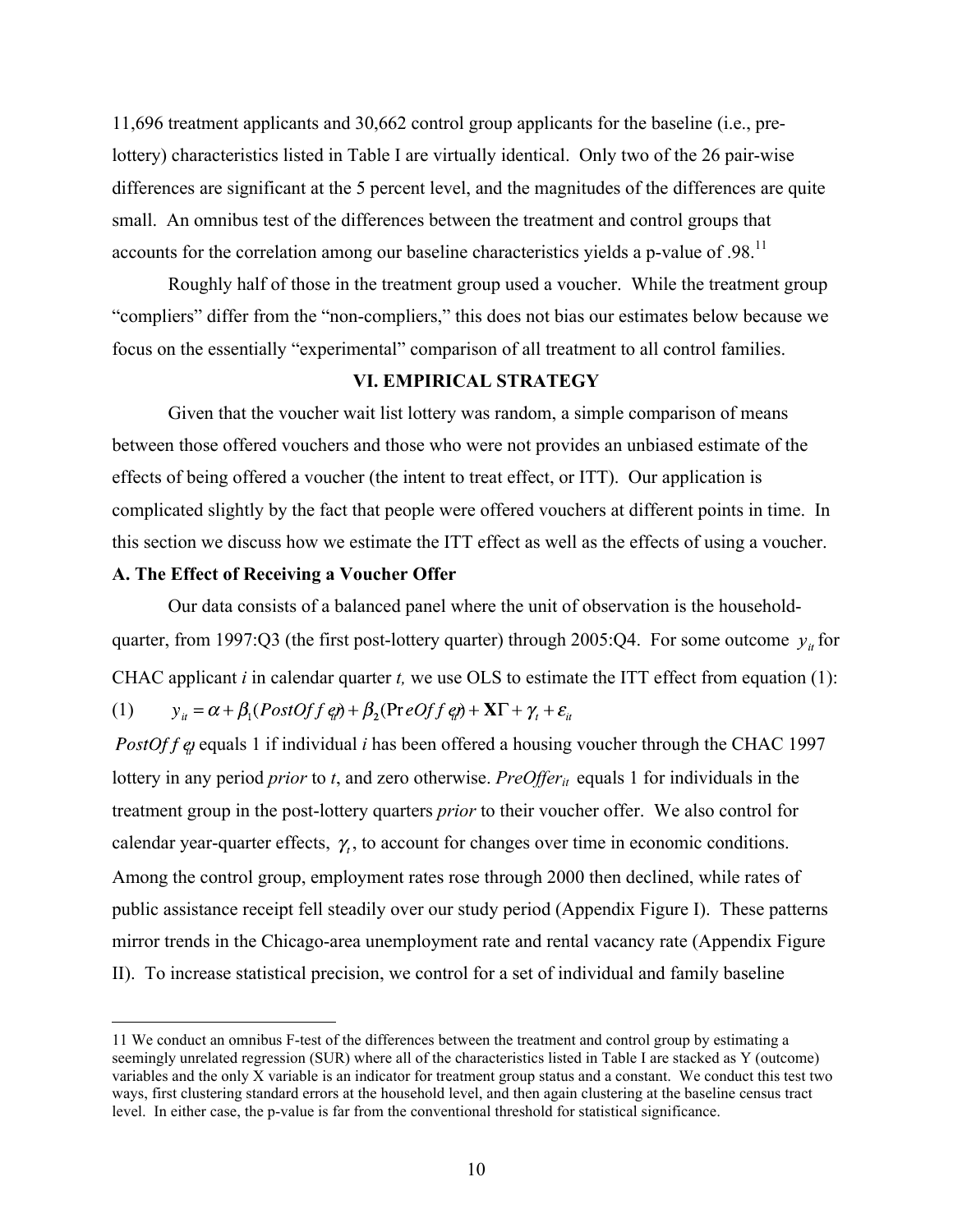characteristics,  $X$ , which are described in detail in Appendix C. Standard errors are clustered by household (Bertrand et al., 2004).

In equation (1), identification of the main Intent-to-Treat (ITT) effect, given by  $\beta_1$ , comes from a within-period comparison of the average outcomes of those offered vouchers versus the control group. If there is heterogeneity in the effects of a voucher offer on labor supply across people, calendar time or duration of voucher receipt, then our ITT estimate can be interpreted as an average of the ITT effects across all post-voucher-offer person-quarter observations in our panel. The coefficient  $\beta_2$  on the *PreOffer* indicator provides some evidence on whether families change their behavior in anticipation of getting a voucher. This coefficient does *not* serve as an additional "randomization check," since it is estimated off of postrandomization treatment-control differences (recall our panel only includes post-lottery quarters).

The main threat to the internal validity of our estimates comes from the possibility that our treatment and control groups might move out of state at differential rates, since we rely on Illinois data and families can use their vouchers to move elsewhere. However, our address data show that around 10 percent of households in both the treatment and control groups spent at least some time between 1997:Q3 and 2005:Q4 out of Illinois; the average fraction of quarters spent outside of Illinois was .042 for both treatment and control households.

#### **B. The Effects of Using a Voucher**

Under the assumption that the voucher offer does not have an impact on those who choose not to take it, $^{12}$  one can use the exogenous variation in voucher offers generated by the randomized July 1997 CHAC wait-list lottery to estimate the effect of utilizing a housing voucher. We implement this in a two-stage least squares framework:

Leased<sub>ii</sub> =  $\alpha + \theta_1$ PostOf f er +  $\theta_2$  Pr eOf f er +  $X\Gamma$  +  $\gamma_t$  +  $\varepsilon_{it}$ (2)

(3) 
$$
y_{it} = \alpha + \pi_1 Leased_{it} + \mathbf{X} \Gamma + \gamma_t + \varepsilon_{it},
$$

For the first-stage equation in (2), the outcome is an indicator for whether household *i*  had utilized a housing voucher provided by any source by period *t*. Under this definition a family that uses but then gives up their voucher does not become "untreated." If we were sure the only relevant behavioral mechanisms were income and substitution effects, we might define treatment more narrowly as active use of a voucher in a given quarter. But the housing literature

 <sup>12</sup> While we do not think this assumption is strictly true, we believe that it is a reasonable approximation.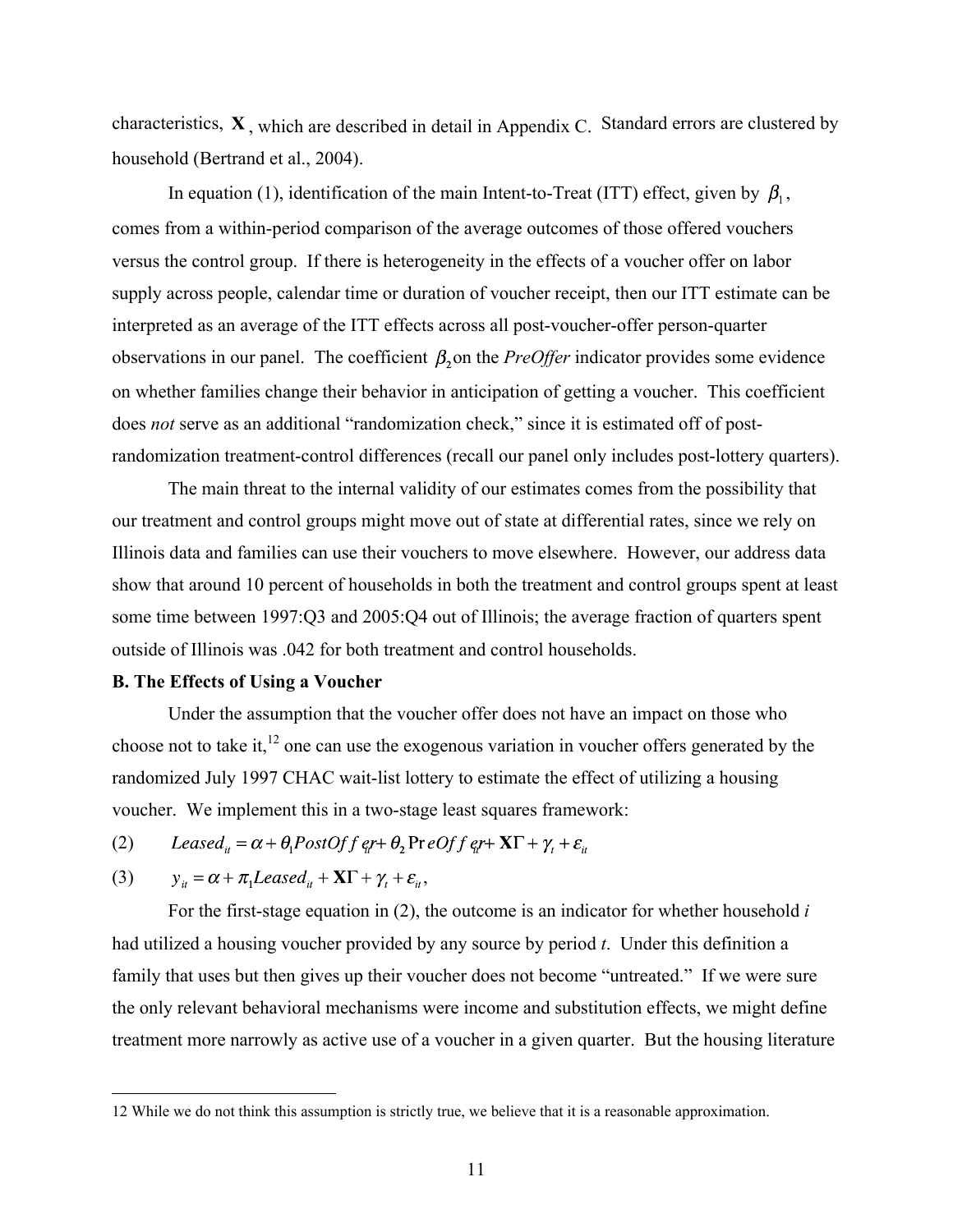provides some reasons to believe there could be other channels through which vouchers could affect work.<sup>13</sup> In addition, our definition of "treatment" also includes families who use vouchers obtained through other special voucher allocations,<sup>14</sup> so we are essentially estimating what happens when we expand the overall number of vouchers in circulation.

If the effects of a voucher on behavior do not vary by time since lease-up, then our instrumental variables (IV) estimate for  $\pi_1$  captures the local average treatment effect (LATE) on those who are induced to use a voucher by being assigned a good lottery number by CHAC (Angrist, Imbens and Rubin, 1996). If voucher effects instead vary by how long a family has been leased up, then  $\pi_1$  captures the LATE for those who lease up for a longer period of time due to treatment group assignment, so long as we are willing to assume that control group crossovers would have been leased up for the same amount of time had they instead been assigned to the treatment group. If we instead use a more conservative assumption that all treatment group voucher users lease up for a longer period of time than if they had been assigned to the control group, our IV estimate will capture the effects of treatment on the treated (TOT). We show below that using alternative definitions of "treatment" does not change our findings, which is not surprising given that our control group crossover rates are relatively low.

As a benchmark for judging the size of our IV estimates, we present what Katz, Kling and Liebman (2001) call the control complier mean (CCM), or the average outcome for controls who would have used vouchers had they been assigned to the treatment group. The CCM is estimated by subtracting  $\pi_1$  from the mean outcome for the treatment group compliers.<sup>15</sup>

14 HUD financed the Chicago Housing Authority (CHA) to demolish a number of the city's most notorious housing projects through the Hope VI program, and some displaced families were offered housing vouchers instead. Other families on the CHAC application list could have received vouchers from another program because they contained a disabled member, or were at risk for having parents separated from children without a change in housing status, or were Latino and so received vouchers as a result of litigation by Latinos United against the CHA.

 <sup>13</sup> For instance, if a family uses a voucher to move to a neighborhood that is closer to job opportunities and filled with more employed neighbors who can provide useful job references, and as a result gets a good job that boosts the family's income beyond the eligibility limit of the voucher program, we would not wish to count it as being "untreated" after it leaves the voucher program.

<sup>15</sup> This CCM calculation assumes a TOT interpretation of the IV estimate, in which all of the treatment group families who use a voucher are "treated." If the IV estimate is instead given a LATE interpretation as the average effect of voucher use on those families who lease up if assigned to the treatment group not but if they are assigned to the control group, then the CCM will not be quite the right benchmark for the IV, but it should be close given that control group cross-over rates are relatively low.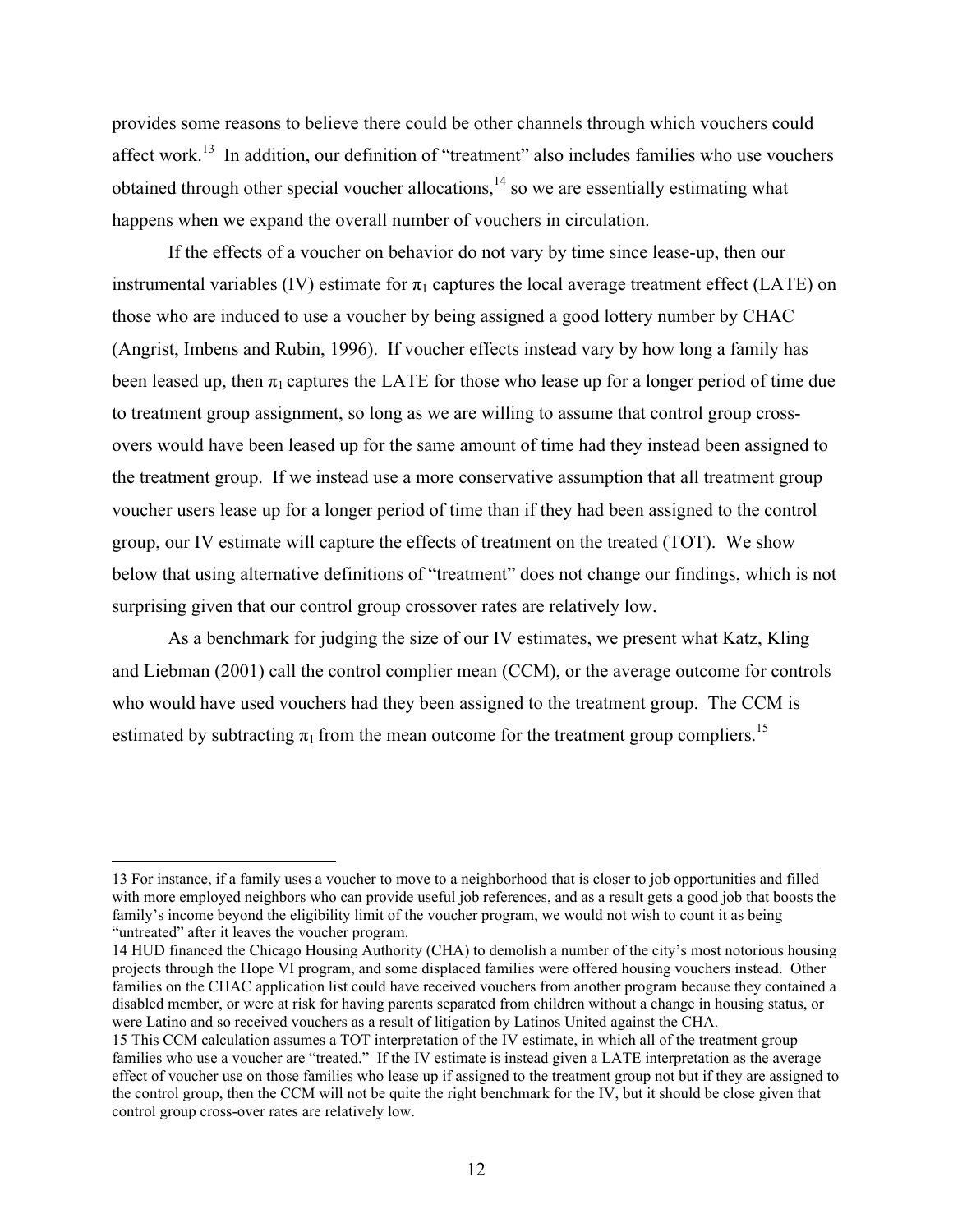### **C. Changes in Treatment Effects over Time**

We are also interested in how voucher effects might change over time, both for policy purposes and to learn more about underlying behavioral mechanisms. To do so, we calculate ITT effects for each period after the voucher offer, using the following equation:

(4) 
$$
y_{it} = \alpha + \sum_{k} D_{it}^{k} \delta_{k} + \mathbf{X} \Gamma + \gamma_{t} + \varepsilon_{it},
$$

where the binary variables  $D_{ii}^k$  equal 1 if, in period *t*, individual *i* is *k* periods from when they were offered a voucher (where k can take on positive and negative values). The coefficients  $\delta_{\iota}$ capture the effect of a voucher offer over time relative to when the voucher was offered. ITT estimates by time relative to the voucher offer reflect the net (reduced form) effect of a variety of factors. The ITT effect could be changing over time because the behavioral response to leasing up with a voucher varies, or because the fraction of treatment or control group families that have leased up with a voucher changes over time.<sup>16</sup> Moreover, changes in the ITT over time may reflect, in part, the fact that the voucher impact varies over calendar time because, for example, of changes in the economy. We explore some of these sources of heterogeneity below.

In principle, we might also like to estimate the effects of actually being leased up for a given period of time. However we cannot identify this parameter without imposing additional structure on the data, $17$  and so instead focus on the simpler ITT-by-time estimates instead.

 <sup>16</sup> If the treatment effects are heterogeneous, then changes in the composition of compliers (i.e., those treatment and control families who are utilizing a housing voucher) may also contribute to changes in the ITT effects over time. 17 For example, Gubits et al. (2006, Appendix B) present a method for estimated the effects of being leased up for a given duration that uses a recursive approach, in which they first calculate the effects of being leased up for one period (which they can identify with their data) and then use that estimate to back out the effects of being leased up for two periods, then use both of those estimates to back out the effects of being leased up for three periods and so on. But their estimation approach assumes that the effect of being leased up for one period in the first period since random assignment is the same as the effect of being leased up for one period in the second period since random assignment. This assumption may be violated if the people who lease up with some delay have a different behavioral response to vouchers from those who lease up right away after the voucher offer. The assumption may also be violated if the effects of using a voucher depend on the point in calendar time when the voucher is used, as may be the case for example if housing market conditions influence housing search outcomes. The staggered rollout of housing vouchers in our case allows us to identify the impact of calendar time on voucher utilization, but still does not allow us to identify the impact of calendar time x voucher use or time of usage (usage intensity) effects without further assumptions. Angrist and Imbens (1995) provide a framework in which one can estimate average causal effects in models with variable treatment intensity, which would be an alternate approach for understanding how voucher effects differ by time since offer. Thanks to Jeffrey Kling for very helpful discussions on this issue.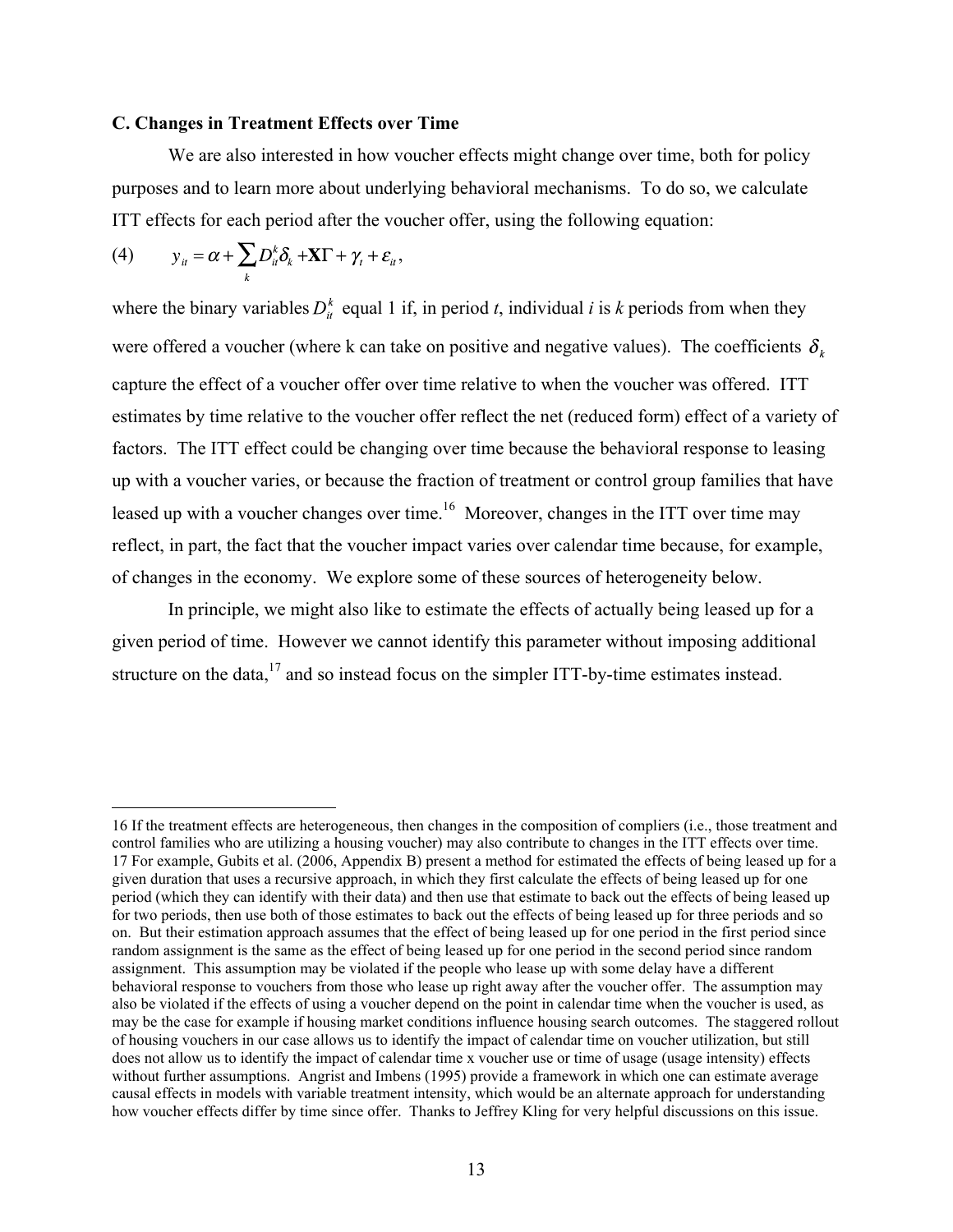### **VII. RESULTS**

We show that being offered a voucher through the CHAC wait list increases the chances of using a voucher, and that voucher use reduces work and earnings, increases social program participation, but has little impact on neighborhood environments or residential stability.

### **A. Effects of the CHAC Lottery on Voucher Utilization**

The vouchers allocated by CHAC through the 1997 wait list lottery represent the largest, but not the only, voucher allocation in Chicago during our study period. By the end of our study period in 2005, nearly 8 percent of control households had used a voucher obtained from some other allocation (Appendix Figure III). Nonetheless, receiving a voucher offer through the 1997 wait list lottery substantially increases the chances of utilizing a voucher, as shown in Table II. Column 1 shows the coefficient on the *PostOffer* indicator from estimating equation (2). The control mean indicates that, in the average quarter, 5.3 percent of controls used a voucher. Assignment of a good wait list number by CHAC increased voucher lease-up rates by roughly 40 percentage points (the F-test statistic is over 7,500). To more clearly illustrate the total fraction of households who ever utilized a housing voucher, in column 2 we regress an indicator of ever utilizing a housing voucher on an indicator for ever receiving a voucher offer through the 1997 wait list (i.e., at any point between 1997 and 2003), conditional on a set of baseline covariates. The unit of observation now is the household, not the household-quarter. A total of 7.6 percent of control families obtained a voucher at some point. Households that received a voucher offer were 42.6 percentage points more likely than controls to use a voucher over our sample period. Two-thirds of treatment group compliers use their vouchers within the first quarter of the voucher offer, and over 90 percent lease up within a year of the offer.

As noted above, there are a variety of reasons why families may not utilize a housing voucher when offered one. These take-up rates are in the ballpark of those from other studies (Rubinowitz and Rosenbaum, 2000, Olsen, 2003, Kling, Liebman and Katz, 2007). Columns 3-7 explore the heterogeneity of voucher utilization by regressing an indicator for whether a household ever uses a voucher over our sample period against a series of baseline covariates, using a dataset with one observation for each of the 11,696 treatment households in our sample. Column 3 presents the results of a series of bivariate regressions in which each baseline characteristic is entered separately, while columns 4-7 show models that condition on multiple covariates simultaneously. Households living in more disadvantaged baseline neighborhoods or

14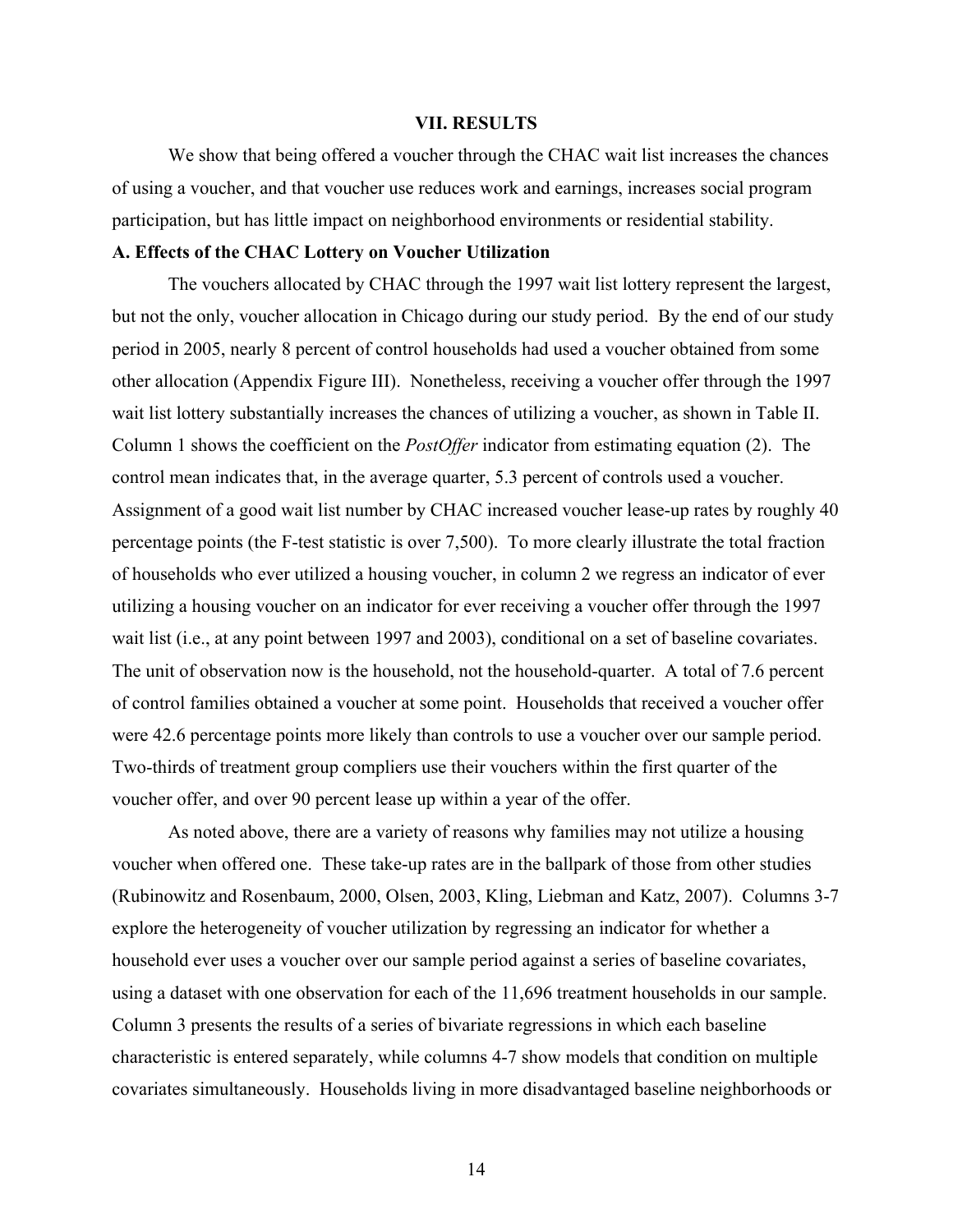receiving TANF at baseline are more likely to lease up if offered a voucher. Older, male or employed applicants are less likely to lease up. We also see that cohorts offered vouchers in 2000 and 2001 had lease-up rates several percentage points lower than the earlier and later offer cohorts. We later examine the degree to which trends in labor or housing market conditions explain these cohort differences.

### **B**. **Effects of a Voucher Offer on Employment, Earnings and Social Program Participation**

Table III presents the main results for our sample of working-age, able-bodied applicants living in private housing at baseline. The table shows both the estimated post-offer ITT and IV estimates on a variety of outcomes. We defer the discussion of pre-offer (i.e., anticipation) effects to a later section where we discuss how the impacts vary by time relative to offer.

Voucher use reduces quarterly employment rates by 3.6 percentage points (6 percent of the CCM). While we cannot directly measure hours worked, voucher receipt reduces the likelihood that someone earns what would be the equivalent of working full time at \$6 an hour, or \$2,415 a quarter, by 4.5 percentage points, or 10 percent.<sup>18</sup> Voucher use reduces quarterly earnings by \$328, or 11 percent of the CCM. Unless the decline in work for the treatment group is concentrated among high earners, or else treatment group members shift to less well-paid jobs, then our estimated IV effect of -\$228 on earnings conditional on working implies a reduction in hours worked – that is, an effect on both the intensive and extensive margins of labor supply.

Table III also shows that voucher use increases participation rates in social programs (TANF, Medicaid or Food Stamps) by nearly 7 percentage points, equal to around 12 percent of the CCM. The effect on TANF participation is smaller in absolute terms (about 2 percentage points) but larger as a share of the CCM, given that only 11 percent of the would-be compliers in the control group are on TANF during our study period.<sup>19</sup> Most of the increase in social program receipt seems to be concentrated among the Medicaid and Food Stamp programs.

One limitation of the focus on household heads in Table III is that it will not pick up any impacts of voucher assistance on other household members. The fact that housing program rules exclude earnings of children under 18 in calculating income means a household could reduce its required rent payment by substituting labor supply by teenagers in the home for labor supply by

 <sup>18</sup> Quarterly earnings would equal \$2,415 for someone who was working 35 hours per week, 11.5 weeks, at \$6 an hour. The results in proportional terms are virtually identical if we assumed a wage of \$8.

<sup>19</sup> Note that TANF receipt rates decline substantially over our study period among our control group, from 41 percent at baseline (Table I), to 15 percent averaged over all post-lottery quarters (Table III), which mirrors the large declines in welfare caseloads that have been observed throughout the U.S.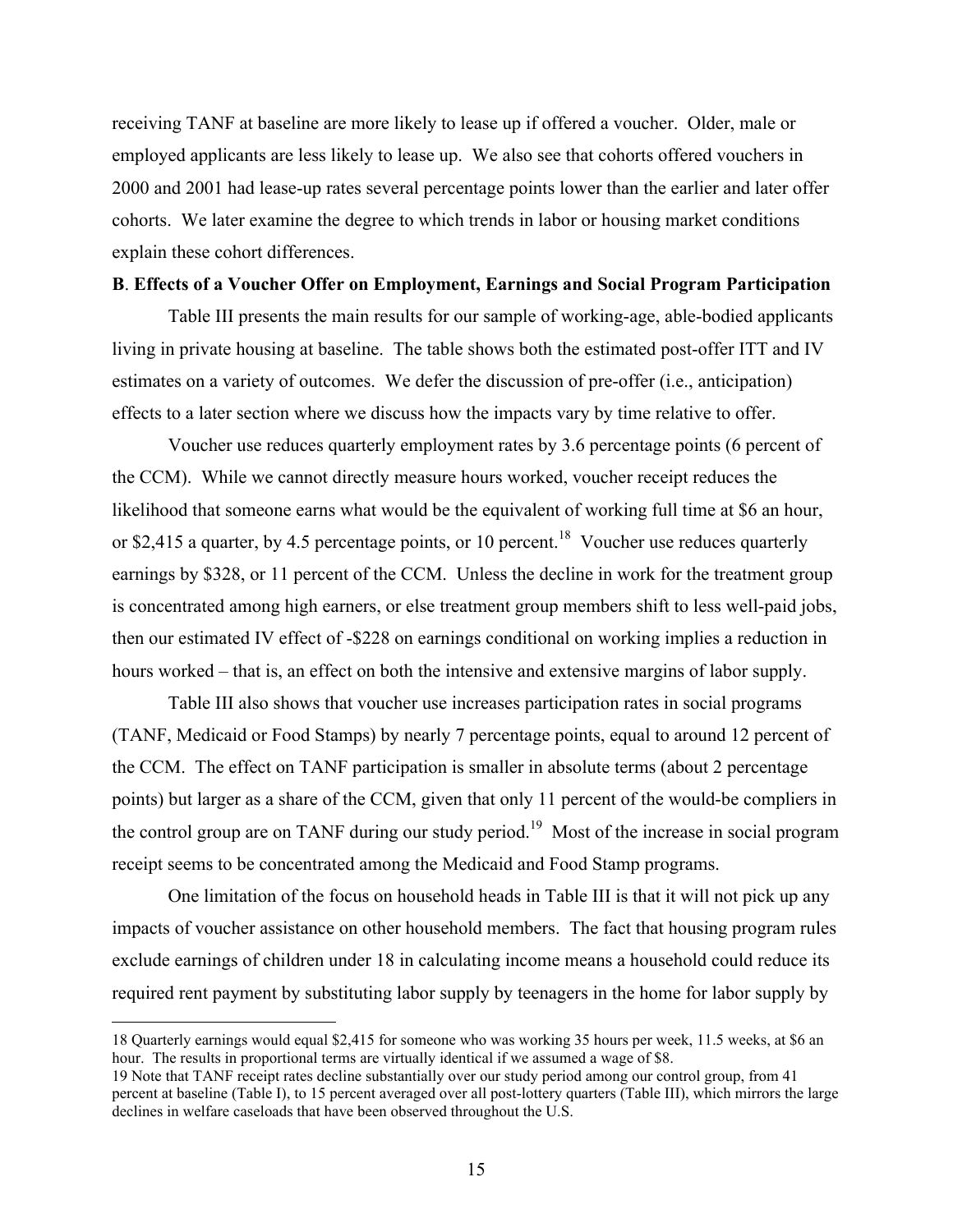adults. But when we replicate our analyses using data on work, earnings, or social program participation by everyone in the home, we get similar results to Table III (see Appendix Table I).

Table IV presents estimates for a variety of additional subgroups. To simplify the presentation we focus on just two outcomes: quarterly labor force participation, shown in the first four columns, and quarterly participation rates in any social program (TANF, Medicaid or Food Stamps). The first row replicates the results for our main analytic sample. The second and third rows show that the behavioral responses among those CHAC voucher applicants who were elderly (3 percent of all applicants) or disabled (26 percent) are, not surprisingly, smaller in relation to either the standard errors or the control complier means. Interestingly, voucher use increases social program participation among disabled voucher applicants, even though we find no detectable impact on employment rates. It is possible that interaction with voucher program administrators makes disabled participants aware of their eligibility for other social services, although this hypothesis is not directly testable with our data. Estimated voucher effects on labor force participation rates are smaller among male than female household heads, but the men in our sample seem to be unusual, since they have lower average employment rates than the women.

While there are no significant differences in voucher effects by baseline employment status, there are large and statistically significant differences in the effects by baseline social program participation. Voucher use reduces employment by 6.1 percentage points (9 percent) among those who were not receiving benefits at baseline, and only by 2.5 percentage points (4 percent) among those receiving benefits. A similar pattern is apparent if one focuses just on TANF receipt. These differences in voucher effects are consistent with the idea that changes in marginal tax rates caused by vouchers is a key mechanism behind these labor supply impacts, since participation in other social programs mitigates the effect of vouchers on marginal tax rates (see Appendix A). Of course, it is also possible that more disadvantaged families simply have different preferences about labor supply and levels of labor market attachment, and so are less responsive to changes in work incentives.<sup>20</sup> The last three rows show the voucher effects are larger in absolute value for those offered vouchers in 1997-98 as compared to later periods.

 <sup>20</sup> Employment impacts seem to be somewhat smaller among families with relatively more children, but this is not true when we look at social program participation as the outcome. When we split the sample by baseline neighborhood characteristics, we find families living in more affluent census tracts experience a smaller labor supply reduction from using a voucher. But, as above, this pattern does not show up for social program participation.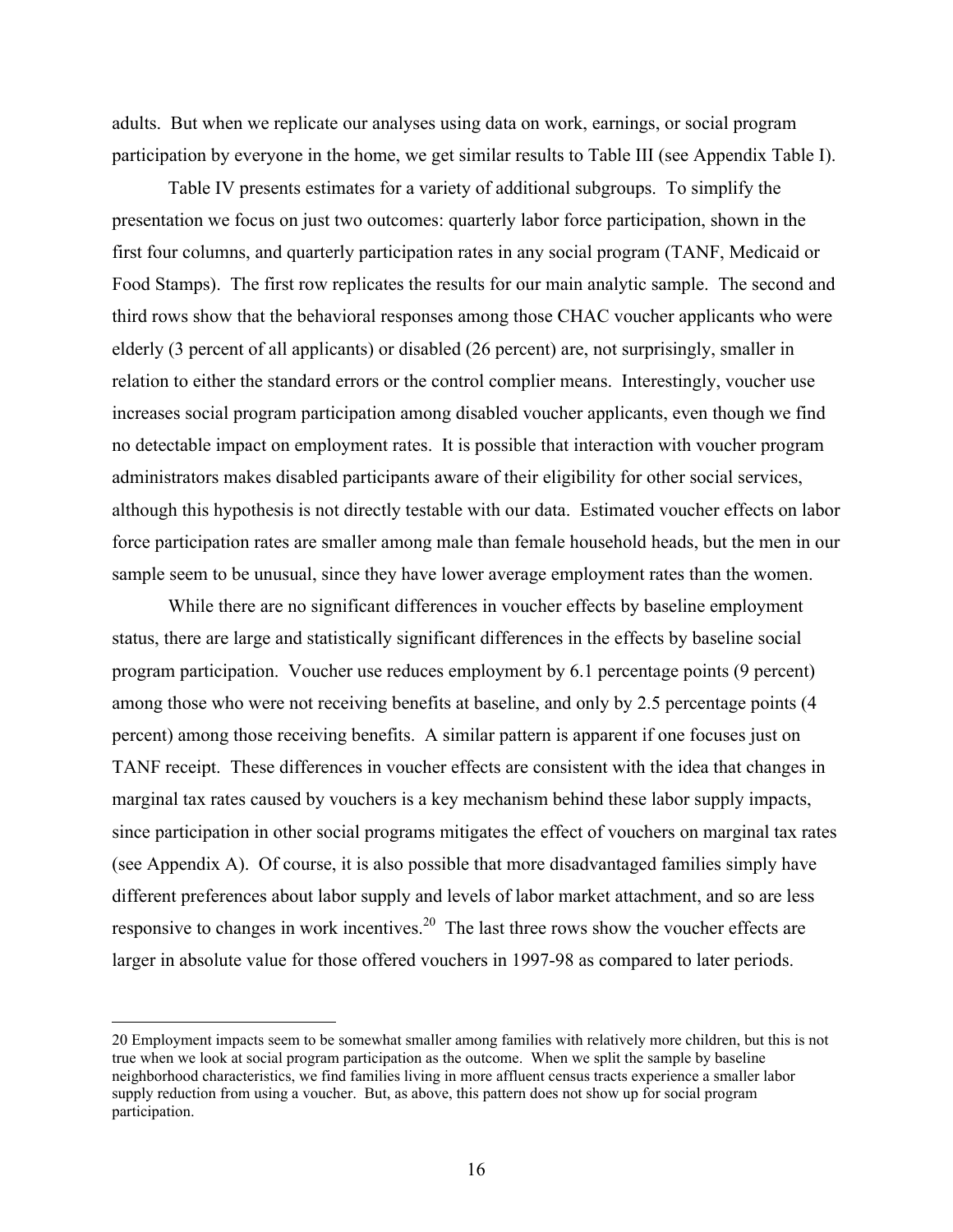Our results for the effects of using a voucher are qualitatively similar under a variety of alternative specifications (e.g., defining voucher use as only using a voucher from the 1997 waiting list, defining voucher use as "active" use only, etc.), as shown in Appendix Table II. This is not surprising given that the share of treatment and control group families who use vouchers obtained through other special voucher allocations besides the CHAC July 1997 voucher wait-list lottery are relatively low.<sup>21</sup>

# **C. Effects of a Voucher Offer by Time Since Offer**

Examining how voucher impacts vary with time since offer can inform our understanding of the mechanisms underlying the impacts. For example, if the labor supply effects were driven by the disruption that vouchers impose on families (e.g., the time required to find a suitable apartment, actually move, and then adjust to the transition), then we would expect any negative labor supply effects to dissipate over time. On the other hand, we might expect the impacts from income and substitution effects to increase over time, if it takes families some time to adjust their employment situations to the new incentives that they face.

To examine the time path of voucher effects, we estimate equation (4) using a series of indicators for the year relative to voucher offer. Figure II shows the ITT estimates by time since offer, along with the 95 percent confidence band, for employment, earnings and public assistance receipt. For all of the outcomes, we see that the impacts get larger in absolute value with time since the voucher offer, suggesting our results are not simply due to the disruption of moving. If we limit our sample to the set of families who are on TANF at baseline, we find a similar pattern (see Appendix Figure IV). In that sense our findings appear to be at odds with the Welfare-to-Work (WtW) voucher experiment, which found significant reductions in work the first year after random assignment, but not in years two and three (Gubits et al., 2006). However, as noted earlier, the WtW experimental sample was limited to just those determined by the local housing authority to need a voucher to maintain employment, which may be a quite different group from the average baseline TANF recipient who applied for a housing voucher in Chicago.

 <sup>21</sup> Specifically, the Appendix Table II shows that our results are similar when we: add to our control group those families with lottery numbers from 18,103 to 35,000, who expected to receive CHAC vouchers at some point but had not been offered vouchers by the end of 2003; redefine "treatment" to be receipt of vouchers only through the 1997 CHAC lottery allocation, rather than from any program, so that we are now estimating the effects of treatment on the treated (TOT) for the CHAC voucher treatment; define "treatment" as use of a voucher in a given quarter, rather than having used a voucher at any time in the past (consistent with the idea that treatment group compliers use their vouchers for some time); or define "treatment" as use of a 1997 CHAC lottery voucher in a given quarter (combination of latter two specifications).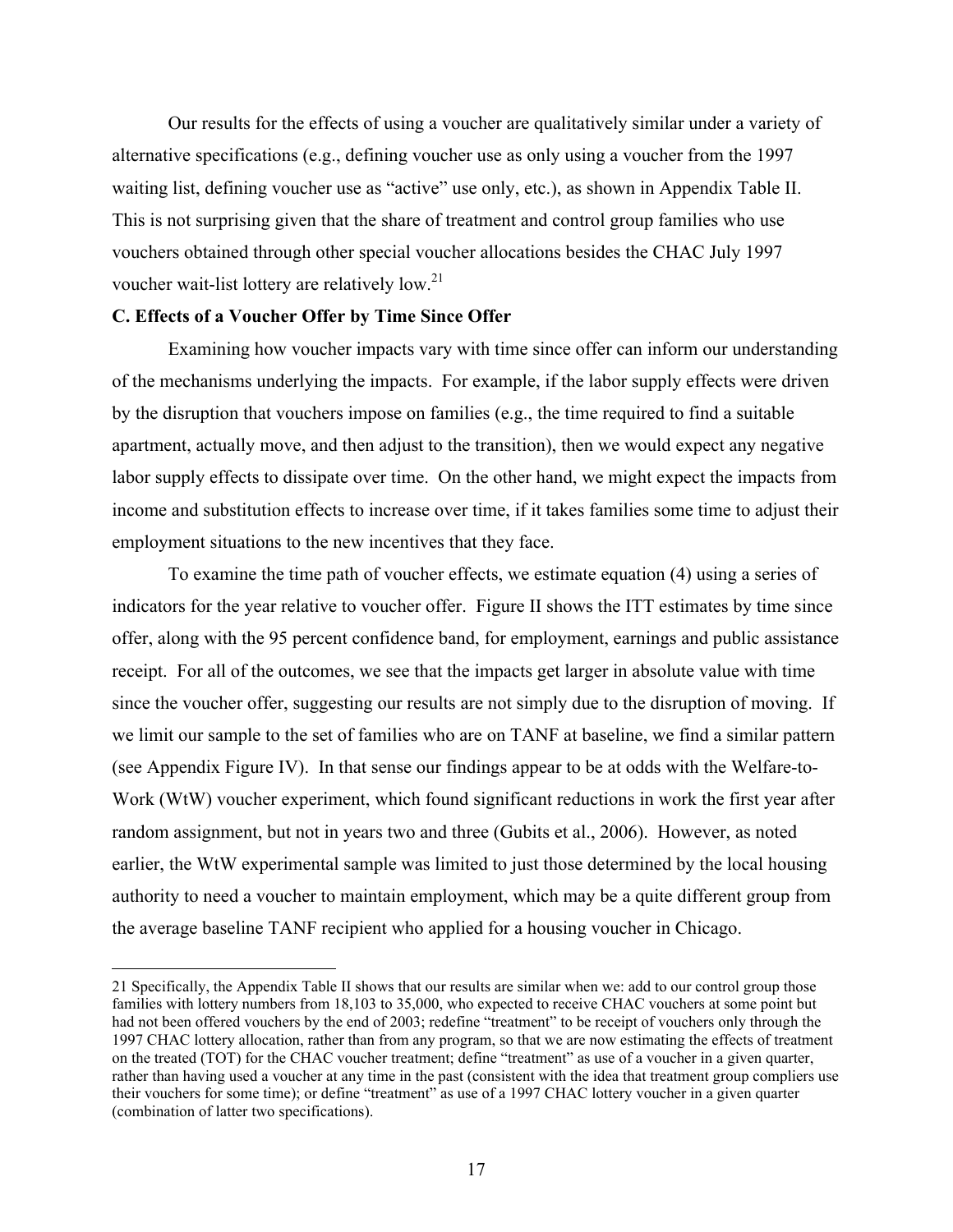These results also provide evidence of some small anticipation effects on employment. In Figure IIa, for example, we see that treatment families seem to be slightly more likely to work (relative to control families) in the years *after* the wait list lottery but *prior* to their actual voucher offer. In results not shown here, the coefficient on the single *PreOffer* indicator in equation (1) is .006 with a standard error of .003, suggesting the voucher offer increases employment by roughly six-tenths of a percentage point, or one percent of the control mean. Note that this statistically significant coefficient is *not* an indication of model misspecification or improper randomization, since it comes from comparing *post-lottery* person-quarter observations for treatment families while they are waiting for a voucher to the outcomes of control families in the same calendar quarter. This reflects a real behavioral response, and is consistent with families wishing to substitute labor supply from periods when real wages are relatively low to those where real wages are relatively high. There is less clear evidence of any anticipation effects on social program participation (Figure IIc).

### **D. Effects of a Voucher Offer on Residential Stability and Neighborhood Environment**

The results thus far indicate that the in-kind subsidy provided by housing vouchers reduces labor supply to a modest degree. This effect is consistent across a variety of subgroups, is robust to several alternative specifications, and does not appear to be due to a short-term disruption effect. In Table V, we explore some of the potential mechanisms underlying these impacts using the 10 percent random sub-sample for whom we collected address histories.<sup>22</sup>

We first consider impacts on residential stability. While it is likely that a housing voucher will induce higher mobility in the short-run as families lease new apartments, some observers have hypothesized that rent subsidies will actually decrease residential mobility in the longer run, which may improve labor market outcomes. In row 1 of Table V, we see that the use of a housing voucher did not have any significant impact on the number of different addresses at which the household resided. Figure III, which shows the ITT effects on residential mobility by time relative to offer, provides greater insight. It appears that voucher offers change the timing of moves: treatment families who are expecting to receive a voucher are less likely to move than controls until they are offered a voucher, and then become more likely than controls to move.

 <sup>22</sup> In results not shown, we replicate the basic findings shown above on labor supply and social program participation using data just from this 10 percent sub-sample, which gives us more confidence that we can generalize the address history results found here to our full sample.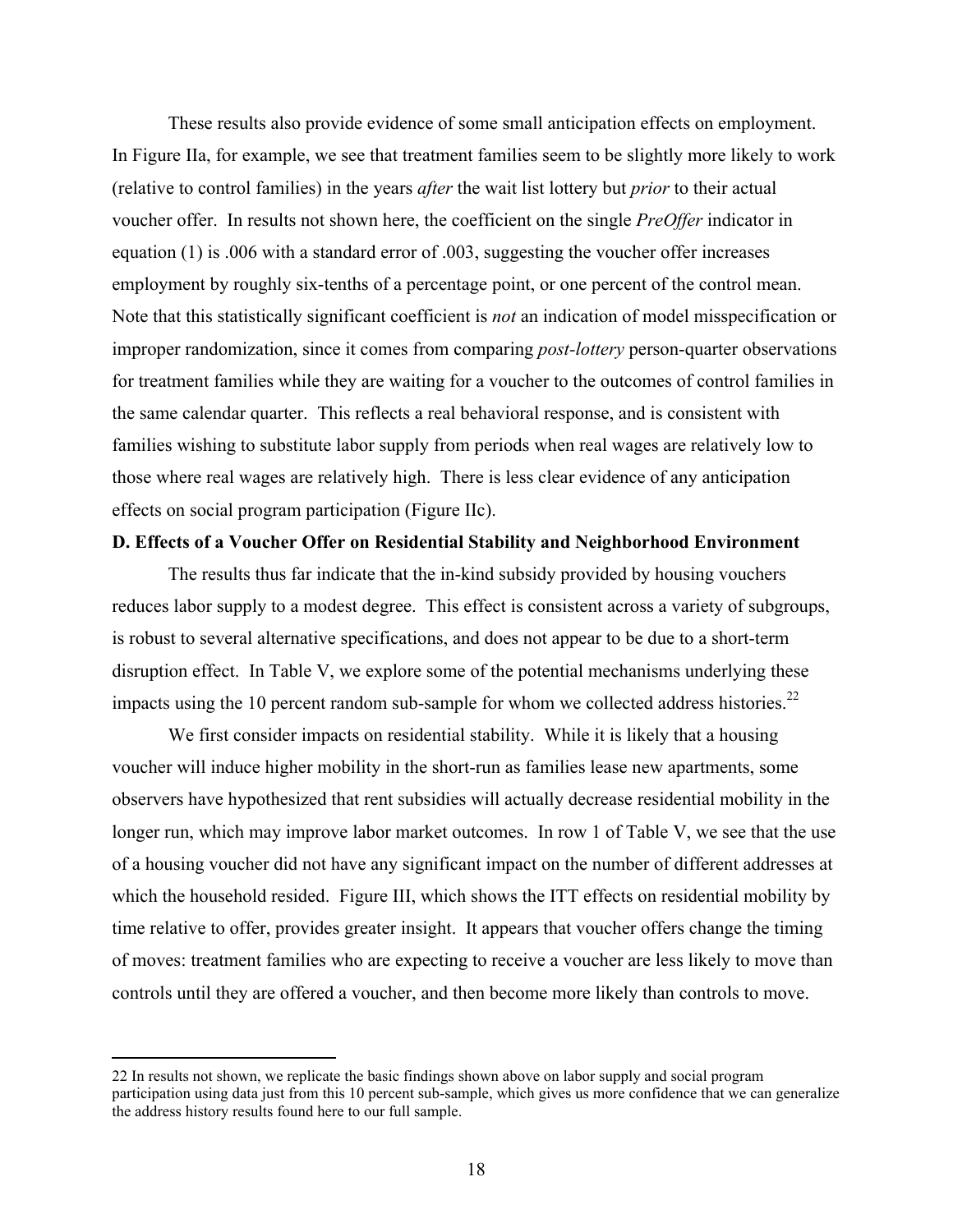Presumably treatment group families are postponing moves so that they can move into better housing units or neighborhoods with a voucher.

The remainder of the results in Table V suggest that vouchers have little, if any, impact on a household's neighborhood environment, another housing-specific mechanism that has been hypothesized to promote work. Each row in Table V presents results for a separate neighborhood characteristic, including tract poverty rate, time spent in "low poverty" tracts (poverty rate below 20 percent), tract share black, two measures of neighborhood social functioning – collective efficacy, and social capital, taken from the community survey of the Project on Human Development in Chicago Neighborhoods<sup>23</sup> – and property and violent crime rates from the Chicago Police Department measured at the beat level. For each neighborhood measure, the estimated voucher effects are small relative to both the standard errors and CCMs. We find little evidence that the neighborhood environments of voucher users are improving relative to controls with time since the voucher offer (Figure III).

### **E. Non-Experimental Estimates of Voucher Impacts**

As a way to understand how one might reconcile our results with the previous nonexperimental literature, in Table VI we re-estimate the "effects" of vouchers using only the nonexperimental variation in voucher usage within our dataset.<sup>24</sup> We do this in the top panel of Table VI by restricting our analytic sample just to our control group (lottery numbers above 35,000), which could have obtained vouchers through several different "special allocations" offered during our analysis period. These programs operated independently of the main CHAC voucher wait list and provided small numbers of vouchers to other families over our study period. In the bottom panel of Table VI, we use data just from the treatment group, so that all of the variation in voucher usage comes from the willingness or ability of families who are offered vouchers through the main CHAC 1997 voucher wait list lottery to actually lease up with one of these vouchers.

 <sup>23</sup> These variables come from the 1995 PHDCN community survey, which surveys a random sample of residents within each of the city's "neighborhood clusters," which the PHDCN formed on the basis of grouping together census tracts. We focus on collective efficacy (willingness of neighbors to work together to promote shared norms) and social disorder given claims in previous research for their importance in explaining a variety of behavioral outcomes, including crime (Sampson, Raudenbush and Earls, 1997). Unfortunately the data from the 2002 PHDCN community survey are not yet publicly available..

<sup>24</sup> In a separate ongoing project joint with Jeff Smith, the authors are examining the correspondence between a range of experimental and non-experimental estimates of the impact of housing vouchers on a variety of outcomes for children and adults in public as well as private housing at baseline.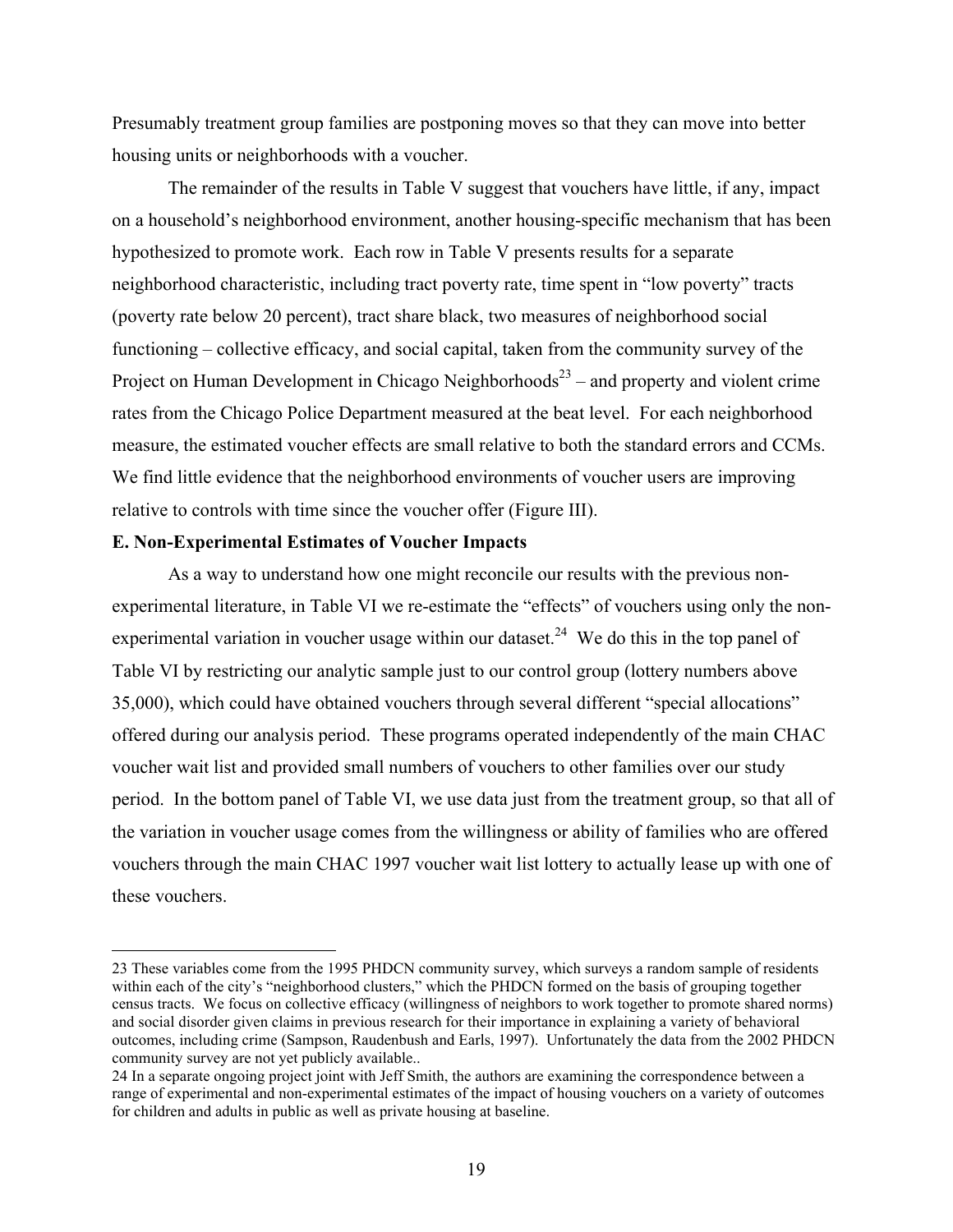The third column of Table VI replicates our "experimental" IV estimates as a benchmark for the subsequent non-experimental estimates. In column (4), we present the results of a simple bivariate OLS regression of our different dependent variables of interest against voucher use. We see that these bivariate relationships are almost always larger in absolute value than our experimental IV estimates. Column (5) shows that conditioning on the fairly rich set of baseline covariates available to us in the CHAC dataset, including baseline labor supply and social program participation as well as characteristics that are often unmeasured in population surveys (e.g., disability status) substantially reduces the degree to which the non-experimental estimates overstate the experimental IV effect for many, but not all, our outcomes of interest. This pattern is generally similar whether we use the control group or the treatment group to generate our nonexperimental estimates. This suggests that previous non-experimental cross-sectional studies might overstate the true causal effects of vouchers on labor supply or self sufficiency if the covariate information available is limited.

Column (6) takes advantage of the longitudinal structure of our data and controls for individual fixed effects, so we are identifying off of within-person over-time changes in voucher status. We are struck by the fact that the correspondence between these non-experimental fixedeffects estimates and the experimental IV estimates varies so much across our different dependent variables, regardless of whether we use the control group or the treatment group to generate our non-experimental results. For example, the fixed-effects estimate understates the negative effects of voucher use on employment (basically zero, compared to an experimental IV effect of -3.6 percentage points), suggesting that people who self-select into using a voucher are predisposed towards working around the time they use their vouchers. We can see this even more sharply when we look at TANF receipt as the dependent variable of interest, where the fixed-effects estimates suggest people receiving vouchers are less likely to use TANF (around -8 percentage points), while the experimental IV estimate suggests vouchers *increase* TANF receipt by around 1.6 percentage points. On the other hand, the fixed-effects estimate for voucher effects on earnings conditional on working is almost exactly equal to the experimental IV estimate. In our sample, it appears that people who are relatively motivated to work and stay off

20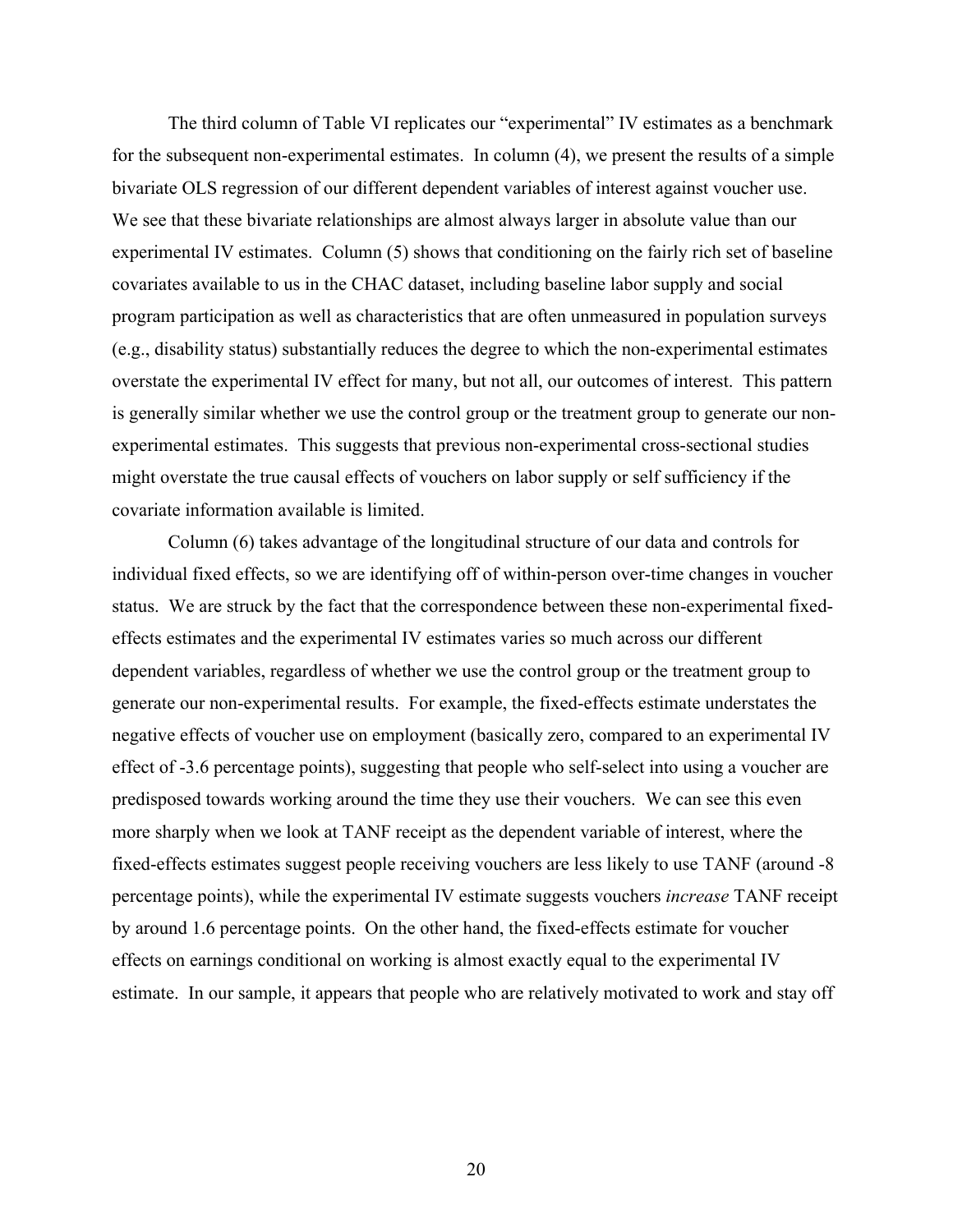welfare are the ones most likely to select into using a voucher, but that there is little selection going on with respect to earnings potential (i.e., market wages).  $2^5$ 

In summary, the pattern of non-experimental estimates shown in Table VI do not provide a clear story about whether or how voucher usage affects self sufficiency, consistent with the conclusions of previous reviews of the existing non-experimental literature. In contrast, our experimental estimates clearly indicate that vouchers lead to a modest reduction in labor supply.

# **F. The Relationship between Voucher Effects and the Economy**

In Table IV, we presented some evidence indicating that the voucher effects on labor supply may be largest for those CHAC applicants who were offered vouchers relatively earlier during the post-lottery period. In Figure II, we saw that voucher effects increased with time since offer. While this treatment heterogeneity could be caused by a variety of factors, Herbst (2008) argues that the impact of social policy may vary as a function of the macroeconomy and, as noted above, there were large changes in the local economy over our sample period.

To explore this issue further, we estimate a model similar to equation (4) but that includes a full set of interactions between the quarter-relative-to-offer and the calendar-quarter in which the household was offered a voucher. In total, this model yields 405 separate post-offer ITT effects measured at the level of offer quarter  $\times$  calendar quarter. We then estimate a series of models with these ITT's as the dependent variable. As predictors, we include measures of the unemployment rate both at the time the household was offered a housing voucher as well as the time in which the outcome was measured, the difference between the treatment and control groups in voucher utilization rates, and the number of years since families in the treatment group had been offered vouchers in each calendar-quarter.<sup>26</sup> To improve efficiency, we estimate these via GLS using the covariance matrix from the first-step regression as a weighting matrix in the second-step regression. Because we estimate clustered standard errors at the household level in the first-step, and all households are by construction nested in a particular treatment offer cohort (or in the control group), the resulting covariance matrix of ITT effects captures the serial

 <sup>25</sup> It is true that because the experimental IV and non-experimental fixed-effects model generate different estimates for the effects of vouchers on labor force participation rates, the experimental versus non-experimental estimates for voucher effects on earnings conditional on work will be comparing slightly different sets of people. But because the labor force participation effects estimated in our IV are relatively small, we would need mean earnings for a small subset of people to be very far from the average to change the basic story that there is not much selection into voucher use based on earnings potential.

<sup>26</sup> Note that the rental market vacancy rate and the unemployment rate are highly correlated in Chicago during this period so we cannot distinguish effects of housing versus labor market conditions.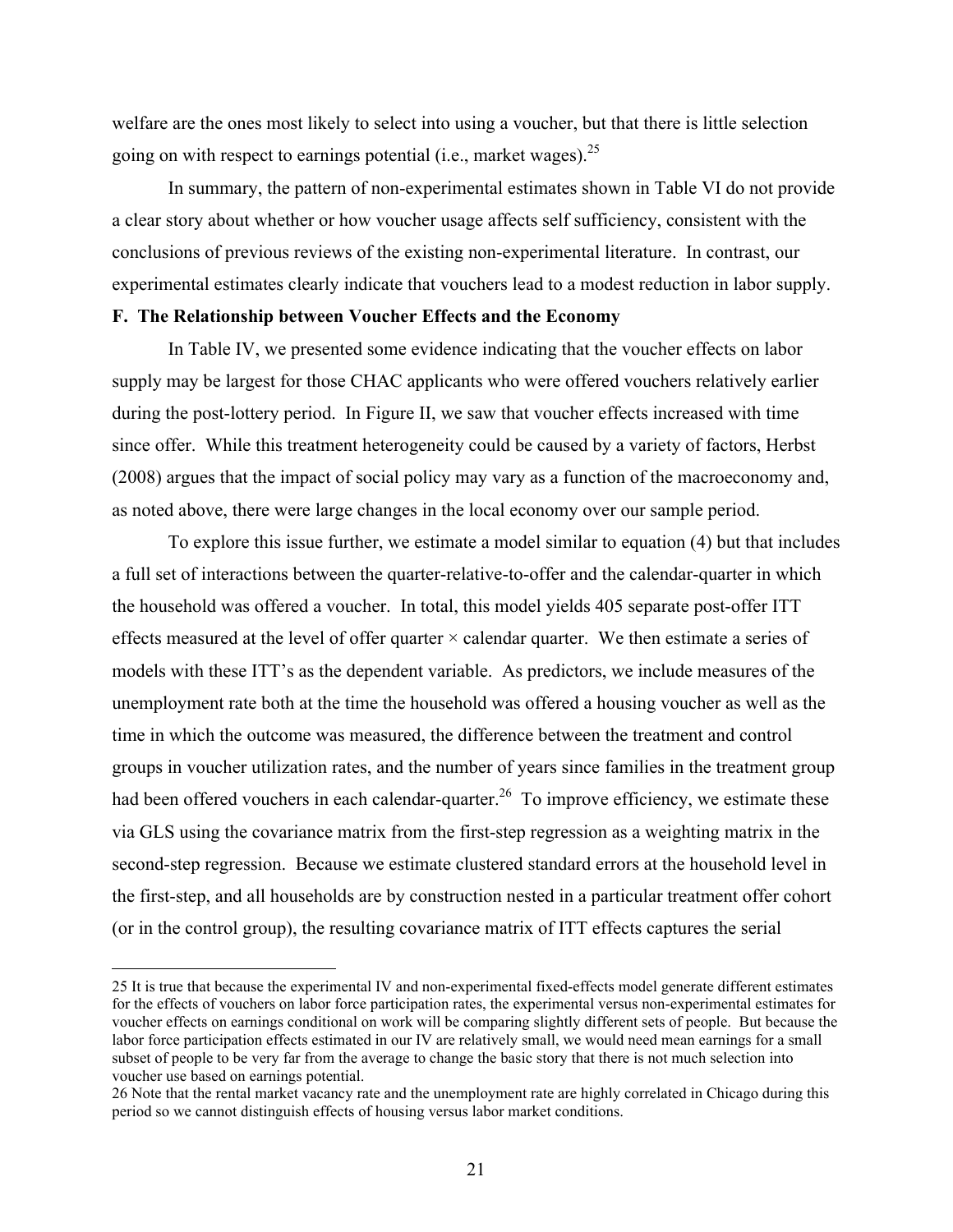correlation within offer cohorts over time that one would expect, with larger standard errors on the offer cohort level predictors in our second-step model.<sup>27</sup> The top and bottom panels of Table VII consider employment and social program participation rates, respectively. It is important to note that this analysis does not exploit any experimental variation, and thus should be interpreted as a simple association. It is possible that other unobserved factors correlated with the local economic conditions could be driving the results presented here.

While the estimates are not particularly precise, several interesting patterns emerge. In general, it appears that a weak economy in the current period exacerbates the work disincentive effect associated with using a housing voucher. That is, at times when the unemployment rate is higher, the treatment-control difference in public assistance usage and employment may also be larger in absolute value. For example, the coefficient of .002 in the bottom panel suggests that a one-percentage point increase in the current unemployment rate is associated with a .002 increase in the ITT effect on public assistance receipt. One possible explanation is that interaction with CHAC may have increased families' awareness and familiarity with other social service options, so that in bad economic times they were better positioned to utilize services.

In contrast, it appears that weak economic conditions at the time of voucher offer might *mitigate* the work disincentive effects associated with a voucher offer. For example, the coefficient on the offer year unemployment rate of .006 in the top panel suggests a 1 percentage point increase in the unemployment rate would lead to a .006 increase in the ITT effect (relative to an average ITT of -.017). It is possible that a weak economy reduces the ability of voucher recipients to change jobs or adjust hours at their current job. In the same way that the economic conditions that exist when one enters the labor market can influence earnings for many years (Oreopoulous, von Wachter and Heisz, 2008), the initial conditions at the time of voucher offer may exert an enduring influence on the labor supply decisions of recipients.

We had also hypothesized that differences in labor market or housing conditions at the time families were offered vouchers could help explain differences in voucher effects across voucher offer cohorts (Table IV). In results not shown, however, we show that proxies for the macroeconomic conditions cannot explain much of the difference across voucher offer cohorts.

 <sup>27</sup> The bottom row of Table VII also provides a test of the overidentifying restrictions in this model. The fact that the p-value for every specification is greater than .05 provides some evidence that the model is correctly specified.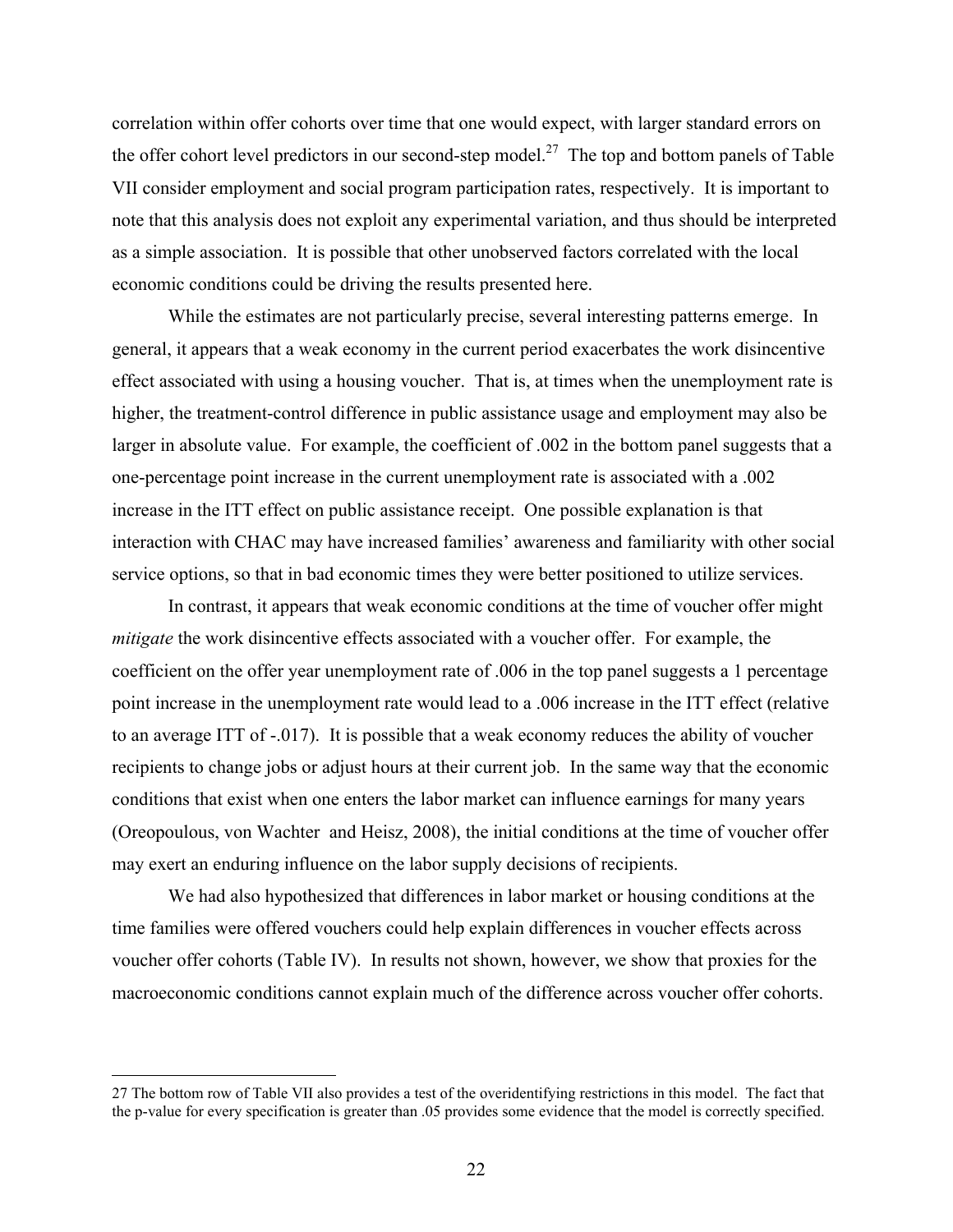### **VIII. DISCUSSION**

The random assignment of voucher applicants in Chicago during the late 1990s provides us with a unique opportunity to identify the causal effects of a large, understudied social program (housing assistance) on labor supply and self sufficiency. Existing theoretical work yields ambiguous predictions about the sign, much less the magnitude, of any relationship. In contrast to the well-known Moving to Opportunity experiment, which offered vouchers to families in public housing at baseline, we focus in our study on people who were living in private-market housing at the time they applied for a voucher, the group that accounts for the vast majority of all voucher applicants in Chicago and other large cities. The treatment we examine, therefore, consists of both an increase in income and marginal tax rates, but not necessarily a change in neighborhood environment. Our estimates capture the effect of expanding the set of people receiving housing assistance by issuing more vouchers, and may shed light on the labor supply response of in-kind means-tested transfers more generally.

Our estimates allow us to soundly reject the hypothesis that housing voucher receipt is work enhancing, or even work neutral. We estimate that voucher receipt reduces quarterly employment rates by around 3.6 percentage points (about 6 percent of the control complier mean), reduces earnings by around \$328 per quarter (11 percent of the CCM), increases TANF receipt rates by around 1.6 percentage points (15 percent of the CCM), and increases receipt of any social program benefits by 6.7 percentage points (12 percent of the CCM). We also find that the treatment group increases labor supply slightly during the periods before they are offered a voucher, consistent with the prediction of the life cycle labor supply model that people may shift work effort towards those periods with relatively higher wage rates (although this effect is quite small – around 0.6 percentage points, or about one percent of the control mean).

We find little evidence in support of two of the main work-enhancing mechanisms that have been hypothesized for housing vouchers, namely significant improvements in neighborhoods or residential stability. Voucher receipt does seem to change the timing of moves, as families on the voucher program wait list seem to defer moving until they are offered a voucher, but does not have much effect on the total number of moves. Moreover, vouchers appear to have no significant impact on a family's neighborhood environment.

Since we find relatively little evidence that housing-specific mechanisms appear to be very important for labor supply, our findings may also be relevant for understanding labor supply

23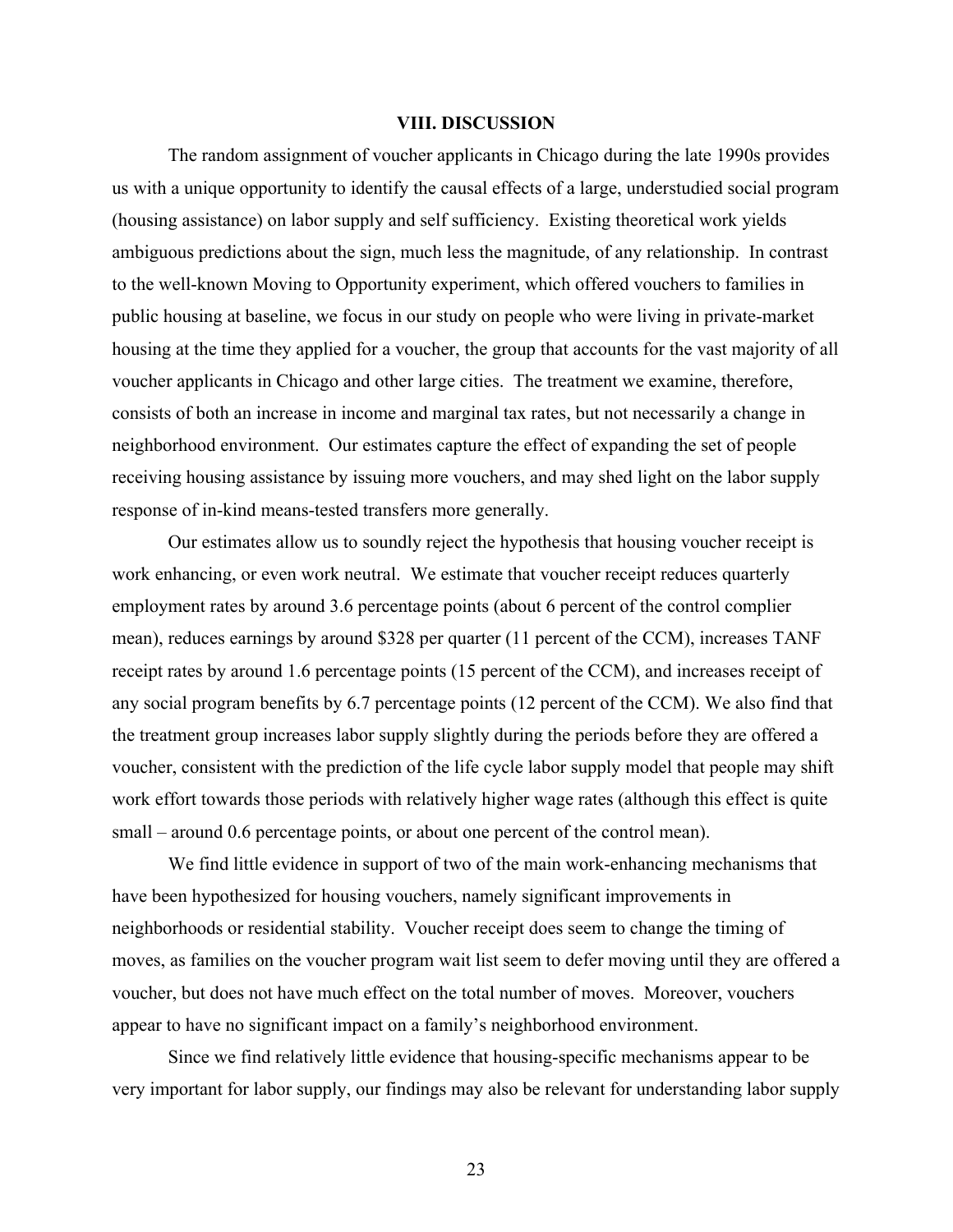responses to other social programs as well. Since voucher receipt generates income and substitution effects that work in the same direction to reduce labor supply, our reduced form estimates for the effects of voucher usage on labor supply enables us to generate bounds for both effects. Since most CHAC voucher applicants have baseline incomes far below the phase-out range, and so should remain income-eligible for quite some time, our estimates presumably capture how people respond to perceived permanent changes in their budget constraints.

Our reduced-form estimates imply that the wage elasticity with respect to working full time (35 hours or more per week) is not more than  $+$ .3 to  $+$ .4, which is far smaller than the estimate of  $+1.82$  from Keane and Moffitt (1998).<sup>28</sup> For total hours worked, our estimates suggest that the income and substitution elasticities for hours worked by our sample are not any larger than around -.20 and +.33, respectively.<sup>29</sup> Our upper bound of .33 for the substitution effect is far smaller than that from Kimball and Shapiro (2008), who use survey data about hypothetical labor supply responses to estimate a utility-constant elasticity of hours with respect to a permanent change in the wage rate of around .57 for single females. On the other hand, our upper bounds fit comfortably alongside the income and substitution elasticities that have been estimated for single female household heads from the Negative Income Tax experiments, equal to -.16 and +.13, respectively (Robins, 1985, p. 580).

An alternative way to think about the magnitude of our estimates is to compare the deadweight losses associated with vouchers to the resources transferred to poor families. As noted above, the average family in our sample has baseline earnings of around \$14,000 per year, while the average value of a housing voucher subsidy for these families is about \$8,265 per year. We can approximate the size of the deadweight loss induced by labor supply reductions using

 <sup>28</sup> As noted above, the equivalent variation of a voucher to our sample of \$6,860 is equal to around 49 percent of the mean baseline income of \$14,000. For the wage elasticity, Hassett and Moore (2005) suggest the average marginal tax rate is around zero for unmarried women with children with incomes around the baseline mean in our sample, so that an increase in the marginal tax rate of 30 percentage points reduces the after-tax wage by 30 percent. Unfortunately we do not have data on hours worked in our UI data. But if we assume the average wage for CHAC applicants was \$6 an hour for both the treatment and control group, then our results in Table III suggest that a 30 percent reduction in the after-tax wage from using a voucher reduces full-time work by 10 percent (TOT effect of -.045, and a CCM of .47), so that the elasticity cannot be larger than (.1/.3)=.33. If we assume instead an average wage of \$8 per hour, then Table III implies voucher use reduces full-time work by 11 percent and the elasticity is no more than  $(.11/.3)=.37.$ 

<sup>29</sup> Without data on hours of work, we assume that a 10 percent reduction in earnings implies a 10 percent reduction in hours (which in turn assumes treatment assignment has no effect on wages). The equivalent variation of a voucher is equal to 49 percent of baseline income, so that the income elasticity of hours is no larger than  $(-1/49)$ = -.20. If vouchers reduce the after tax wage by 30 percent (see previous footnote), then the elasticity of the substitution effect of hours worked is no larger than  $(-1/3) = 0.33$ .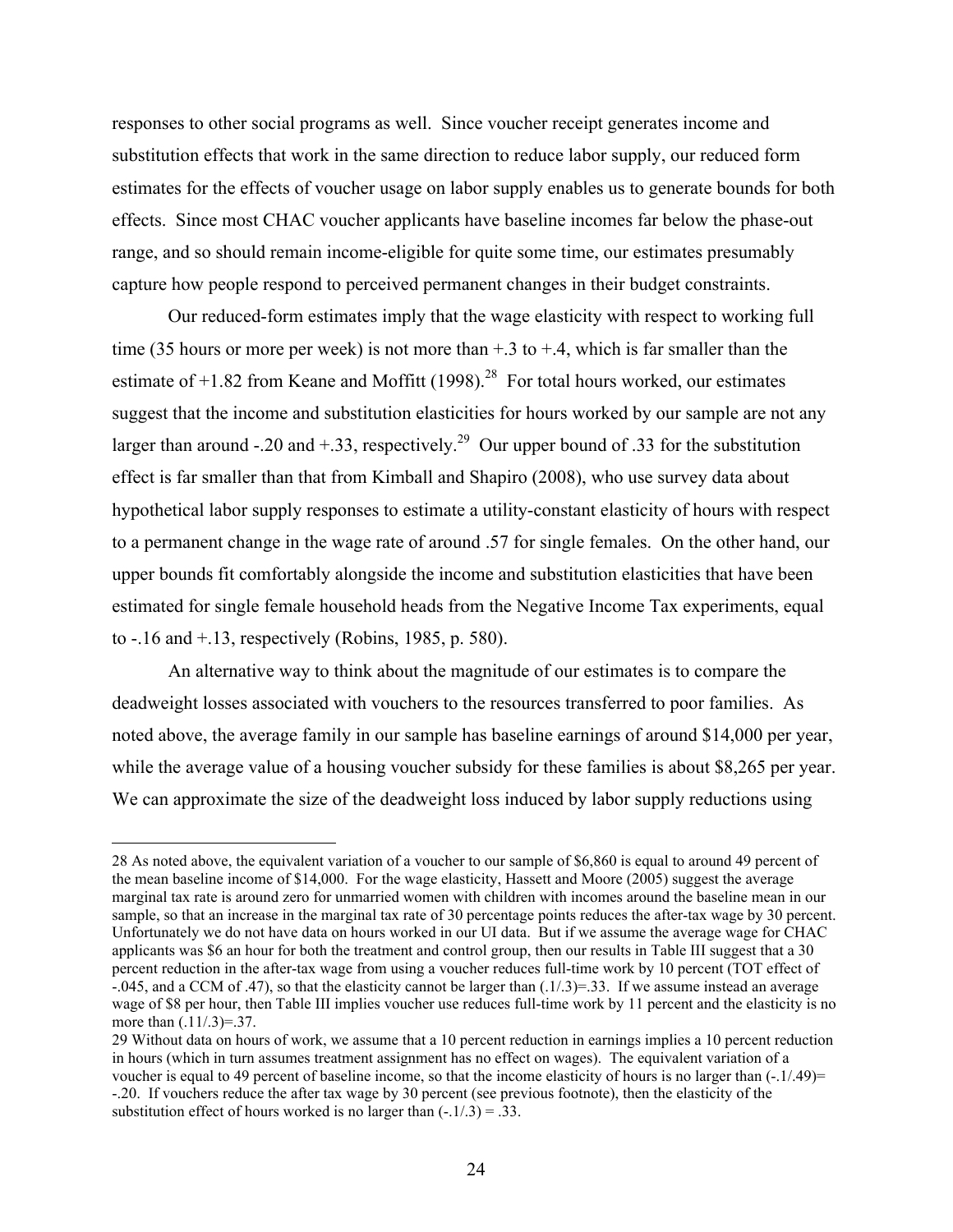Arthur Harberger's welfare triangle (one-half price  $\times$  change in quantity), which our estimates suggest is around  $$660$ <sup>30</sup> Whether this is large or small in relation to the size of resource transfer to low-income families is a normative policy judgment.

We could also consider the magnitude of our estimated effects within the context of what Arthur Okun (1975) called the "leaky bucket" that society uses to transfer resources to the poor. How big is the leak? Setting aside for the moment program administration costs and deadweight losses associated with raising tax revenues, the average government cost of a housing voucher for families in our study is around \$8,400 per year, and the equivalent variation is around \$6,860. Voucher use reduces annual earnings by around \$1,312 among program participants, or around 19 percent of the value of the subsidy to voucher recipients. Using the standard for judging the size of work disincentive effects suggested by Blank (1997), eliminating the housing voucher program altogether would substantially increase the degree of material deprivation among poor families despite the fact that they would work and earn more.

In any case, our results clearly indicate that housing vouchers reduce labor supply to some degree. This finding is relevant to a variety of policy decisions about the optimal design of housing programs. A recent HUD white paper on the housing voucher program notes that when given discretion, local housing agencies seem eager to experiment with different methods of relating tenant incomes to their rent payments, including flat rent systems, stepped rents, or expanding the range of income exclusions and deductions used to calculate adjusted income (HUD, 2004). Olsen (2003, 2008) has proposed to make housing an entitlement and provide a relatively smaller housing subsidy to all eligible families, which could reduce the implicit tax rates associated with housing assistance and thus mitigate any work disincentive effects. Evidence on the sign and magnitude of labor supply responses to the existing housing voucher program is important for assessing these alternatives to current policies.

Our findings are also relevant to debates that go back at least to the 1960s about whether to provide assistance to families through a mix of cash transfer and in-kind benefit programs, or instead through a single negative income tax program (see, for example, Friedman, 1962). There are several arguments in favor of in-kind transfers such as housing assistances, including the

 <sup>30</sup> If the average CHAC applicant earns \$6 an hour, our estimates for earnings impacts of \$328 per quarter imply 55 fewer hours per quarter, or around 220 fewer hours of work per year. The deadweight loss from reductions in labor supply then would equal \$660. The deadweight loss is about the same if we assume an average wage of \$8 per hour for our sample.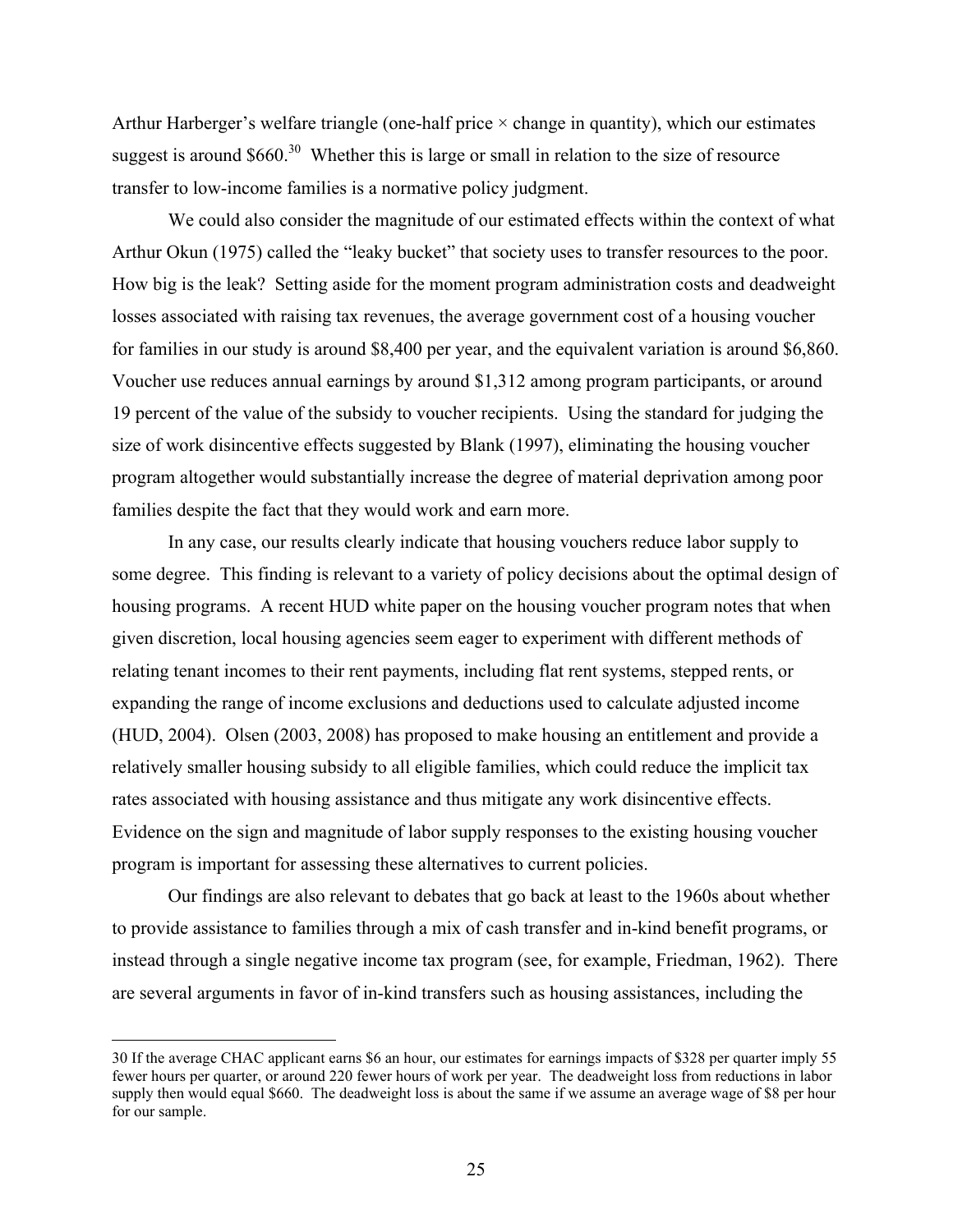contention that better housing has positive externalities associated with greater human capital accumulation, and a normative argument for providing a base level of assistance to individuals that is not conditioned on work. Our estimates suggest that one downside of housing programs is that it leads to a reduction in work effort, in contrast to the Earned Income Tax Credit (EITC), which has been shown to increase labor force participation rates. In short, complicated tradeoffs arise in the decision about whether to use in-kind rather than cash subsidies to address housing problems. Our study provides new evidence that is relevant to assessing these tradeoffs, and deciding how to best allocate the \$25 billion per year currently devoted to helping poor families meet their housing needs.

### **REFERENCES**

Angrist, Joshua D. and Guido W. Imbens (1995). "Two-Stage Least Squares Estimation of Average Causal Effects in Models with Variable Treatment Intensity." *Journal of the American Statistical Association*, 90:431-442.

Angrist, Joshua A., Guido W. Imbens, and Donald B. Rubin (1996) "Identification of Causal Effects Using Instrumental Variables," *Journal of the American Statistical Association*, 91: 444- 472

Bertrand, Marianne, Esther Duflo, and Sendhil Mullainathan (2004) "How Much Should We Trust Differences-In-Differences?" *Quarterly Journal of Economics*. 119(1): 249-276. Blank, Rebecca M. (1997) *It Takes A Nation: A New Agenda for Fighting Poverty*. Princeton, NJ: Princeton University Press.

Carlson, Deven, Robert Haveman, Thomas Kaplan, and Barbara Wolfe (2008) "Long-Term Effects of Public Llow-Income Housing Vouchers on Work, Earnings and Neighborhood Quality." University of Wisconsin-Madison, Institute for Research on Poverty Discussion Paper 1338-08.

Friedman, Milton (1962) *Capitalism and Freedom*. Chicago: University of Chicago Press. Gubits, Daniel B., Larry L. Orr, Gregory B. Mills, Michelle L. Wood, Bulbul Kaul, David A. Long, and Judith D. Feins (2006) *The Impact of Housing Choice Vouchers on Employment, Earnings and Mean-Tested Benefits*. Cambridge, MA: Abt Associates draft report. Hassett, Kevin A., and Anne B. Moore (2005) "How Do Tax Policies Affect Low Income Workers?" University of Michigan National Poverty Center, Policy Brief #5.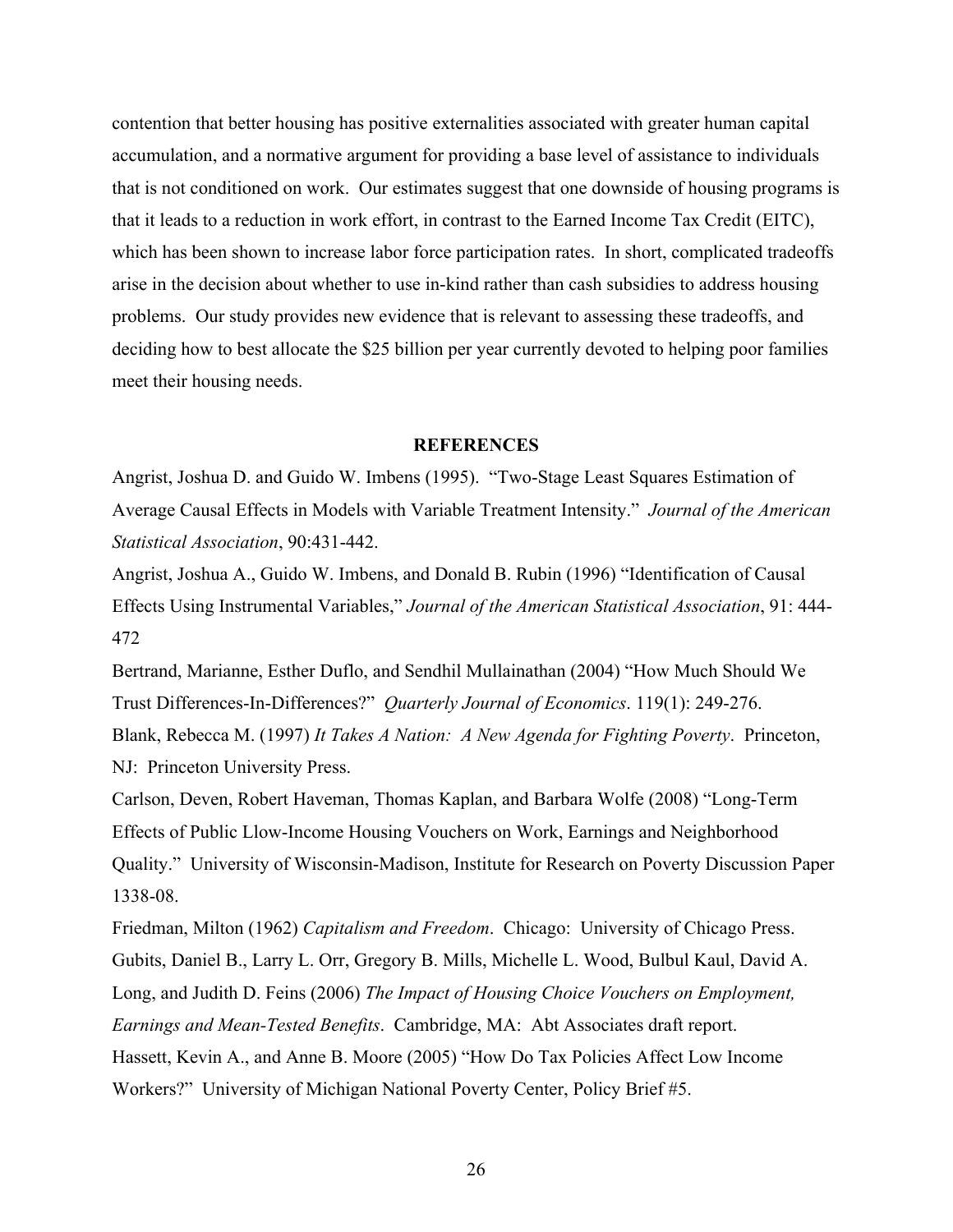Herbst, Chris M. (2008). "Do Social Policy Reforms Have Different Impacts on Employment and Welfare Use as Economic Conditions Change?" *Journal of Policy Analysis and Management*. 27(4): 867-894.

Hoynes, Hiliary W. and Diane Schanzenbach (2007) "Consumption Responses to In-Kind Transfers: Evidence from the Introduction of the Food Stamps Program." National Bureau of Economic Research, Working Paper, 13025.

Jacob, Brian A. (2004) "Public Housing, Housing Vouchers, and Student Achievement: Evidence From Public Housing Demolitions in Chicago." *American Economic Review*. 94(1): 233-258.

Kain, John F. (1968) "Housing Segregation, Negro Employment and Metropolitan Decentralization." *Quarterly Journal of Economics*. 82(2): 175-197.

Katz, Lawrence F., Jeffrey R. Kling, and Jeffrey B. Liebman (2001) "Moving to Opportunity in Boston: Early Results of a Randomized Mobility Experiment." *Quarterly Journal of Economics*. 116(2): 607-654.

Keane, Michael and Robert Moffitt (1998) "A Structural Model of Multiple Welfare Program Participation and Labor Supply." *International Economic Review*. 39(3): 553-589.

Kimball, Miles S. and Matthew D. Shapiro (2008) "Labor supply: Are the Income and Substitution Effects Both Large or Both Small?" National Bureau of Economic Research, Working Paper, 14208.

Kling, Jeffrey R., Jeffrey B. Liebman, and Lawrence F. Katz (2007) "Experimental Analysis of Neighborhood Effects." *Econometrica*, 75(1): 83-119.

Kornfeld, Robert and Howard S. Bloom (1999) "Measuring Program Impacts on Earnings and Employment: Do Unemployment Insurance Wage Reports from Employers Agree with Surveys of Individuals?" *Journal of Labor Economics*. 17(1): 168-197.

Leonesio, Michael V. (1988) "In-Kind Transfers and Work Incentives." *Journal of Labor Economics*. 6(4): 515-529.

MaCurdy, Thomas (1981) "An Empirical Model of Labor Supply in a Life-Cycle Setting." *Journal of Political Economy*. 89(6): 1059-85.

Moffitt, Robert A. (2002) "Welfare Programs and Labor Supply." In *Handbook of Public Economics*. Alan J. Auerbach and Martin Feldstein, Editors. Elsevier. Pp. 2393-2430.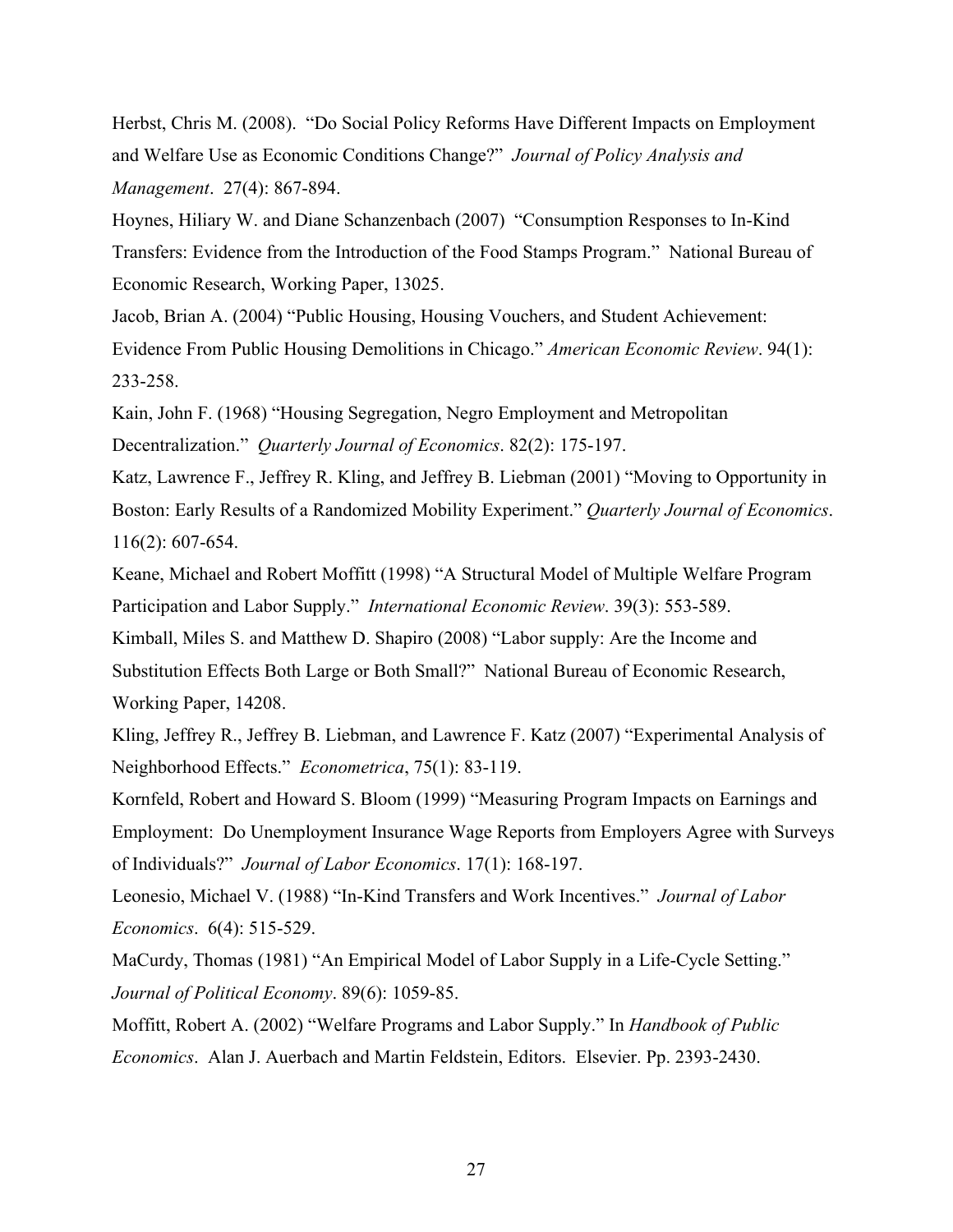Murray, Michael (1980) "A Reinterpretation of the Traditional Income-Leisure Model, With Application to In-Kind Subsidy Programs." *Journal of Public Economics*. 14: 69-81. Newman, Sandra, C. Scott Holupka, and Joseph Harkness (forthcoming) "The Long-Term Effects of Housing Assistance on Work and Welfare." *Journal of Policy Analysis and Management*.

Okun, Arthur M. (1975) *Equality and Efficiency, the Big Tradeoff*. Washington, DC: Brookings Institution Press.

Olsen, Edgar O. (2003) "Housing Programs for Low-Income Households." In *Means-Tested Transfer Programs in the United States*. Edited by Robert A. Moffitt. Chicago: University of Chicago Press. pp. 365-442.

Olsen, Edgar O. (2008) "Getting More From the Budget for Low-Income Housing Assistance." Brookings Institution Hamilton Project Discussion Paper.

Olsen, Edgar O., Catherine A. Tyler, Jonathan W. King, and Paul E. Carrillo (2005) "The Effects of Different Types of Housing Assistance on Earnings and Employment." *Cityscape*. 8(2): 163- 187.

Oreopoulous, Phil, Till von Wachter, and Andrew Heisz (2006). "The Short- and Long-Term Career Effects of Graduating in a Recession: Hysteresis and Heterogeneity in the Market for College Graduates." National Bureau of Economic Research, Working Paper, 12159.

Reeder, William J. (1985) "The Benefits and Costs of the Section 8 Existing Housing Program." *Journal of Public Economics*. 26: 349-377.

Robins, Philip K. (1985) "A Comparison of the Labor Supply Findings From the Four Negative Income Tax Experiments." *Journal of Human Resources*. 20(4): 567-582.

Rubinowitz, Leonard S. and James E. Rosenbaum (2000) *Crossing the Class and Color Lines: From Public Housing to White Suburbia*. Chicago: University of Chicago Press.

Sampson, Robert J., Stephen Raudenbush, and Felton Earls (1997) "Neighborhoods and Violent Crime: A Multilevel Study of Collective Efficacy." *Science*. 277: 918-924.

Schone, Barbara S. (1992) "Do Means Tested Transfers Reduce Labor Supply?" *Economics Letters*. 40: 353-358.

Shroder, Mark (2002) "Does Housing Assistance Perversely Affect Self-Sufficiency? A Review Essay." *Journal of Housing Economics*. 11(4): 381-417.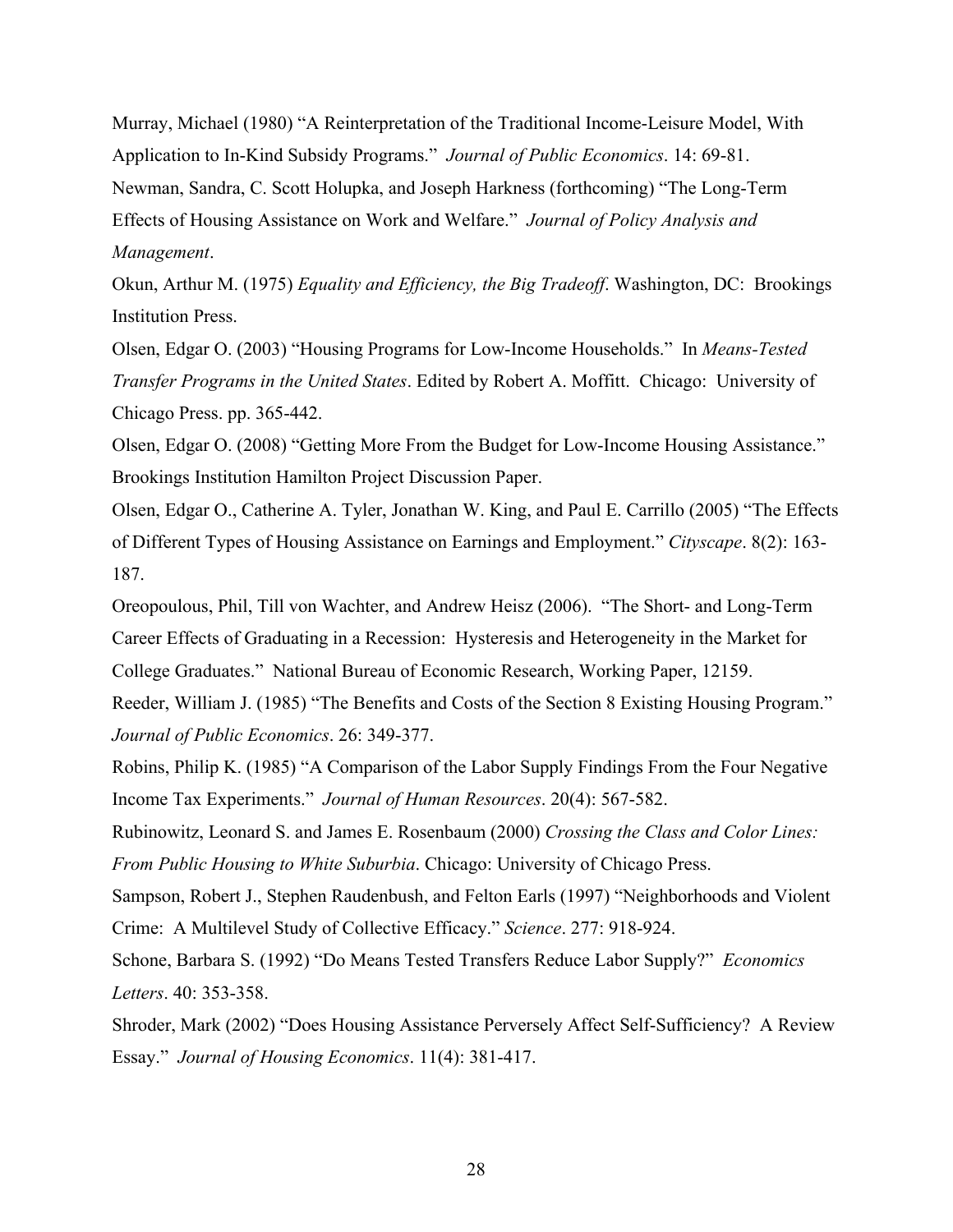Susin, Scott (2005) "Longitudinal Outcomes of Subsidized Housing Recipients in Matched Survey and Administrative Data." *Cityscape*. 8(2): 189-218.

U.S. Department of Housing and Urban Development (2004) *The Flexible Voucher Program:* 

*Why a New Approach to Housing Subsidy is Needed*. Washington, DC: HUD.

http://www.hud.gov/offices/pih/programs/hcv/fvp/wponfvp.pdf

Yelowitz, Aaron S. (2001) "Public Housing and Labor Supply." Working Paper, Department of Economics, University of Kentucky.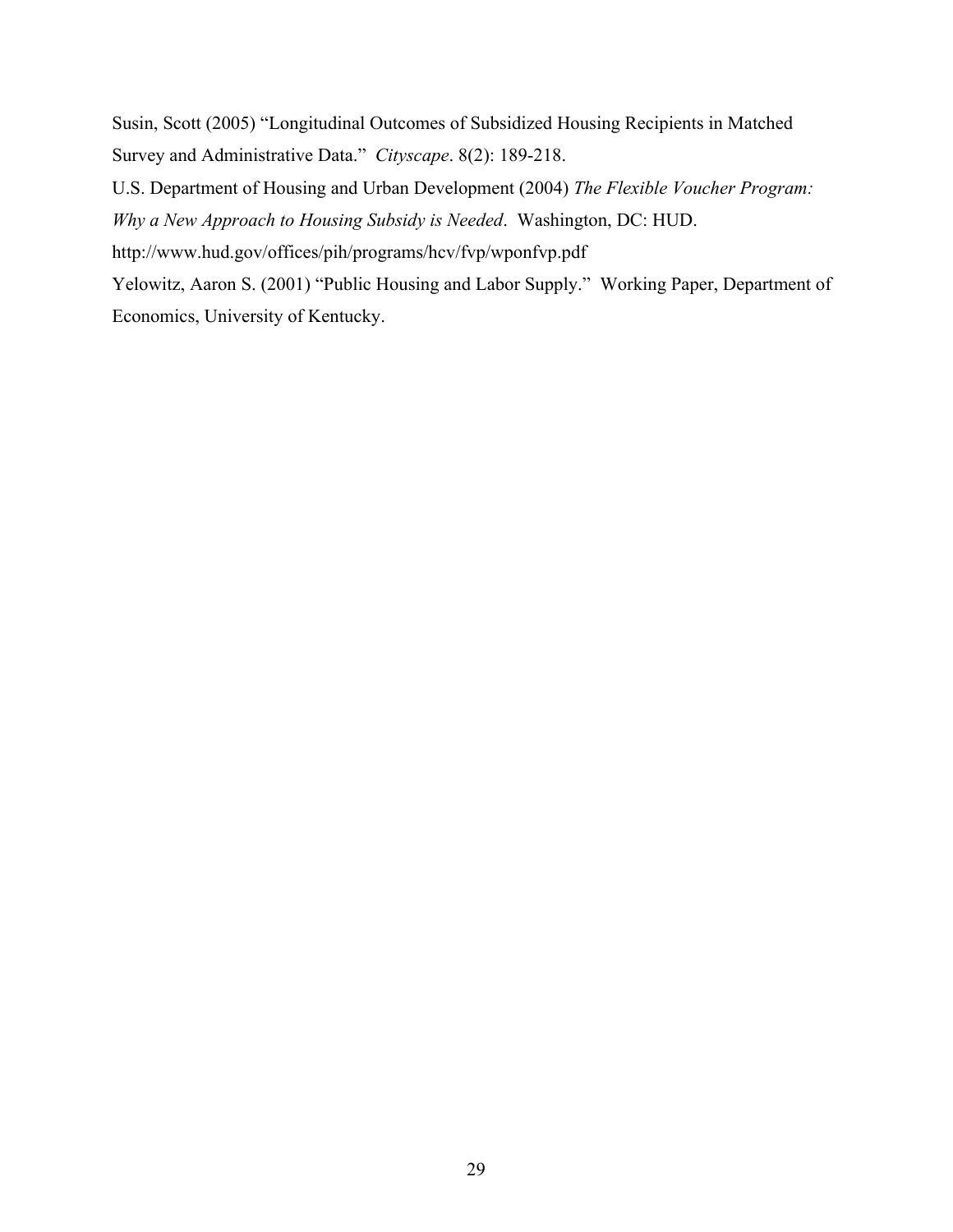|  |  |  |  |  |  | Table I: Baseline characteristics of treatment and control group households |
|--|--|--|--|--|--|-----------------------------------------------------------------------------|
|  |  |  |  |  |  |                                                                             |

|                                                                              | Control Group |           | <b>Treatment Group</b> |               |
|------------------------------------------------------------------------------|---------------|-----------|------------------------|---------------|
|                                                                              |               | All       | Compliers              | Non-Compliers |
| HHH male                                                                     | 0.121         | 0.124     | 0.076                  | 0.173         |
| <b>HHH</b> black                                                             | 0.943         | 0.942     | 0.956                  | 0.926         |
| <b>HHH Hispanic</b>                                                          | 0.035         | 0.035     | 0.026                  | 0.045         |
| HHH white                                                                    | 0.033         | 0.033     | 0.018                  | 0.050         |
| HHH other                                                                    | 0.004         | 0.005     | 0.002                  | 0.008         |
| Has spouse                                                                   | 0.088         | 0.087     | 0.057                  | 0.117         |
| Number of adults in HH                                                       | 1.254         | 1.253     | 1.208                  | 1.298         |
| Number of kids 0-18 in HH                                                    | 1.752         | 1.746     | 1.855                  | 1.638         |
| Age of HHH                                                                   | 32.023        | 32.116    | 30.624                 | 33.615        |
| Indicated interest in the certificate program as well as the voucher program | 0.786         | 0.786     | 0.792                  | 0.781         |
| Reported receiving Supplemental Security Income (SSI) benefits               | 0.059         | 0.060     | 0.061                  | 0.058         |
| Time (in days) of application since applications opened                      | 9.944         | 9.942     | 9.436                  | 10.451        |
| HHH receiving TANF 1997q2                                                    | 0.409         | $0.395**$ | 0.505                  | 0.285         |
| HHH wage (2007\$) 1997q2                                                     | 2,106         | 2,152     | 1,691                  | 2,616         |
| HHH employed 1997q2                                                          | 0.562         | $0.572*$  | 0.544                  | 0.601         |
| HHH receiving TANF, Med, or FS 1997q2                                        | 0.600         | 0.593     | 0.714                  | 0.471         |
| HHH number of prior violent crime arrests                                    | 0.133         | $0.145*$  | 0.147                  | 0.142         |
| HHH number of prior property crime arrests                                   | 0.167         | 0.162     | 0.151                  | 0.173         |
| HHH number of prior drug crime arrests                                       | 0.109         | 0.110     | 0.091                  | 0.129         |
| HHH number of prior other crime arrests                                      | 0.160         | 0.165     | 0.155                  | 0.174         |
| Percent black in census tract                                                | 0.819         | 0.820     | 0.848                  | 0.790         |
| Poverty rate in census tract                                                 | 0.289         | 0.289     | 0.299                  | 0.278         |
| Census tract property crime (crimes per 1,000 residents)                     | 84.8          | 83.2**    | 86.1                   | 80.3          |
| Census tract violent crime (crimes per 1,000 residents)                      | 20.1          | 19.9      | 21.3                   | 18.6          |
| Monthy rent, 2007\$                                                          | 682           | 678       | 671                    | 687           |
| Monthly fair market rent, 2007\$                                             | 1,053         | 1,052     | 1,061                  | 1,044         |
| Number of Households                                                         | 30,662        | 11,696    | 5,863                  | 5,833         |
| F-statistic (clustering at the HH level)                                     |               | 0.98      |                        |               |
| p-value                                                                      |               | 0.4979    |                        |               |

Notes: The unit of analysis is the household head. The sample includes all working-age, able-bodied CHAC applicants who were living in private housing at baseline. \*\* = significant at 5% level, \* = significant at 10% level. All earnings, rent and FMR are measured in 2007 dollars.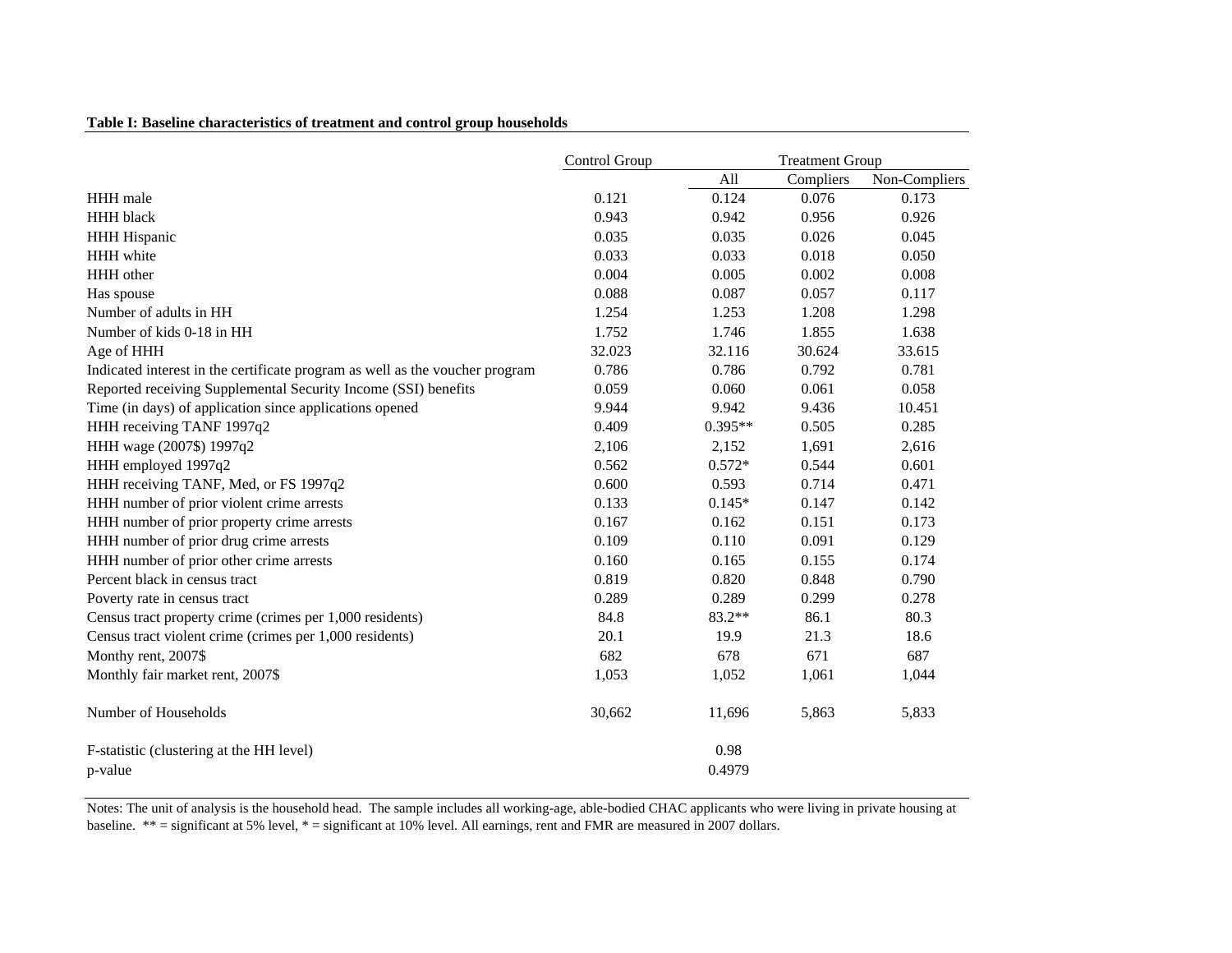#### **Table II: The Effect of Voucher Offer and Other Baseline Household Characteristics on Voucher Utilization**

|                                                                | <b>Treatment and Control</b><br>Households |                      |                       |                      | <b>Treatment Households Only</b> |                       |                       |
|----------------------------------------------------------------|--------------------------------------------|----------------------|-----------------------|----------------------|----------------------------------|-----------------------|-----------------------|
|                                                                | (1)                                        | (2)                  | (3)                   | (4)                  | (5)                              | (6)                   | (7)                   |
| HHH received a voucher offer in a prior quarter                | $0.399**$<br>(0.005)                       |                      |                       |                      |                                  |                       |                       |
| HHH ever received voucher offer                                |                                            | $0.426**$<br>(0.005) |                       |                      |                                  |                       |                       |
| HHH male                                                       |                                            |                      | $-0.222**$<br>(0.013) |                      | $-0.125**$<br>(0.014)            | $-0.133**$<br>(0.014) | $-0.132**$<br>(0.014) |
| Age of HHH                                                     |                                            |                      | $-0.021**$<br>(0.003) |                      | $-0.016**$                       | $-0.016**$<br>(0.003) | $-0.016**$<br>(0.003) |
| Age (squared) of HHH                                           |                                            |                      | $0.000**$             |                      | (0.003)<br>$0.000**$             | $0.000**$             | $0.000**$             |
| 2 people in HH                                                 |                                            |                      | (0.000)<br>$0.089**$  |                      | (0.000)<br>0.006                 | (0.000)<br>0.005      | (0.000)<br>0.004      |
| 3 people in HH                                                 |                                            |                      | (0.015)<br>$0.114**$  |                      | (0.015)<br>0.018                 | (0.015)<br>0.016      | (0.015)<br>0.016      |
| 4 people in HH                                                 |                                            |                      | (0.015)<br>$0.108**$  |                      | (0.016)<br>0.018                 | (0.015)<br>0.012      | (0.015)<br>0.012      |
| 5+ people in HH                                                |                                            |                      | (0.016)<br>$0.096**$  |                      | (0.018)<br>$-0.005$              | (0.017)<br>$-0.009$   | (0.017)<br>$-0.009$   |
| HHH employed 1997q2                                            |                                            |                      | (0.017)<br>$-0.058**$ |                      | (0.018)<br>$0.101**$             | (0.018)<br>$0.105**$  | (0.018)<br>$0.105**$  |
| HHH receiving TANF 1997q2                                      |                                            |                      | (0.009)<br>$0.230**$  |                      | (0.013)<br>$0.057**$             | (0.012)<br>$0.066**$  | (0.012)<br>$0.066**$  |
| HHH receiving TANF, Med, or FS 1997q2                          |                                            |                      | (0.009)<br>$0.251**$  |                      | (0.014)<br>$0.129**$             | (0.013)<br>$0.130**$  | (0.013)<br>$0.129**$  |
| HHH wage (2007\$) 1997q2 (\$1,000s)                            |                                            |                      | (0.009)<br>$-0.031**$ |                      | (0.014)<br>$-0.023**$            | (0.013)<br>$-0.023**$ | (0.013)<br>$-0.023**$ |
| Combined HH earnings 1997q2 (\$1,000s)                         |                                            |                      | (0.02)<br>$-0.006**$  |                      | (0.002)                          | (0.002)               | (0.002)               |
| Poverty rate in census tract                                   |                                            |                      | (0.00)<br>$0.009**$   | $0.214**$            |                                  | $0.126**$             | $0.129**$             |
| Census tract violent crime rate (crimes per 100,000 residents) |                                            |                      | (0.035)<br>$0.227**$  | (0.044)<br>0.139     |                                  | (0.042)<br>$0.089**$  | (0.042)<br>$0.086**$  |
| Census tract property crime (crimes per 100,000 residents)     |                                            |                      | (0.035)<br>$0.011**$  | (0.049)<br>$0.010**$ |                                  | (0.042)<br>$-0.004**$ | (0.042)<br>$-0.003**$ |
| Census tract social capital                                    |                                            |                      | (0.07)<br>$-0.070**$  | (0.014)<br>0.008     |                                  | (0.008)<br>$-0.017$   | (0.007)<br>$-0.016$   |
| Missing census tract                                           |                                            |                      | (0.029)<br>$-0.161**$ | (0.031)<br>$-0.051$  |                                  | (0.029)<br>$-0.149$   | (0.029)<br>$-0.143$   |
| HHH offered voucher in 2000                                    |                                            |                      | (0.016)<br>$-0.054**$ | (0.114)              |                                  | (0.108)               | (0.108)<br>$-0.056**$ |
| HHH offered voucher in 2001                                    |                                            |                      | (0.015)<br>$-0.032**$ |                      |                                  |                       | (0.014)<br>$-0.033**$ |
| HHH offered voucher in 2002                                    |                                            |                      | (0.012)<br>0.018      |                      |                                  |                       | (0.012)<br>0.015      |
| HHH offered voucher in 2003                                    |                                            |                      | (0.013)<br>$-0.060*$  |                      |                                  |                       | (0.012)<br>$-0.048$   |
| Control Group Mean                                             | 0.053                                      | .076                 | (0.031)               |                      |                                  |                       | (0.031)               |
| <b>Treatment Group Mean</b>                                    |                                            |                      | 0.501                 | 0.501                | 0.501                            | 0.501                 | 0.501                 |
| Number of households                                           | 42,358                                     | 42,358               | 11,696                | 11,696               | 11,696                           | 11,696                | 11,696                |
| Number of observations<br>Census tract fixed effects           | 1,440,172                                  | 42,358               | 11,696                | 11,696               | 11,696<br>Yes                    | 11,696                | 11,696                |
| R-squared                                                      | 0.262                                      | 0.276                | varies                | 0.014                | 0.155                            | 0.100                 | 0.103                 |
| F-Test (Neighborhood characteristics or tract dummies)         | 7,567.10                                   | 8,280.88             |                       | 34.67                | 998.34                           | 22.65                 | 22.26                 |
| p-value (Neighborhood characteristics or tract dummies)        | [0.000]                                    | [0.000]              |                       | [0.000]              | [0.000]                          | [0.000]               | [0.000]               |
| F-Test (person characteristics)                                |                                            |                      |                       |                      | 95.08                            | 113.71                | 114.08                |
| p-value (person characteristics)                               |                                            |                      |                       |                      | [0.000]                          | [0.000]               | [0.000]               |
| F-Test (offer year)                                            |                                            |                      |                       |                      |                                  |                       | 8.71                  |
| p-value (offer year)                                           |                                            |                      |                       |                      |                                  |                       | [0.000]               |

Notes: The dependent variable for column (1) is ever used a voucher in prior quarter. For columns (2) - (7), it is ever used a voucher over the sample period. The unit of observation for column (1) is person-year-quarter, and for columns (2) - (7), it is person. Column (3) runs separate bivariate regressions. Each of the four census tract bivariate regressions include missing tract. Census tract dummies are included in column (5). For column (1), robust standard errors are clustered at household level. For columns (2) - (7), robust standard errors are presented. The sample includes all working-age, able-bodied CHAC applicants who were living in private housing at baseline. \*\* = significant at 5% level. \* = significant at 10%. All earnings are measured in 2007 dollars.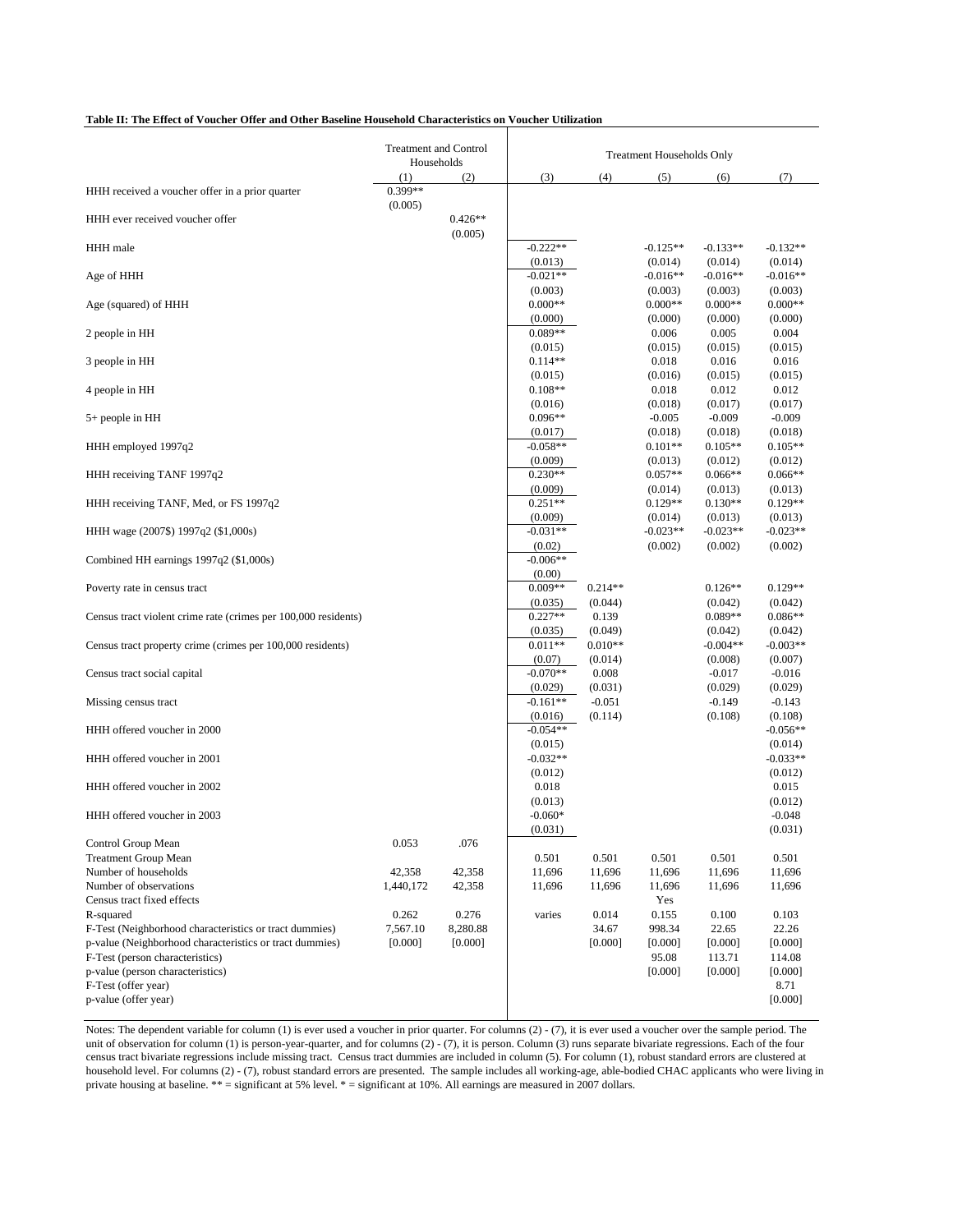|                                         | CM       | <b>ITT</b>             | IV                     | <b>CCM</b> | Number of<br>Households |
|-----------------------------------------|----------|------------------------|------------------------|------------|-------------------------|
| HHH employed                            | 0.592    | $-0.014**$             | $-0.036**$             | 0.605      | 42,358                  |
| <b>HHH</b> earnings                     | 3,291.02 | (0.004)<br>$-128.44**$ | (0.009)<br>$-327.96**$ | 3,112.90   | 42,358                  |
| HHH earnings $> $2,415$ (FT@\$6/hr)     | 0.464    | (30.617)<br>$-0.018**$ | (74.585)<br>$-0.045**$ | 0.470      | 42,358                  |
| HHH earnings conditional on working     | 5,557.98 | (0.004)<br>$-91.48**$  | (0.009)<br>$-228.44**$ | 5,129.26   | 38,628                  |
| HHH log earnings conditional on working | 8.279    | (34.099)<br>$-0.029**$ | (80.236)<br>$-0.073**$ | 8.220      | 38,628                  |
| HHH received public assistance          | 0.460    | (0.008)<br>$0.027**$   | (0.018)<br>$0.067**$   | 0.552      | 42,358                  |
|                                         |          | (0.004)                | (0.009)                |            |                         |
| <b>HHH</b> received TANF                | 0.146    | $0.006**$<br>(0.002)   | $0.016**$<br>(0.004)   | 0.110      | 42,358                  |
| <b>HHH</b> received Medicaid            | 0.400    | $0.023**$<br>(0.004)   | $0.058**$<br>(0.009)   | 0.484      | 42,358                  |
| <b>HHH</b> received Food Stamps         | 0.375    | $0.030**$<br>(0.003)   | $0.076**$<br>(0.008)   | 0.450      | 42,358                  |
|                                         |          |                        |                        |            |                         |

# **Table III: Effects Of Housing Vouchers On Household Heads**

Notes: The unit of observation is person-year-quarter. The sample includes all working-age, able-bodied CHAC applicants who were living in private housing at baseline.  $CM =$  Control Mean. ITT = Intent-to-Treat. IV = Instrumental Variables.  $CCM =$ Control Complier Mean. See text for discussion of these estimates. Robust standard errors clustered at household level. \*\* = significant at 5% level,  $* =$  significant at 10% level. All earnings are measured in 2007 dollars.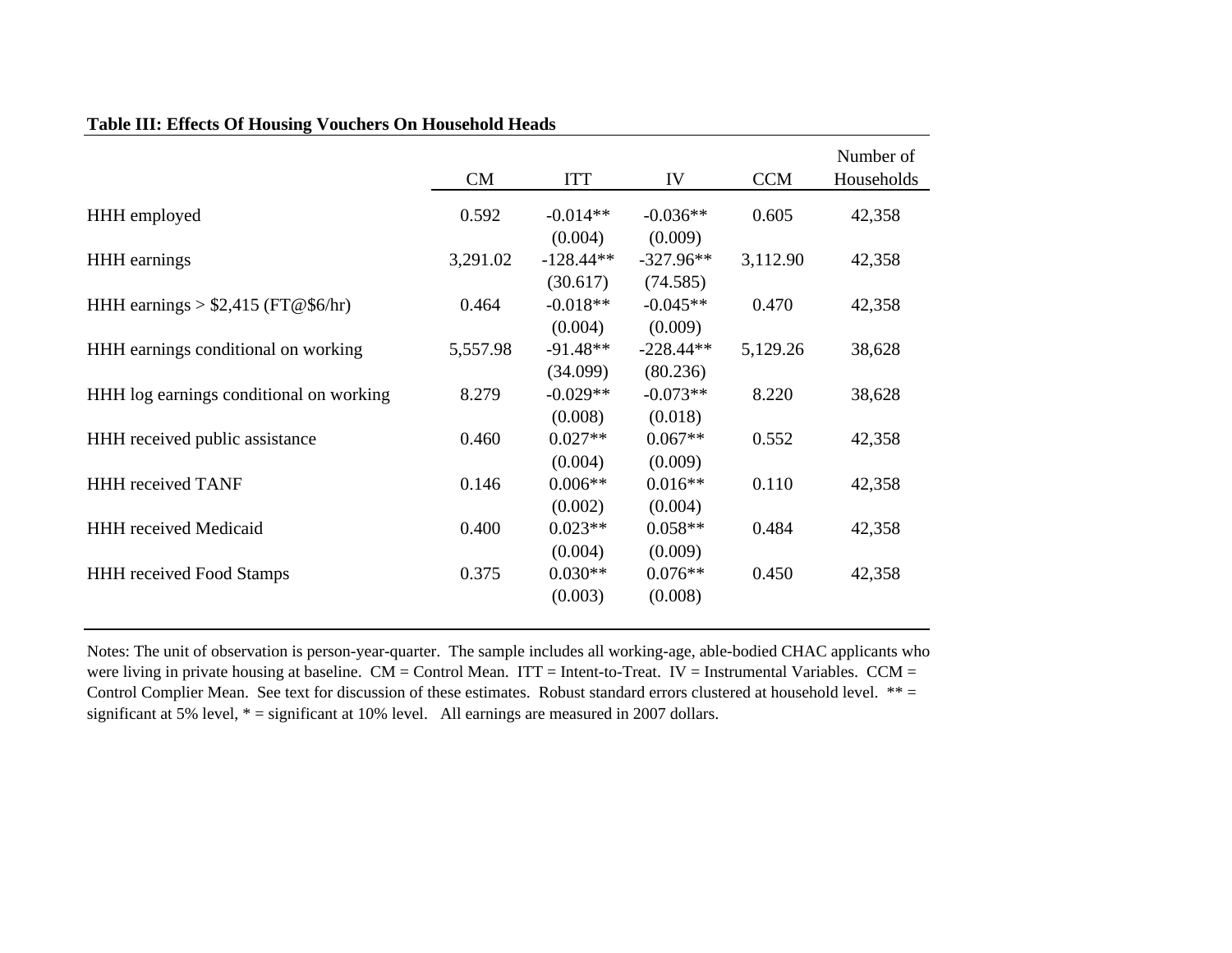#### **Table IV: Housing Voucher Effects by Subgroup**

|                                                    | Number of  | Employed |                       |                       |            | Received public assistance |                      |                      |            |
|----------------------------------------------------|------------|----------|-----------------------|-----------------------|------------|----------------------------|----------------------|----------------------|------------|
|                                                    | Households | CM       | <b>ITT</b>            | IV                    | <b>CCM</b> | <b>CM</b>                  | <b>ITT</b>           | IV                   | <b>CCM</b> |
| Baseline (all working-age and able-bodied)         | 42,358     | 0.592    | $-0.014**$<br>(0.004) | $-0.036**$<br>(0.009) | 0.605      | 0.460                      | $0.027**$<br>(0.004) | $0.067**$<br>(0.009) | 0.552      |
| Elderly $(65+$ yrs old)                            | 2,002      | 0.051    | $-0.001$              | 0.001                 | 0.028      | 0.509                      | 0.000                | $-0.018$             | 0.686      |
|                                                    |            |          | (0.006)               | (0.024)               |            |                            | (0.017)              | (0.071)              |            |
| Disabled                                           | 15,237     | 0.274    | $-0.001$              | $-0.005$              | 0.288      | 0.602                      | $0.012*$             | $0.029*$             | 0.688      |
|                                                    |            |          | (0.005)               | (0.012)               |            |                            | (0.006)              | (0.015)              |            |
| Among working-age and able-bodied sample:          |            |          |                       |                       |            |                            |                      |                      |            |
| Male                                               | 5,120      | 0.519    | $-0.003$              | $-0.018$              | 0.470      | 0.234                      | $0.018**$            | $0.076**$            | 0.323      |
|                                                    |            |          | (0.010)               | (0.043)               |            |                            | (0.009)              | (0.038)              |            |
| Female                                             | 37,238     | 0.602    | $-0.016**$            | $-0.038**$            | 0.615      | 0.491                      | $0.029**$            | $0.067**$            | 0.570      |
|                                                    |            |          | (0.004)               | (0.009)               |            |                            | (0.004)              | (0.009)              |            |
| Employed in 1997q2                                 | 23,934     | 0.748    | $-0.015**$            | $-0.039**$            | 0.718      | 0.352                      | $0.028**$            | $0.071**$            | 0.454      |
|                                                    |            |          | (0.005)               | (0.011)               |            |                            | (0.005)              | (0.011)              |            |
| Not employed in 1997q2                             | 18,424     | 0.392    | $-0.011**$            | $-0.030**$            | 0.469      | 0.599                      | $0.025**$            | $0.061**$            | 0.669      |
|                                                    |            |          | (0.006)               | (0.014)               |            |                            | (0.006)              | (0.013)              |            |
| Receiving some form of public assistance in 1997q2 | 25,317     | 0.544    | $-0.011**$            | $-0.025**$            | 0.576      | 0.653                      | $0.027**$            | $0.056**$            | 0.654      |
|                                                    |            |          | (0.005)               | (0.010)               |            |                            | (0.005)              | (0.010)              |            |
| Not receiving any public assistance in 1997q2      | 17,041     | 0.664    | $-0.017**$            | $-0.061**$            | 0.673      | 0.172                      | $0.027**$            | $0.095**$            | 0.281      |
|                                                    |            |          | (0.005)               | (0.019)               |            |                            | (0.005)              | (0.017)              |            |
| No Kids in HH                                      | 8,137      | 0.563    | $-0.017**$            | $-0.058**$            | 0.545      | 0.299                      | $0.031**$            | $0.109**$            | 0.392      |
|                                                    |            |          | (0.008)               | (0.027)               |            |                            | (0.008)              | (0.026)              |            |
| One Kid in HH                                      | 12,650     | 0.630    | $-0.019**$            | $-0.046**$            | 0.628      | 0.432                      | $0.025**$            | $0.061**$            | 0.545      |
|                                                    |            |          | (0.007)               | (0.016)               |            |                            | (0.007)              | (0.016)              |            |
| Two Kids in HH                                     | 11,053     | 0.608    | $-0.016**$            | $-0.038**$            | 0.631      | 0.492                      | $0.028**$            | $0.063**$            | 0.554      |
|                                                    |            |          | (0.007)               | (0.016)               |            |                            | (0.007)              | (0.015)              |            |
| Three+ Kids in HH                                  | 10,518     | 0.552    | $-0.006$              | $-0.015$              | 0.586      | 0.586                      | $0.026**$            | $0.058**$            | 0.643      |
|                                                    |            |          | (0.007)               | (0.016)               |            |                            | (0.007)<br>$0.035**$ | (0.016)              |            |
| Below median poverty rate in census tract          | 19,312     | 0.602    | $-0.017**$            | $-0.045**$            | 0.603      | 0.419                      |                      | $0.088**$            | 0.524      |
|                                                    |            | 0.577    | (0.005)<br>$-0.011**$ | (0.013)<br>$-0.027**$ |            | 0.515                      | (0.005)<br>$0.022**$ | (0.013)<br>$0.051**$ |            |
| Above median poverty rate in census tract          | 19,474     |          |                       |                       | 0.601      |                            |                      |                      | 0.581      |
|                                                    |            |          | (0.005)               | (0.012)<br>$-0.068**$ |            |                            | (0.005)<br>$0.036**$ | (0.012)<br>$0.083**$ |            |
| Offer Cohort 1997-1998                             | 33,641     | 0.592    | $-0.029**$            |                       | 0.643      | 0.460                      |                      |                      | 0.544      |
|                                                    |            |          | (0.006)               | (0.013)<br>$-0.010$   |            |                            | (0.006)<br>$0.024**$ | (0.013)<br>$0.064**$ |            |
| Offer Cohort 2000-2001                             | 36,126     | 0.592    | $-0.003$              |                       | 0.581      | 0.460                      |                      |                      | 0.556      |
| Offer Cohort 2002-2003                             | 33,915     | 0.592    | (0.005)<br>$-0.010$   | (0.014)<br>$-0.023$   | 0.576      | 0.460                      | (0.005)<br>$0.019**$ | (0.013)<br>$0.042**$ | 0.561      |
|                                                    |            |          |                       | (0.016)               |            |                            | (0.007)              | (0.015)              |            |
|                                                    |            |          | (0.007)               |                       |            |                            |                      |                      |            |

Notes: The unit of observation is person-year-quarter. The sample varies across the rows based on the subsample. CM = Control Mean. ITT = Intent-to-Treat. IV = Instrumental Variables. CCM = Control Complier Mean. See text for discussion of these estimates. Robust standard errors clustered at household level. \*\* = significant at 5% level, \* = significant at 10% level.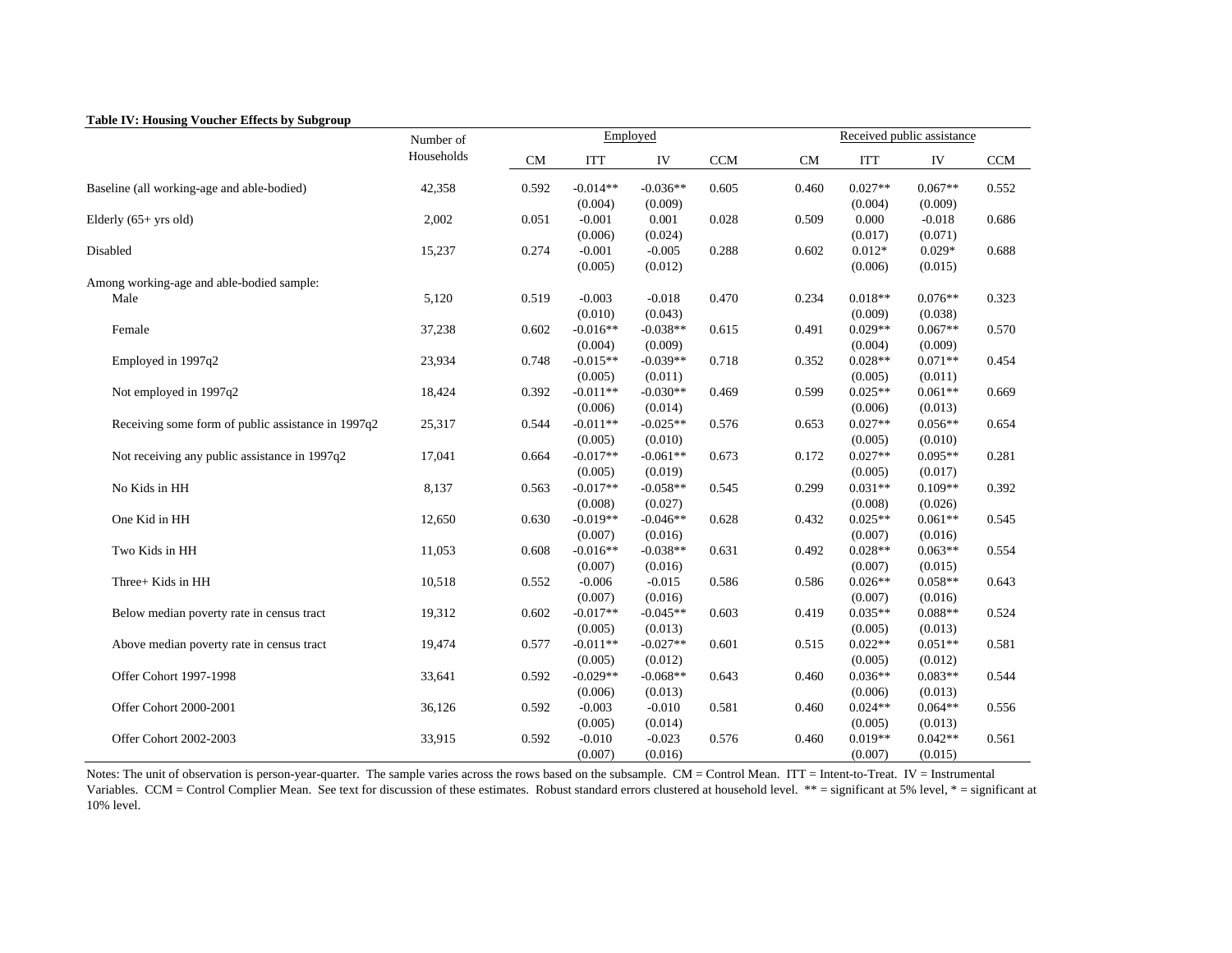|                                           |        |            |          |            | Number of  |
|-------------------------------------------|--------|------------|----------|------------|------------|
|                                           | CM     | <b>ITT</b> | IV       | <b>CCM</b> | Households |
|                                           |        |            |          |            |            |
| Number of different residential addresses | 2.668  | 0.038      | 0.124    | 3.176      | 4,184      |
|                                           |        | (0.047)    | (0.117)  |            |            |
| Poverty rate                              | 0.257  | $-0.004$   | $-0.011$ | 0.275      | 3,944      |
|                                           |        | (0.004)    | (0.011)  |            |            |
| Poverty rate below 20%                    | 0.395  | 0.008      | 0.017    | 0.338      | 4,138      |
|                                           |        | (0.015)    | (0.035)  |            |            |
| <b>Fraction black</b>                     | 0.779  | 0.002      | 0.004    | 0.810      | 3,944      |
|                                           |        | (0.008)    | (0.019)  |            |            |
| Collective efficacy score                 | 3.778  | 0.000      | 0.001    | 3.770      | 3,860      |
|                                           |        | (0.007)    | (0.015)  |            |            |
| Social capital score                      | 3.501  | $-0.005$   | $-0.011$ | 3.509      | 3,860      |
|                                           |        | (0.005)    | (0.011)  |            |            |
| Property crime arrest rate                | 74.685 | $-0.546$   | $-1.262$ | 71.424     | 3,682      |
|                                           |        | (0.885)    | (2.012)  |            |            |
| Violent crime arrest rate                 | 16.687 | $-0.128$   | $-0.288$ | 15.693     | 3,682      |
|                                           |        | (0.240)    | (0.552)  |            |            |
|                                           |        |            |          |            |            |

# **Table V: Effects of a Voucher Offer on Residential Stability and Neighborhood Environment**

Notes: The unit of observation is person-year-quarter. The sample includes all working-age, able-bodied CHAC applicants who were living in private housing at baseline. CM = Control Mean. ITT = Intent-to-Treat. IV = Instrumental Variables. CCM = Control Complier Mean. See text for discussion of these estimates. Robust standard errors clustered at household level. \*\*= significant at 5% level,  $* =$  significant at 10% level.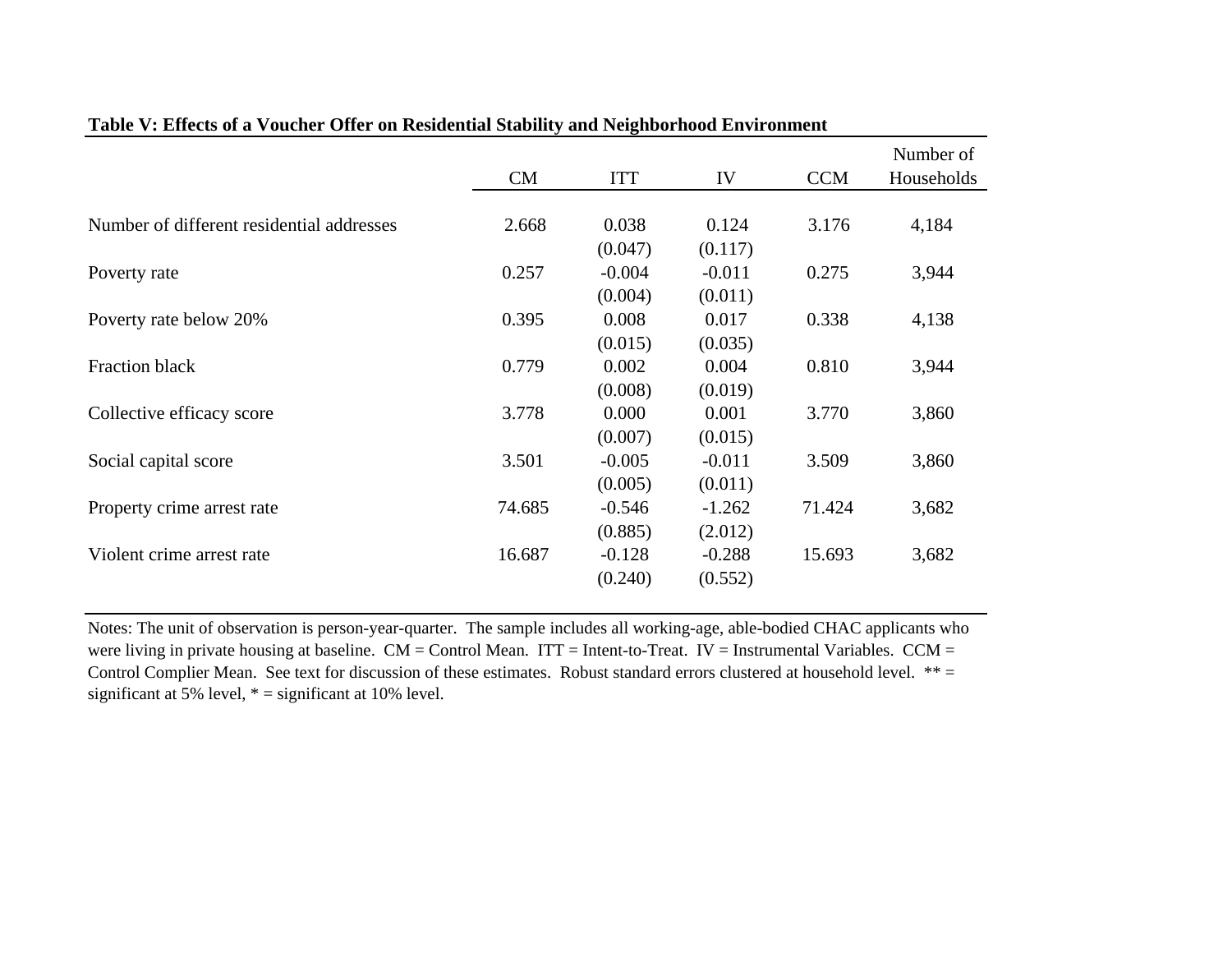#### **Table VI: Nonexperimental Estimates of the Effect of Housing Vouchers on Labor Market Outcomes**

|                                                                 | Number of<br>Households | ${\rm CM}$ | from Table<br>III       | IV Estimates OLS with no<br>controls | OLS with<br>baseline<br>controls | OLS with<br>household<br>fixed effects |
|-----------------------------------------------------------------|-------------------------|------------|-------------------------|--------------------------------------|----------------------------------|----------------------------------------|
|                                                                 | (1)                     | (2)        | (3)                     | (4)                                  | (5)                              | (6)                                    |
| <b>Control Group Non-Experimental Estimates</b><br>HHH employed | 30,750                  | 0.595      | $-0.036**$<br>(0.009)   | $-0.068**$<br>(0.008)                | $-0.004$<br>(0.007)              | 0.003<br>(0.009)                       |
| HHH earnings                                                    | 30,750                  | 3,348.98   | $-327.96**$<br>(74.585) | $-1,114.18**$<br>(55.498)            | $-307.75**$<br>(49.040)          | $-89.94*$<br>(49.445)                  |
| HHH earnings $> $2415$ (FT@\$6/hr)                              | 30,750                  | 0.470      | $-0.045**$<br>(0.009)   | $-0.111**$<br>(0.008)                | $-0.027**$<br>(0.007)            | $0.024**$<br>(0.008)                   |
| HHH earnings > \$3220 (FT@\$8/hr)                               | 30,750                  | 0.426      | $-0.046**$<br>(0.009)   | $-0.119**$<br>(0.008)                | $-0.030**$<br>(0.007)            | $0.021**$<br>(0.008)                   |
| HHH earnings conditional on working                             | 28,030                  | 5,624.65   | $-228.44**$<br>(80.236) | $-1,388.76**$<br>(64.830)            | $-515.36**$<br>(58.505)          | $-235.66**$<br>(63.837)                |
| HHH log earnings conditional on working                         | 28,030                  | 8.296      | $-0.073**$<br>(0.018)   | $-0.347**$<br>(0.019)                | $-0.123**$<br>(0.017)            | $-0.009$<br>(0.024)                    |
| HHH received public assistance                                  | 30,750                  | 0.448      | $0.067**$<br>(0.009)    | $0.224**$<br>(0.008)                 | $0.104**$<br>(0.007)             | $0.081**$<br>(0.009)                   |
| HHH received TANF                                               | 30,750                  | 0.144      | $0.016**$<br>(0.004)    | $0.039**$<br>(0.005)                 | $0.017**$<br>(0.004)             | $-0.083**$<br>(0.009)                  |
| <b>HHH</b> received Medicaid                                    | 30,750                  | 0.388      | $0.058**$<br>(0.009)    | $0.206**$<br>(0.009)                 | $0.091**$<br>(0.007)             | $0.075**$<br>(0.009)                   |
| <b>HHH</b> received Food Stamps                                 | 30,750                  | 0.363      | $0.076**$<br>(0.008)    | $0.211**$<br>(0.008)                 | $0.109**$<br>(0.007)             | $0.071**$<br>(0.009)                   |
| <b>Treatment Group Non-Experimental Estimates</b>               |                         |            |                         |                                      |                                  |                                        |
| HHH employed                                                    | 11,725                  | 0.596      | $-0.036**$<br>(0.009)   | $-0.027**$<br>(0.006)                | $0.029**$<br>(0.006)             | 0.006<br>(0.005)                       |
| HHH earnings                                                    | 11,725                  | 3,463.46   | $-327.96**$<br>(74.585) | $-676.32**$<br>(49.079)              | $-300.69**$<br>(46.899)          | $-0.32$<br>(37.681)                    |
| HHH earnings $> $2,415$ (FT@\$6/hr)                             | 11,725                  | 0.473      | $-0.045**$<br>(0.009)   | $-0.048**$<br>(0.006)                | 0.005<br>(0.006)                 | $0.019**$<br>(0.005)                   |
| HHH earnings > \$3,220 (FT@\$8/hr)                              | 11,725                  | 0.431      | $-0.046**$<br>(0.009)   | $-0.056**$<br>(0.006)                | $-0.004$<br>(0.006)              | $0.023**$<br>(0.005)                   |
| HHH earnings conditional on working                             | 10,685                  | 5,812.37   | $-228.44**$<br>(80.236) | $-909.19**$<br>(53.669)              | $-762.68**$<br>(52.760)          | $-200.73**$<br>(41.879)                |
| HHH log earnings conditional on working                         | 10,685                  | 8.325      | $-0.073**$<br>(0.018)   | $-0.177**$<br>(0.013)                | $-0.122**$<br>(0.013)            | 0.003<br>(0.012)                       |
| HHH received public assistance                                  | 11,725                  | 0.412      | $0.067**$<br>(0.009)    | $0.207**$<br>(0.006)                 | $0.148**$<br>(0.006)             | $0.043**$<br>(0.006)                   |
| HHH received TANF                                               | 11,725                  | 0.152      | $0.016**$<br>(0.004)    | $-0.025**$<br>(0.003)                | $0.011**$<br>(0.003)             | $-0.077**$<br>(0.005)                  |
| HHH received Medicaid                                           | 11,725                  | 0.353      | $0.058**$<br>(0.009)    | $0.189**$<br>(0.006)                 | $0.135**$<br>(0.006)             | $0.035**$<br>(0.006)                   |
| HHH received Food Stamps                                        | 11,725                  | 0.329      | $0.076**$<br>(0.008)    | $0.197**$<br>(0.006)                 | $0.142**$<br>(0.006)             | $0.046**$<br>(0.006)                   |

Notes: The unit of observation is person-year-quarter. The sample includes all working-age, able-bodied CHAC applicants who were living in private housing at baseline. CM = Control Mean (the mean for the non-experimental control group). See text for discussion of these estimates. Robust standard errors clustered at household level. \*\* = significant at 5% level, \* = significant at 10% level. All earnings are in 2007 dollars. All specifications include year-quarter dummies.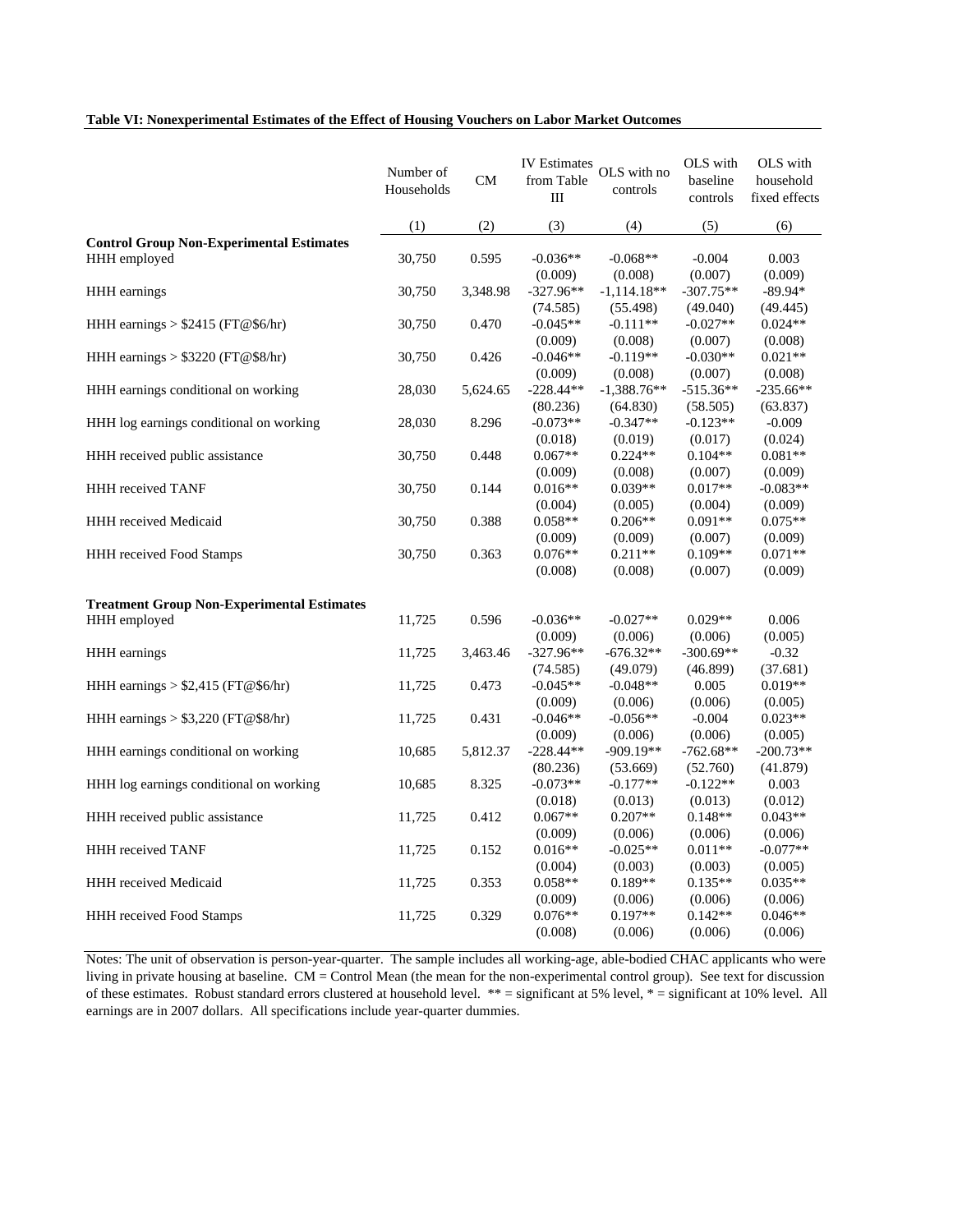#### **Table VII: The Effect of Economic Factors on the Magnitude of Voucher Impacts**

|                                       |            | Dependent Variable = ITT Effect of Voucher Offer on Employment            |           |            |           |            |
|---------------------------------------|------------|---------------------------------------------------------------------------|-----------|------------|-----------|------------|
|                                       | (1)        | (2)                                                                       | (3)       | (4)        | (5)       | (6)        |
| Difference in treatment cohort and    |            |                                                                           |           |            |           |            |
| control fraction leased up            | $-0.038**$ |                                                                           |           | $-0.038**$ |           | $-0.037**$ |
|                                       | (0.011)    |                                                                           |           | (0.011)    |           | (0.012)    |
| Years since offer                     |            | $-0.002*$                                                                 |           |            | $-0.001$  | $-0.000$   |
|                                       |            | (0.001)                                                                   |           |            | (0.001)   | (0.001)    |
| Contemperaneous unemployment rate     |            |                                                                           | $-0.002$  | $-0.001$   | $-0.002$  | $-0.001$   |
|                                       |            |                                                                           | (0.001)   | (0.001)    | (0.001)   | (0.001)    |
| Unemployment rate in year surrounding |            |                                                                           |           |            |           |            |
| offer quarter                         |            |                                                                           | 0.006     | $0.006*$   | 0.005     | $0.006*$   |
|                                       |            |                                                                           | (0.003)   | (0.003)    | (0.004)   | (0.004)    |
| Mean of the dependent variable        | $-0.017$   | $-0.017$                                                                  | $-0.017$  | $-0.017$   | $-0.017$  | $-0.017$   |
| Number of observations                | 405        | 405                                                                       | 405       | 405        | 405       | 405        |
| p-value from the test of the          |            |                                                                           |           |            |           |            |
| overidentifying restrictions          | 0.1022     | 0.0598                                                                    | 0.0591    | 0.1113     | 0.0632    | 0.1049     |
|                                       |            | Dependent Variable = ITT Effect of Voucher Offer on Any Public Assistance |           |            |           |            |
|                                       | (1)        | (2)                                                                       | (3)       | (4)        | (5)       | (6)        |
| Difference in treatment cohort and    |            |                                                                           |           |            |           |            |
| control fraction leased up            | $0.041**$  |                                                                           |           | $0.039**$  |           | $0.022**$  |
|                                       | (0.009)    |                                                                           |           | (0.009)    |           | (0.010)    |
| Years since offer                     |            | $0.006**$                                                                 |           |            | $0.006**$ | $0.005**$  |
|                                       |            | (0.001)                                                                   |           |            | (0.001)   | (0.001)    |
| Contemperaneous unemployment rate     |            |                                                                           | $0.002**$ | $0.002*$   | $0.002**$ | $0.002*$   |
|                                       |            |                                                                           | (0.001)   | (0.001)    | (0.001)   | (0.001)    |
| Unemployment rate in year surrounding |            |                                                                           |           |            |           |            |
| offer quarter                         |            |                                                                           | $-0.005$  | $-0.006$   | $-0.001$  | $-0.002$   |
|                                       |            |                                                                           | (0.003)   | (0.003)    | (0.003)   | (0.003)    |
| Mean of the dependent variable        | 0.029      | 0.029                                                                     | 0.029     | 0.029      | 0.029     | 0.029      |
| Number of observations                | 405        | 405                                                                       | 405       | 405        | 405       | 405        |
| p-value from the test of the          |            |                                                                           |           |            |           |            |
| overidentifying restrictions          | 0.2460     | 0.4433                                                                    | 0.1289    | 0.2807     | 0.4829    | 0.5341     |

Notes: The estimates in Table VII are GLS estimates, sometimes referred to as Optimal Minimum Distance (OMD) estimation (see Chamberlain, 1982). The dependent variable, the Intent-to-Treat (ITT) effect of a voucher offer on an outcome, is estimated in a first-stage regression of an indicator for employed-in-the-current-quarter on indicators for each quarter-relative-to-offer interacted with indicators for the quarter-year a voucher was offered, household- and tract-level control variables, and clustered at the household level. The estimates of the 405 treatment indicator coefficients and the associated variance-covariance matrix are used to implement second-stage GLS regressions with the vector of 405 ITT coefficients as the outcome. The reported p-value is from the efficient test of the restrictions of the second-stage model against the alternative of the fully interacted first-stage model. The sample includes all working-age, able-bodied CHAC applicants who were living in private housing at baseline. \*\* = significant at 5% level, \* = significant at 10% level.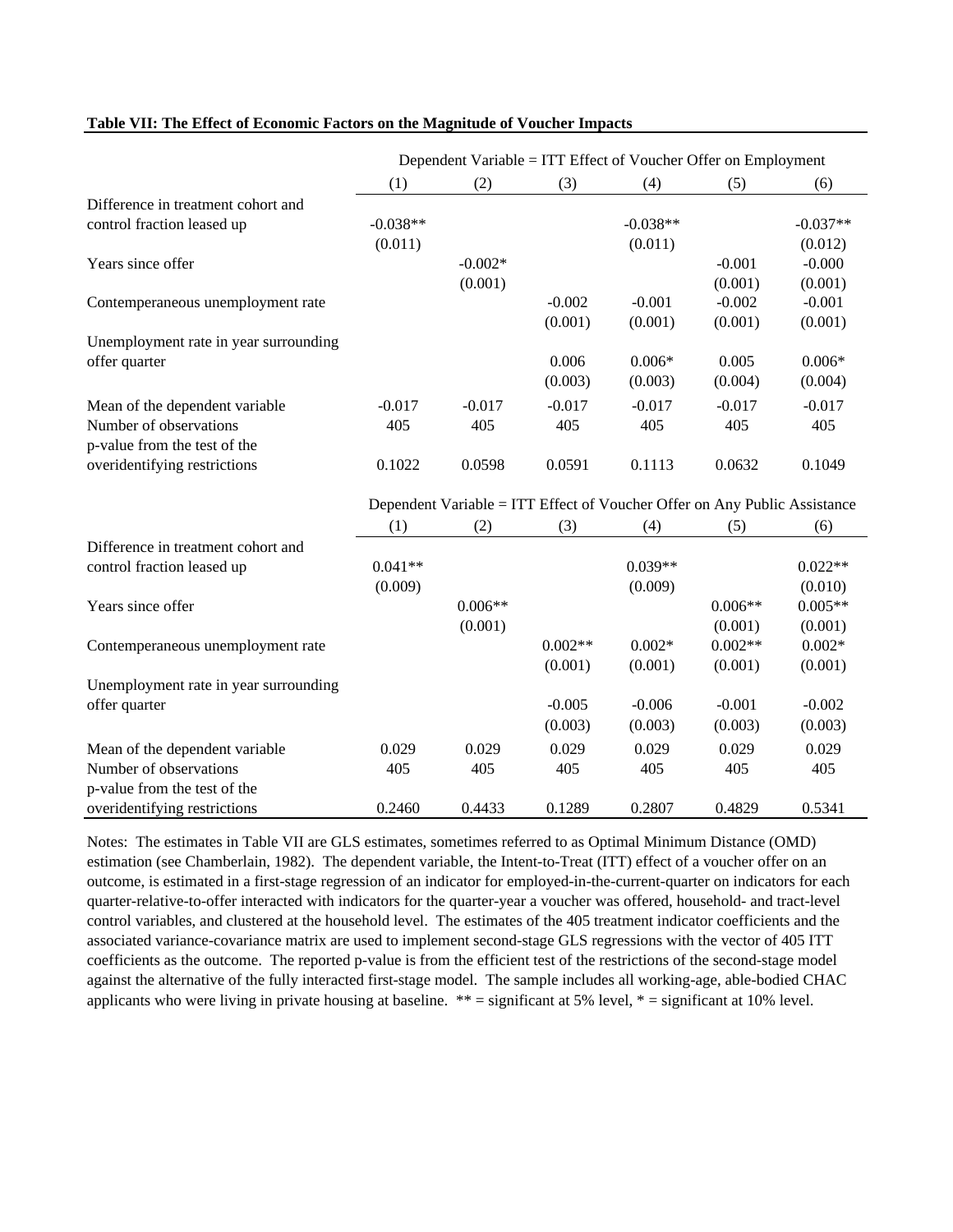

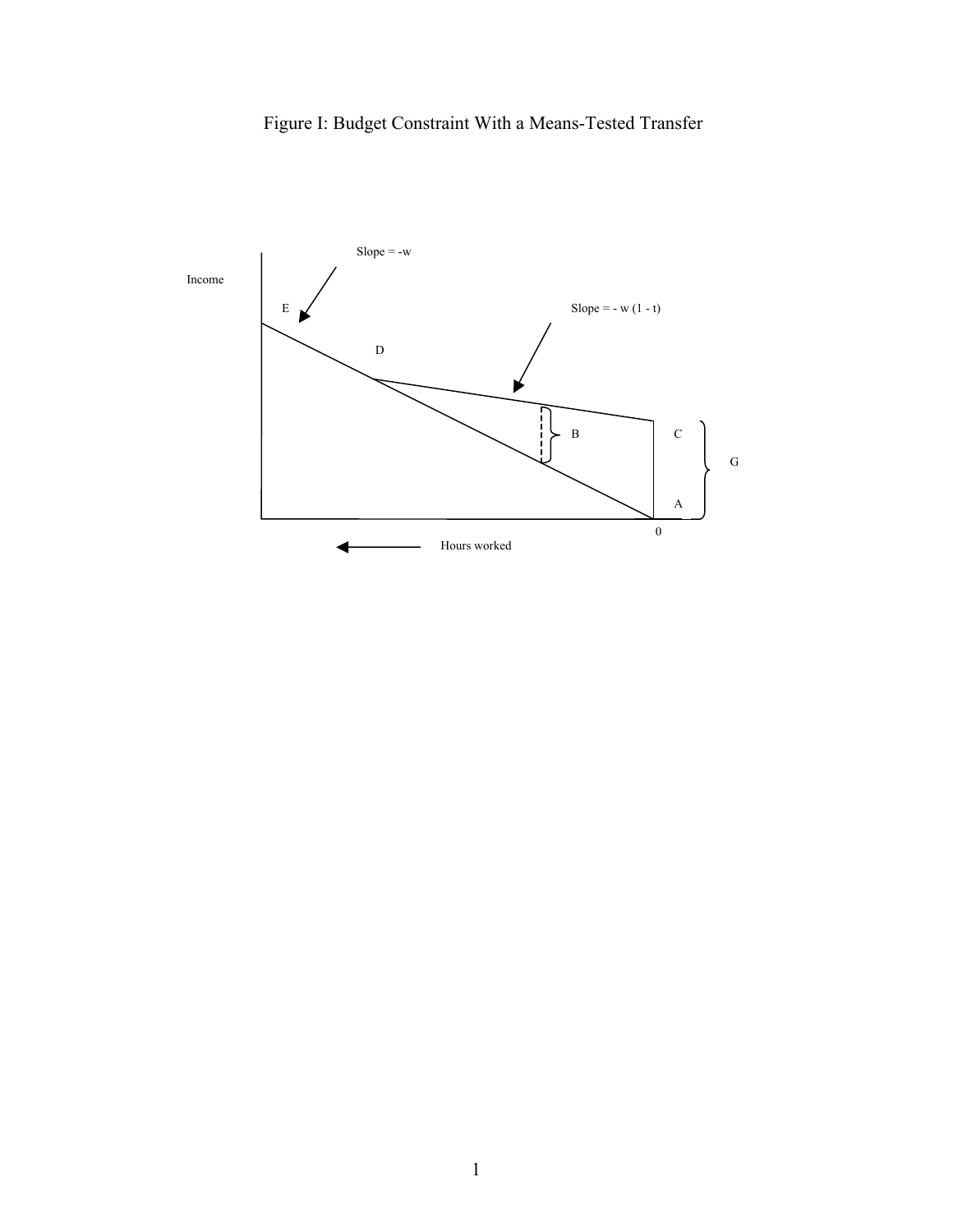

Figure II: ITT Effect Of Vouchers Over Time On Employment And Receipt Of Public Assistance

Notes: Dotted lines represent the <sup>95</sup> percent confidence interval. Solid lines represent the point estimate. Estimates come from equation (4) in the text. Year zero is defined as the first full year after an offer, measured at the quarter level, and including the quarter of the offer. Sample includes all working-age, able-bodied CHACapplicants who were living in private housing at baseline.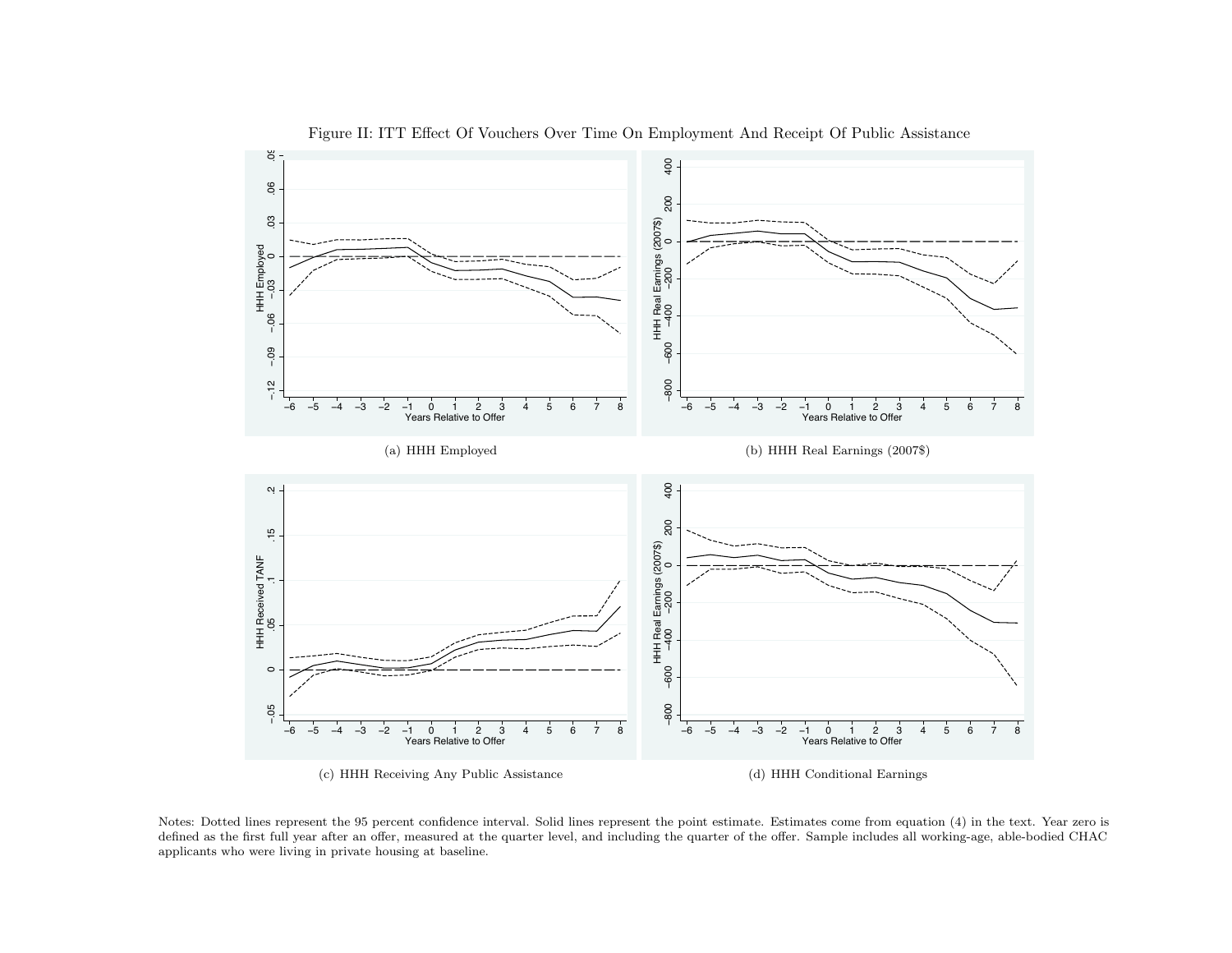

Figure III: ITT Effect Of Vouchers Over Time On Residential Stability and Neighborhood Environment

Notes: Dotted lines represent the 95 percent confidence interval. Solid lines represent the point estimate. Estimates come from equation (4) in the text. Year zero is defined as the first full year after an offer, measured at the quarter level, and including the quarter of the offer. Sample includes all working-age, able-bodied CHAC applicants who were living in private housing at baseline.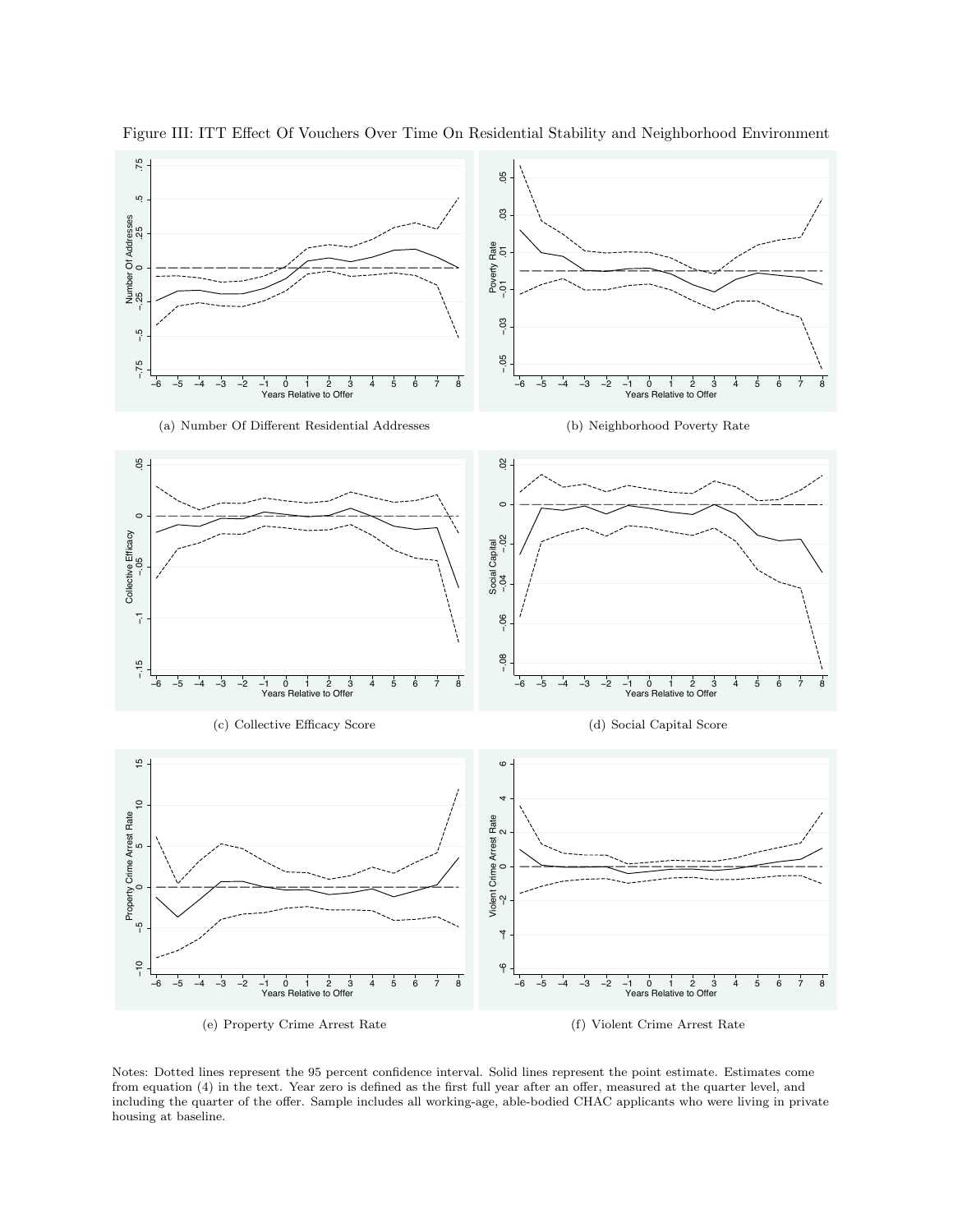# **Appendix A: Program Rules for Housing Vouchers, TANF and Food Stamps**

### *Housing vouchers*

Eligibility for the housing voucher program is related to the local median household income. Specifically, for a family of four, eligibility is limited to 50 percent of the local median income for all families. (By way of comparison, the federal poverty line is usually around 30 percent of the local median). Some families with incomes up to 80 percent of the local median income may be eligible, including those who are in Section 8 project-based units when the private-market landlord opts out of the government program, as well as those who are displaced as a result of HUD's Hope VI public housing demolition program. The eligibility limits for families of different sizes equal the following percentages of the four-person limit (taken from Olsen, 2003, p. 379):

# **Table A1: Housing voucher eligibility by family size (relative to four-person limit)**

|   | Family Size Percentage Adjustment |
|---|-----------------------------------|
|   | 70%                               |
| 2 | 80%                               |
| 3 | 90%                               |
| 4 | 100%                              |
| 5 | 108%                              |
| 6 | 116%                              |
|   | 124%                              |
|   | 132%                              |
|   |                                   |

The maximum subsidy available to families is governed by the Fair Market Rent (FMR), which was equal to the  $45<sup>th</sup>$  percentile of the local rent distribution for a unit of a given size up through 1995. It was then lowered to the  $40<sup>th</sup>$  percentile in 1995, and beginning in 2001 specific metropolitan areas, including Chicago, were allowed to set the FMR equal to the  $50<sup>th</sup>$  percentile. In Chicago, the FMR is defined for the entire Metropolitan Statistical Area (MSA). The voucher subsidy is equal to (taken from HUD, 2002):

Subsidy =  $[FMR - S]$ 

- $S = Family's monthly rent payment$  $=$  max { .3×Y<sub>ah</sub>, .3×GR }
- $Y_{ab}$  = Adjusted Income under housing program rules = Earnings + TANF – (\$480×Children) – (\$400×Disabled) – Child Care Expenses – [Unreimbursed Medical Care Expenses Over 3% of Annual Income] – [Unreimbursed Attendant Care or Auxiliary Apparatus Expenses to Disabled Family Members That Support Work by Other Family Members, Over 3% of Annual Income]
- $GR =$ Gross Rent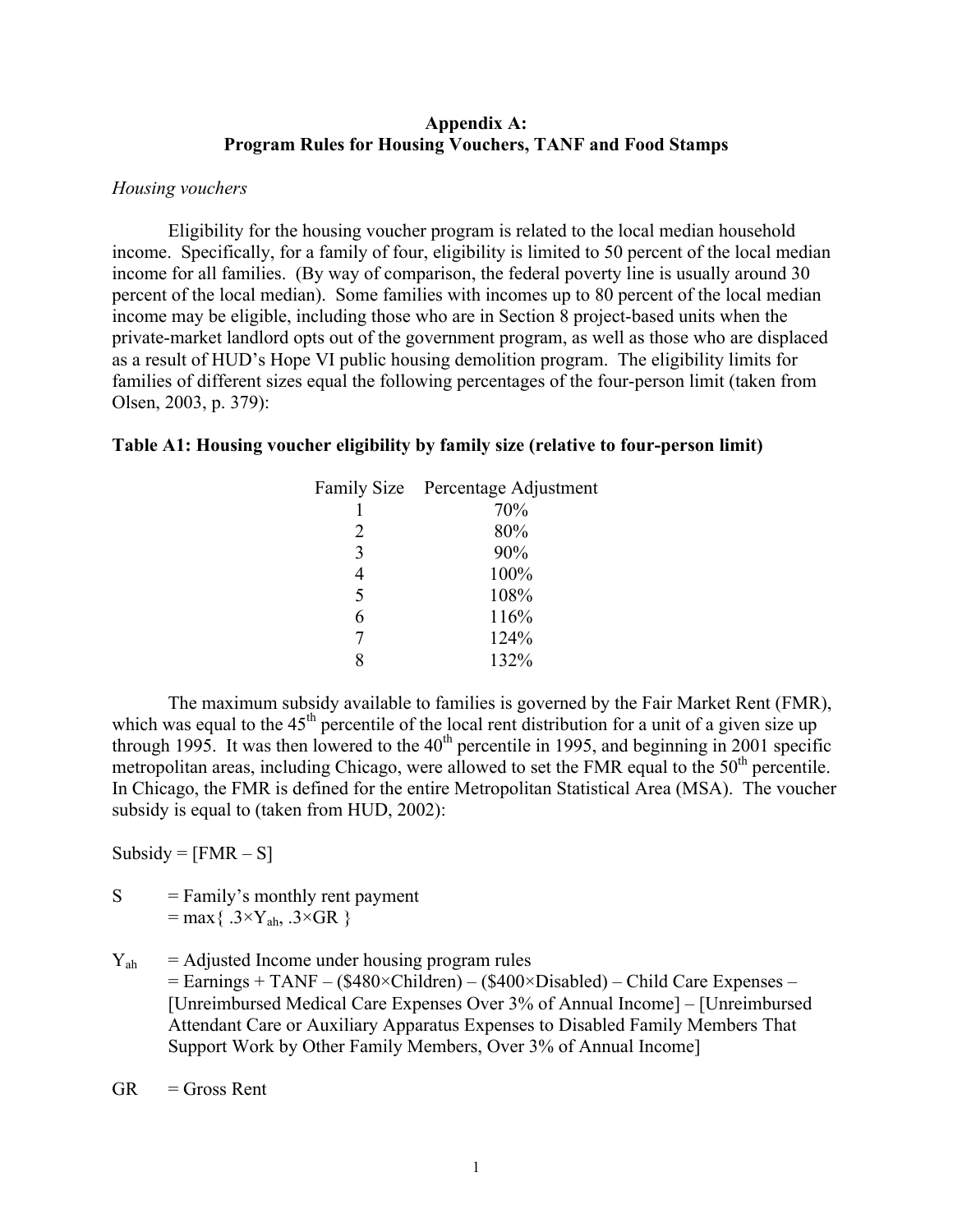Note that TANF benefits are counted as part of income for the purposes of calculating program eligibility and the family's rent contribution, while the value of both Food Stamp and Medicaid benefits is not. Income from the EITC is also not counted towards income under the voucher program rules, nor is any earnings by children under age 18 or payments received for the care of foster children.

Note also that families offered housing vouchers have a limited time to lease up a unit from when they are offered the voucher (usually 3 to 6 months; while they may request an extension, there is still ultimately a finite search period). Families can also only use vouchers in private-market units that meet HUD's minimum quality standards. Landlords may prefer tenants paying with cash over those with vouchers because of these quality standards and other HUD paperwork involved with the program. The combination of these three factors helps explain why many families who are already living in private-market housing fail to use a voucher when it is offered to them – they fail to successfully find and lease up a new unit that meets the quality standard within the specified time period.

Unlike other social programs, once an individual qualifies for a housing voucher, the person is not removed from the program if his or her income exceeds the eligibility limit. However, since they are required to pay 30 percent of their income toward their rent, the actual amount of their subsidy will decrease. Essentially, this means that there is no "notch" in the budget constraint with housing vouchers – there is simply a smooth phase-out. Since the average earnings of families in our CHAC applicant sample is so low – \$14,000 at baseline – and the phase-out range is \$43,000, most families probably expect to receive some sort of subsidy for a very extended period if time if they are offered a voucher.

### *Temporary Assistance for Needy Families (TANF)*

The TANF program in Illinois replaced AFDC on July 1, 1997, at almost exactly the same time as the CHAC housing voucher program. Thus all of the post-lottery data analyzed in this paper were generated in a social policy environment governed by TANF rules.

TANF provides cash assistance to: (1) families with children but without any employed members, and with assets low enough to be eligible; (2) families with children and at least one employed member, but with incomes and assets low enough to be eligible; and (3) children whose parents have incomes and assets low enough to be eligible for TANF, but are not because they are not U.S. citizens or eligible non-citizens, or receive some other form of cash assistance such as SSI or SSA disability. Asset limits under the TANF program are equal to \$2,000 for one-person TANF filing units, \$3,000 for 2-person filing units, and increase by \$50 for each additional person in the filing unit. The TANF benefit is essentially equal to:

TANF benefit =  $P - .3 \times Y_{at}$ 

 $Y_{\text{at}}$  = Adjusted income under TANF program rules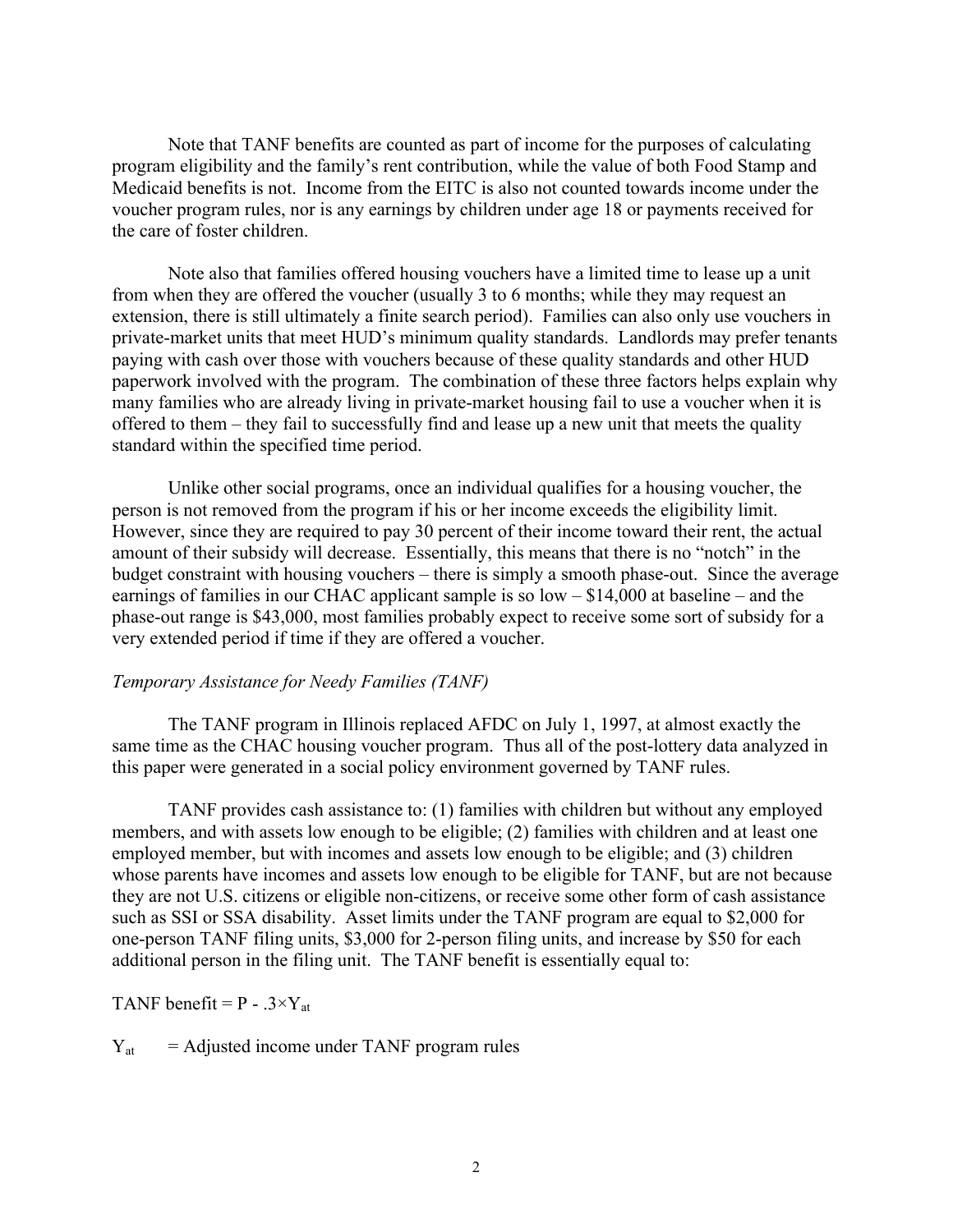$=$  Earnings – Workers Deduction (\$90) – Child Care<sup>1</sup>

Note that the maximum payment, P, varies by family size and the type of TANF case. Under the TANF program in Illinois, income in these formulas does not include benefits from housing vouchers, Food Stamps, the EITC, or government programs such as VISTA or the Job Corps, nor does it include earnings through college work-study or those earned by dependent children. If families reduce their work without prior permission from the Illinois Department of Human Services or they failed to report their earnings (and then those earnings are discovered), they are taxed at a 100 percent rate.

### *Food Stamps (FS)*

Currie (2003) notes that FS benefits are reduced by 30 cents for each dollar of either earned or unearned income (including income from cash transfer programs).

- $Y_g$  = Gross Income  $=$  Earnings  $+$  TANF
- $Y_n$  = Net Income  $= Y_g -$ Standard Deduction(\$134) – .2×Earnings – Child Care<sup>2</sup> - min{\$250, R}

R = Rent – .5×[Y<sub>g</sub> – Standard Deduction(\$134) – .2×Earnings – Child Care]

Note that gross income under the Food Stamp program includes the household's total cash income, including earnings and TANF benefits, minus some excluded sources (such as earnings from dependent children and payments from the EITC).

 <sup>1</sup> Where applicable, subject to a maximum deduction in eligible cases. See IDHS Program Manual, 08-01-02-d, http://www.dhs.state.il.us/page.aspx?item=15234

<sup>2</sup> Currie (2003), p. 207 reports that the dependent care expenses for those in work activities or training equal up to \$175 per month per child (or \$200 for children under age 2).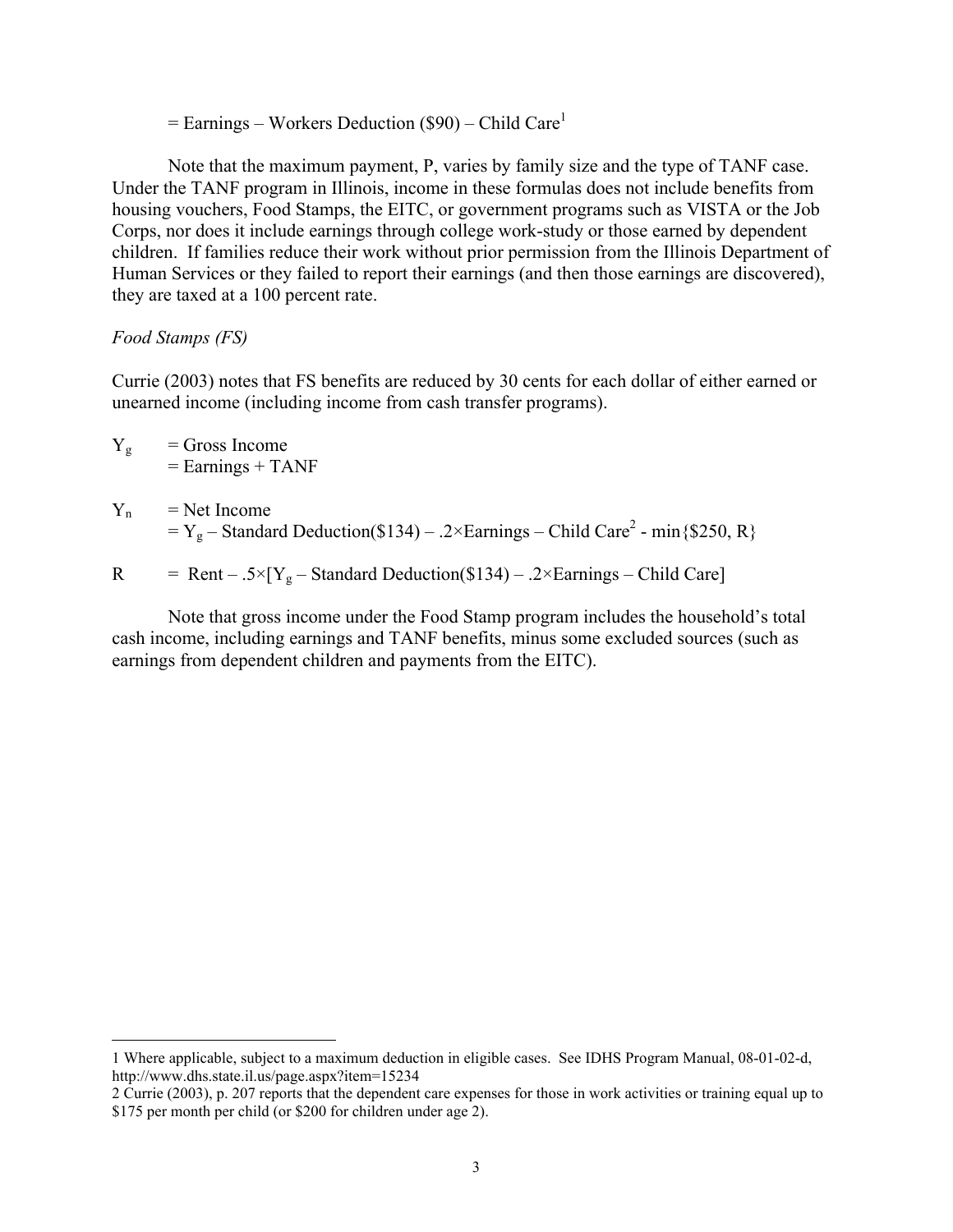# **Appendix B: Procedure for Identifying Other CHAC Household Members**

The CHAC application forms ask household heads for information on the total number of male and female adults, and male and female children, living within the home, but only ask for individual identifying information (name, date of birth, and social security) for the head and his or her spouse (if applicable). Only when families with sufficiently good lottery numbers were offered housing vouchers by CHAC did the organization ask household heads to provide individual identifying information on *all* household members.

In order to preserve the strength of our research design – random assignment of households to the voucher waiting list – we must identify household members for all families across the entire CHAC waiting list using the same method. To do this, we subcontracted with Chapin Hall at the University of Chicago to match the individual identifying information available for all CHAC applicants and their spouses to administrative data on social program participation from the Illinois Department of Human Services (IDHS). The essence of our approach is to identify any other individuals who were listed as a member of the CHAC applicant's household (based on the IDHS data) during the pre-CHAC lottery period. As noted in the text, the imputation strategy we follow means that our estimates involving other household members will be representative of the subset of CHAC applicants who appear on the IDHS files prior to July 1997, because they themselves or someone in their household was receiving AFDC/TANF, food stamps or Medicaid during this period. However, because approximately 94 percent of the 82,607 CHAC applicants appear on the IDHS files prior to the lottery, our estimates reflect the vast majority of housing applicants. Roughly XX percent of the main sample for the analysis presented in this paper (i.e., working-age, able-bodied adults living in private housing at baseline) appear in the IDHS files prior to the voucher lottery.

This appendix summarizes the procedures we use to impute the identity of other members of the households that applied to CHAC for vouchers, and then discuss how well these procedures appear to work.

### **B1. Household Member Imputation Procedure**

Chapin Hall was able to match around 94 percent of CHAC applicant households to the IDHS client data base (CDB) using probabilistic matching techniques that use a combination of name (converted to Soundex), dates of birth, and Social Security numbers. For each CHAC applicant (or spouse) who matched to the IDHS CDB, Chapin Hall identified their spell of social program participation that was closest in time prior to the date of the CHAC lottery (7/1/97), which we call the "target case." We then identified the other members of the CHAC applicant household through the following multiple-step process:

- 1. Identify everyone who was in the CHAC applicant's (or spouse's) target case.
- 2. Then determine the target case for everyone identified in step (1). Note that some members of the CHAC applicant's target case could have a different target case if, for example, the daughter of a welfare recipient left her mother's household before the time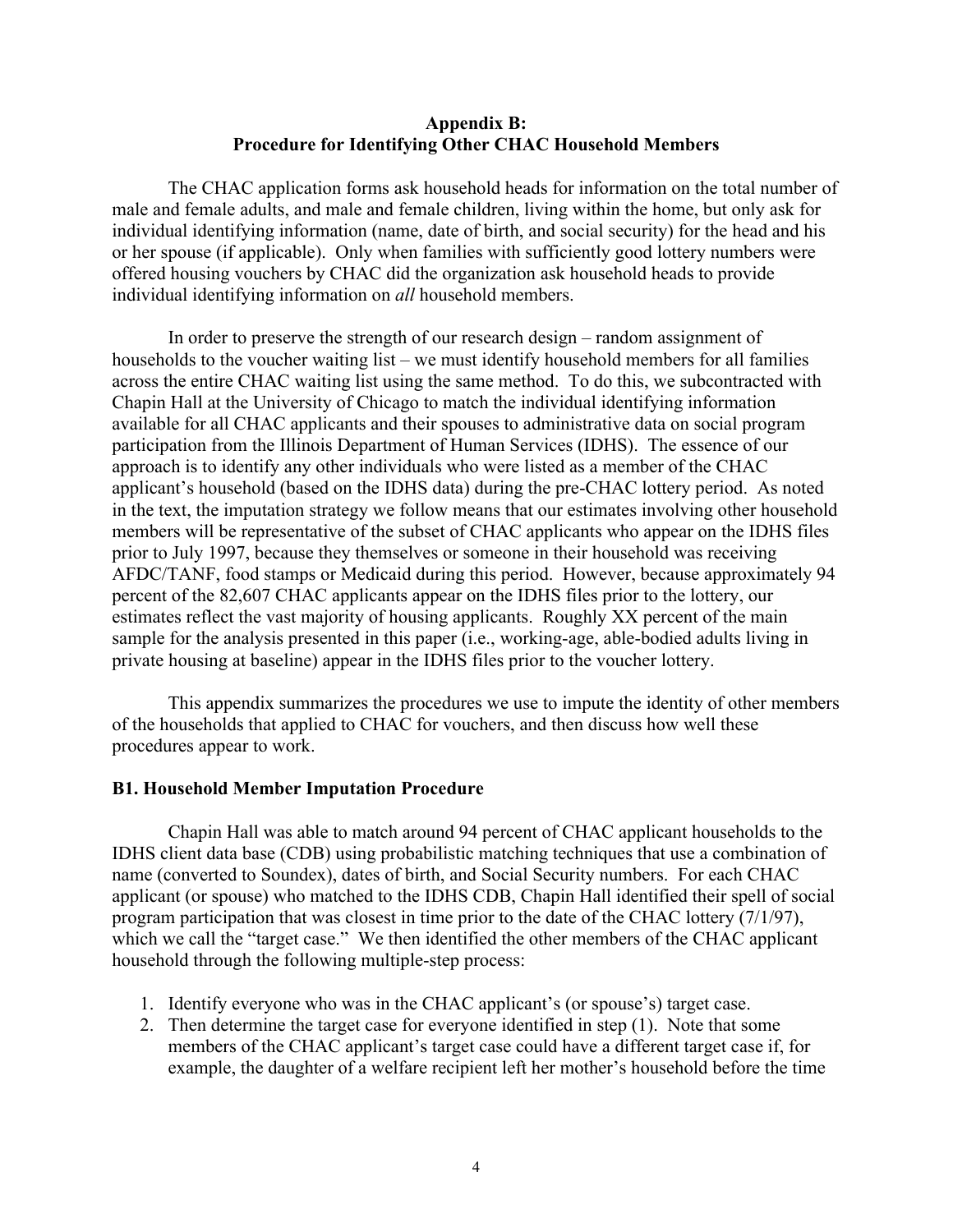of the CHAC lottery and started her own household and then also received welfare benefits on her own for this new household.

- 3. For individuals whose target case is the same as that of the CHAC applicant, we count these people as members of the CHAC applicant's household.
- 4. For individuals whose target case is different from that of the CHAC applicant, we count these people as members of the CHAC applicant's household (as well as anyone else listed as part of the household in this target case) *only if* the address of this other household member's target case is equal to the address of the CHAC applicant's target case. This scenario could occur if, for example, the daughter of a CHAC applicant has started her own welfare spell but continues to live with her mother.

Note that our procedure counts everyone who we believe was living in the CHAC applicant's household at the time of the voucher lottery as being part of the study sample. It is possible that some people living in these baseline households might start their own households during the post-lottery period, particularly if the CHAC applicant receives a voucher. Under our definition everyone in the baseline household at the time of the voucher application is counted as "treated," even household members who do not move, since they still experience some "treatment" from a reduction in crowding within the housing unit.

# **B2. How Well Does This Imputation Procedure Work?**

Our process for identifying household members is necessarily imperfect and will introduce some measurement error into our measures of household composition. To explore the extent of measurement error, we examine the subset of CHAC applicant households who matched to the IDHS files pre-lottery. Starting with this set of 77,666 households, we drop roughly 2,400 households with missing data on gender for any household member and 84 households that report more than 10 household members on the CHAC application forms (which we believe is most likely due to a data entry errors). Our final sample thus includes 75,145 households. Note that including cases with missing gender or large number of household members yields nearly identical results to those reported below.

Our imputation procedure and the CHAC baseline applications identify the exact same number of total household members in 47.4 percent of cases (the CHAC applications reported more in 38.7 percent of cases); the same number of adult females in 70.8 percent of cases (the CHAC applications reported more in 6.9 percent of cases); the same number of male adults in 71.9 percent of cases (the CHAC applications reported more adult males in 19.4 percent of cases); and the same number of children for over half (56.5 percent) of applications (the CHAC forms reported more children in 36.7 percent of cases). Table B1 presents a more thorough breakdown of whether our IDHS estimation procedure and the CHAC applications are identifying the same number of household members.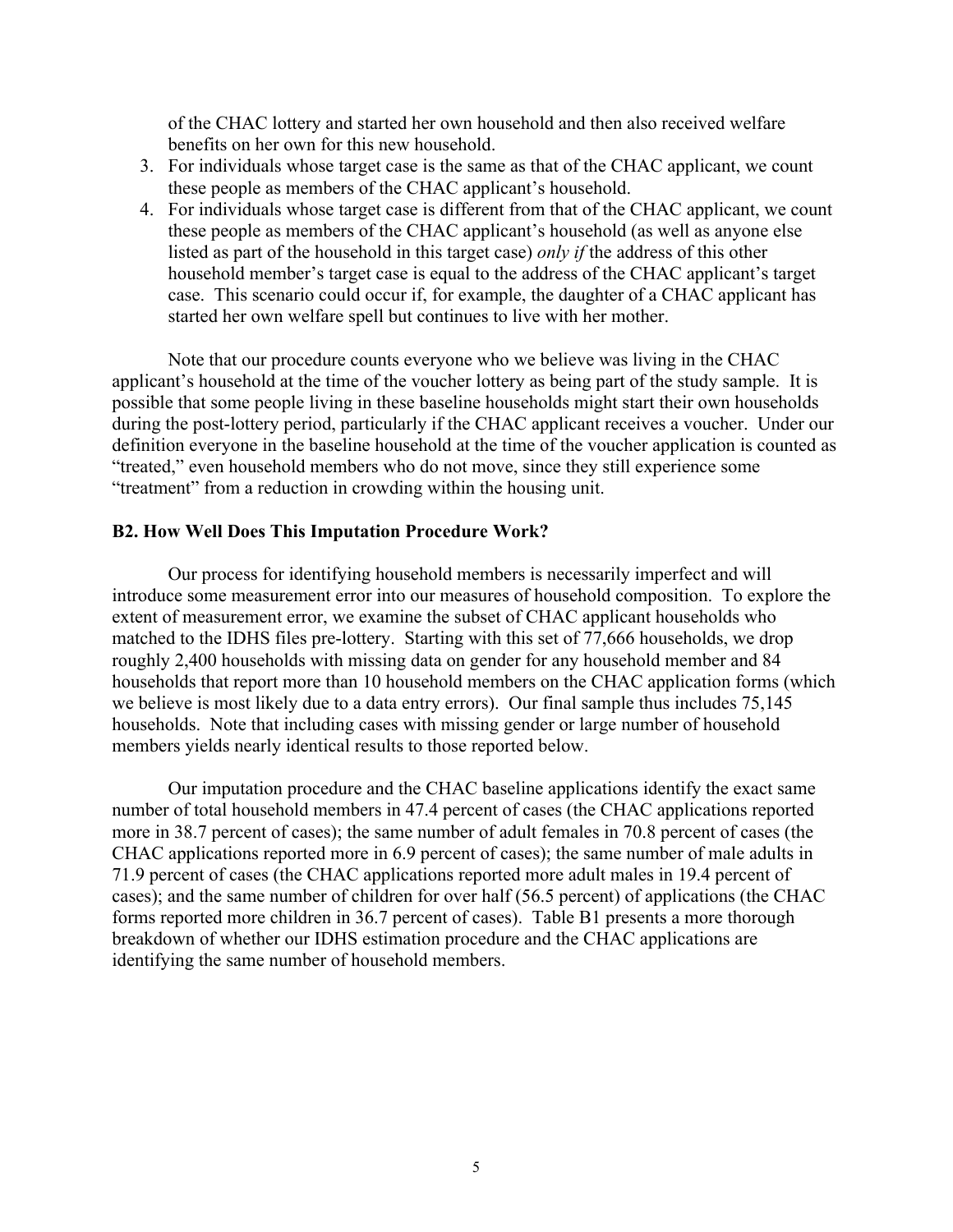|                                      | Fraction of the cases in which:                       |      |               |
|--------------------------------------|-------------------------------------------------------|------|---------------|
| CHAC and                             | CHAC greater than IDHS by: IDHS greater than CHAC by: |      |               |
| <b>IDHS</b> equal<br><b>One</b>      | More than one                                         | One  | More than one |
| Number of                            |                                                       |      |               |
| 0.71<br><b>Female Adults</b><br>0.06 | 0.01                                                  | 0.20 | 0.03          |
| Number of Male                       |                                                       |      |               |
| 0.72<br>Adults<br>0.17               | 0.02                                                  | 0.08 | 0.01          |
| Number of                            |                                                       |      |               |
| 0.71<br>Female Children<br>0.16      | 0.06                                                  | 0.05 | 0.02          |
| Number of Male                       |                                                       |      |               |
| 0.19<br>Children<br>0.67             | 0.08                                                  | 0.04 | 0.01          |
| Number of Total                      |                                                       |      |               |
| 0.70<br>0.10<br>Adults               | 0.03                                                  | 0.13 | 0.04          |
| Number of Total                      |                                                       |      |               |
| 0.21<br>Children<br>0.57             | 0.15                                                  | 0.04 | 0.03          |
| <b>Total Household</b>               |                                                       |      |               |
| Size<br>0.48<br>0.21                 | 0.17                                                  | 0.08 | 0.06          |

**Table B1: To what extent does the IDHS estimation procedure over or underestimate household size?** (N=75,145)

Table B2 presents comparisons for the average household size and compositions implied by the CHAC applications and our imputation procedure.

| Table B2: Comparisons of average household size as reported on CHAC application forms |  |  |
|---------------------------------------------------------------------------------------|--|--|
| versus the IDHS estimation procedure $(N=75,145)$                                     |  |  |

|                        | <b>CHAC</b> Applications | <b>IDHS</b> Estimates |
|------------------------|--------------------------|-----------------------|
| Number of              | 0.86                     | 1.04                  |
| <b>Female Adults</b>   |                          |                       |
| Number of Male         | 0.45                     | 0.33                  |
| <b>Adults</b>          |                          |                       |
| Number of              | 0.79                     | 0.59                  |
| Female Children        |                          |                       |
| Number of Male         | 0.92                     | 0.60                  |
| Children               |                          |                       |
| Number of Total        | 1.31                     | 1.37                  |
| Adults                 |                          |                       |
| Number of Total        | 1.72                     | 1.19                  |
| Children               |                          |                       |
| <b>Total Household</b> | 3.03                     | 2.56                  |
| <b>Size</b>            |                          |                       |

One reason the IDHS data may understate household size is that some welfare target cases may end before 7/1/97, and so we might miss household members who enter between the end of that target spell and the time of the CHAC voucher lottery. To test this hypothesis, we replicated the above tables using only those households where the household head's target case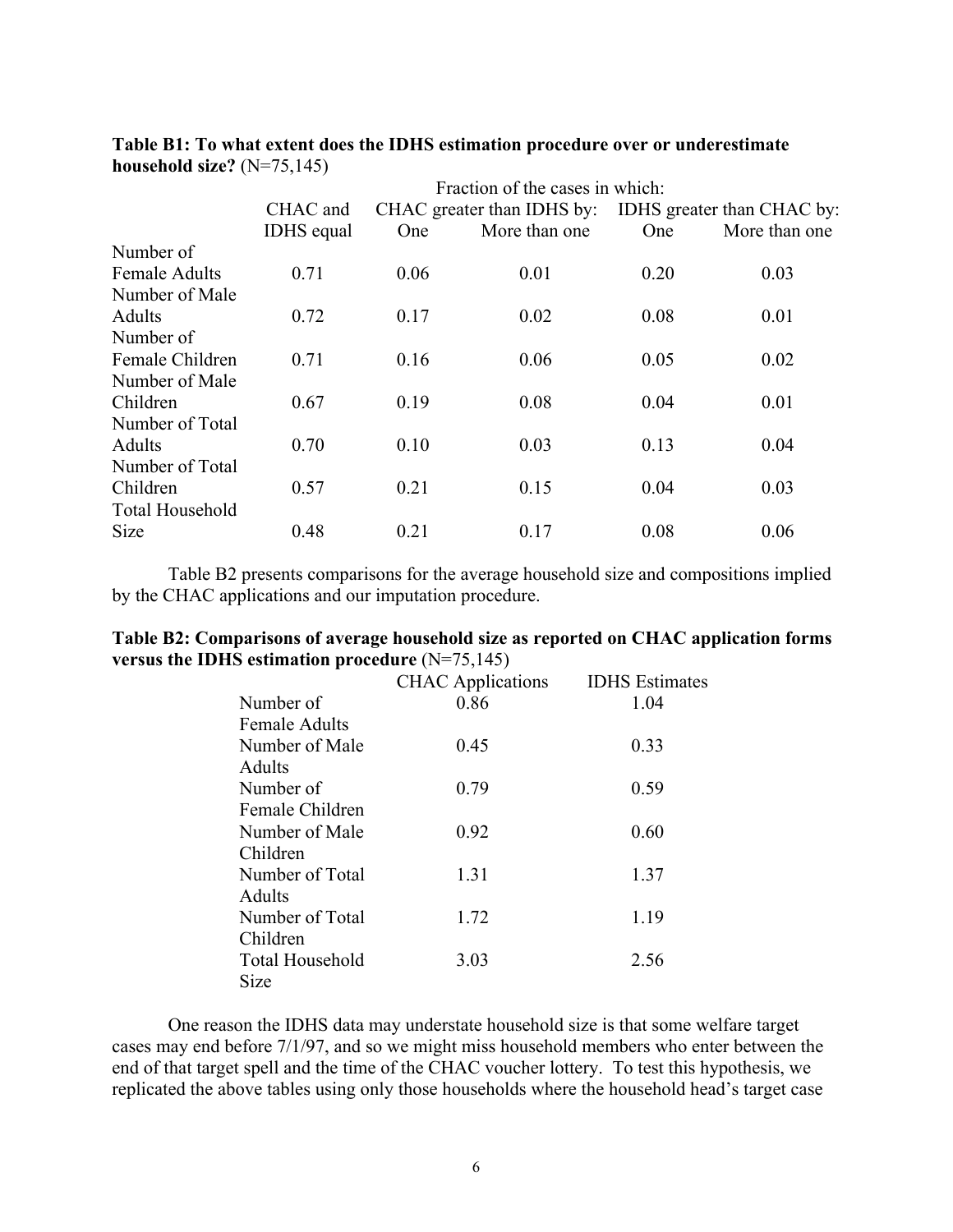was active at the time of the CHAC voucher application period (that is, the household head's most recent social program spell prior to 7/1/97 was still active on that date), and find comparable results.

The key question for identification in our study is whether any error in the identification of household members is systematically related to a family's position in the CHAC housingvoucher lottery. Given the procedure we used to impute household members (namely the fact that it relies entirely on pre-lottery information), there should be no such relationship. To address this question empirically, we create the following variables to characterize disagreements between the CHAC applications and our IDHS estimation procedure for each household in our analytic sample: a dummy variable equal to 1 if the CHAC application reports more people in the household than does our IDHS estimation procedure, and equal to 0 otherwise; a dummy indicator equal to 1 if the IDHS data report more people in the household than does the CHAC data, and equal to 0 otherwise; a variable equal to the difference between the total number of household members reported on the CHAC application and the total number of household members suggested by our IDHS estimates; and similar variables for specific sub-groups of household members (female adults, male adults, total adults, female children, male children and total children).

First, we regress each of these outcome measures against each household's actual lottery number. Out of the 21 total regressions that we estimate, only one yields a coefficient on the household lottery variable that is statistically significant at the 5 percent level, about what we would expect by chance alone. (The one significant coefficient suggests that households with higher lottery numbers are somewhat more likely to have more male adults reported by our IDHS estimation procedure than on the CHAC baseline application, with p=.047, although the measure for the actual difference in the number of male adults between the two datasets, as opposed to a dummy variable indicating that there is a discrepancy, is not significant). Of course these 21 regression coefficients for comparing measures from the IDHS and CHAC applications are not truly independent; if we focus on the four independent measures of household size (actual difference between the two data sources for female adults, male adults, female children, male children), none of these are statistically significant.

The regressions reported above look for some linear relationship between voucher wait list position and measurement error in our IDHS household identification procedure. But in principle there could be some non-linear relationship between wait list position and this measurement error, if for example families who are offered vouchers immediately are more likely to be captured by the IDHS records for some reason. To explore this possibility, we create a set of indicator variables that divide families up into groups of 5,000 based on each household's CHAC lottery number, and regress each of the outcome measures described above against these lottery number indicators. Of the 315 total regression coefficients that we generate, only five are statistically significant at the 5 percent level, about what we would expect based on chance alone. If we focus only on the raw difference in household members between the two data sources for the four independent groups (female adults, male adults, female children, male children), only one of these sixty regression coefficients is statistically significant.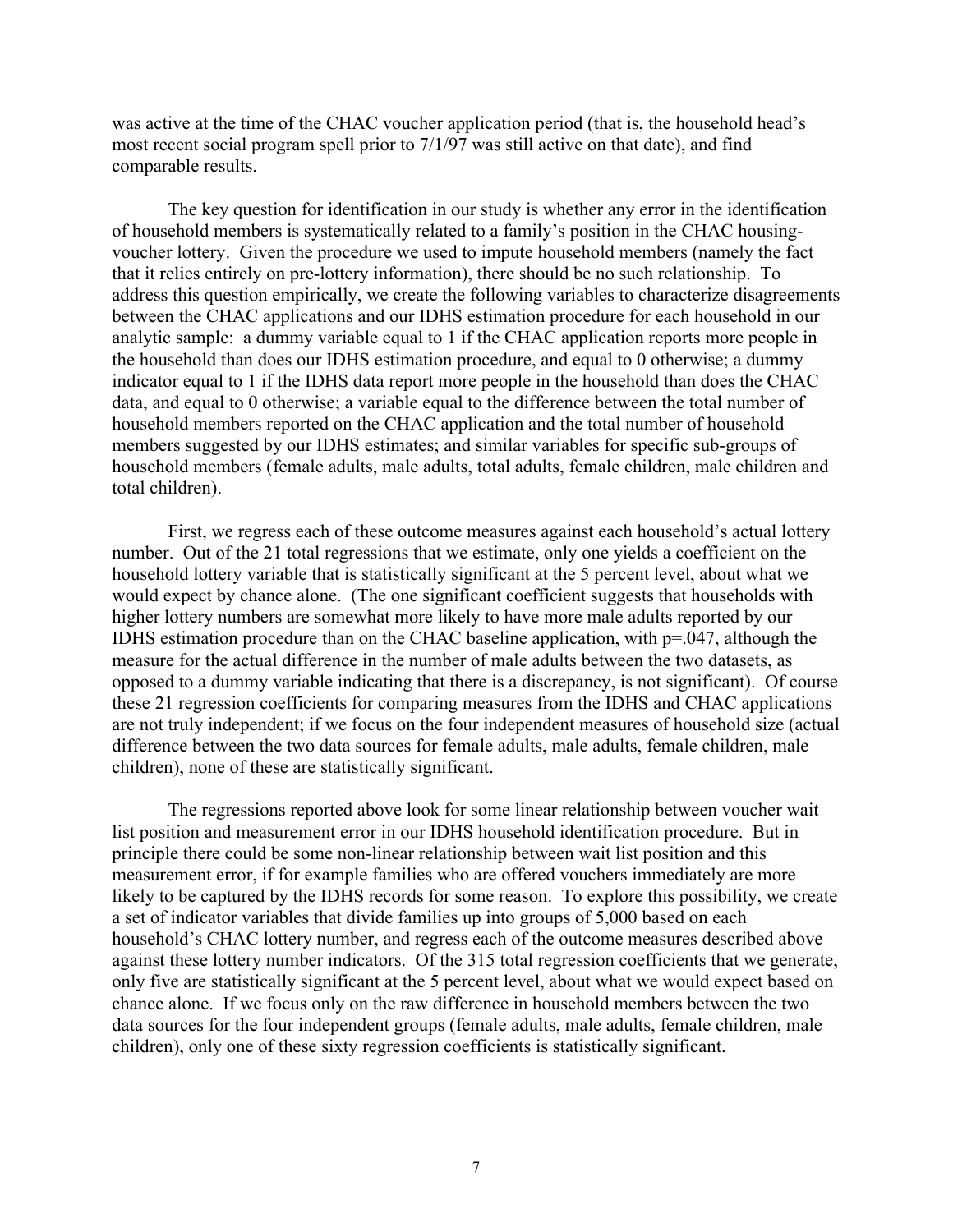### **B3. Who gets missed by our household member identification procedure?**

While it is reassuring that there is no systematic relationship between CHAC lottery numbers and measurement error in household composition, the question of who gets missed by our IDHS estimation approach to household composition is still of some interest to our study.

We cannot directly determine who is included in the household count on the CHAC application forms because the former includes total counts of other household members but not individual identifying information. We instead take advantage of the fact that households who lease up with a voucher are required to fill out what are called HUD 50058 forms, which capture individual identifying information for everyone in the household that is leasing up. So we can try to learn more about who is missed by our IDHS household identification procedure by comparing the results of our IDHS procedure with who is listed on the HUD 50058 forms, at least for those households who lease up.

There are several limitations to this approach. First, those families who lease-up are different in some observable and likely unobservable ways from those families who were offered a voucher but do not lease up (see Table II of the paper). Second, household composition could change between the time when a family applies to CHAC and when they are actually offered a voucher and lease up (members could in principle be either lost or added in the interim). For this reason, we focus this analysis on those households who were offered a voucher by the end of 1998 (within the first 16 months following the start of the program) and who lease up. Tables B3 and B4 indicate that the patterns documented in Tables B1 and B2 are also apparent in this subsample.<sup>3</sup>

| $1 + 1 = 1 + 1$      |                   |      |                            |      |                            |
|----------------------|-------------------|------|----------------------------|------|----------------------------|
|                      | CHAC and          |      | CHAC greater than IDHS by: |      | IDHS greater than CHAC by: |
|                      | <b>IDHS</b> equal | One  | More than one              | One  | More than one              |
| Number of            |                   |      |                            |      |                            |
| <b>Female Adults</b> | 0.70              | 0.06 | 0.01                       | 0.20 | 0.02                       |
| Number of Male       |                   |      |                            |      |                            |
| <b>Adults</b>        | 0.72              | 0.18 | 0.02                       | 0.07 | 0.01                       |
| Number of            |                   |      |                            |      |                            |
| Female Children      | 0.71              | 0.16 | 0.05                       | 0.05 | 0.02                       |
| Number of Male       |                   |      |                            |      |                            |
| Children             | 0.67              | 0.19 | 0.08                       | 0.04 | 0.02                       |
| Number of Total      |                   |      |                            |      |                            |
| Adults               | 0.73              | 0.10 | 0.02                       | 0.12 | 0.03                       |
| Number of Total      |                   |      |                            |      |                            |
| Children             | 0.57              | 0.21 | 0.15                       | 0.04 | 0.03                       |

# **Table B3: To what extent does the IDHS estimation procedure over or underestimate household size for those households who were offered a voucher by 1998 and leased up?**   $(N=2,164)$

 3 Note that the sample of 2,164 households included in this analysis meet the following sample criteria: (1) the household head (or spouse) appeared in the IDHS files prior to the voucher lottery; (1) the household was offered a voucher by 1998; (3) the household utilized the voucher and leased an apartment; (4) the household reported at most 10 total household members on the voucher application form.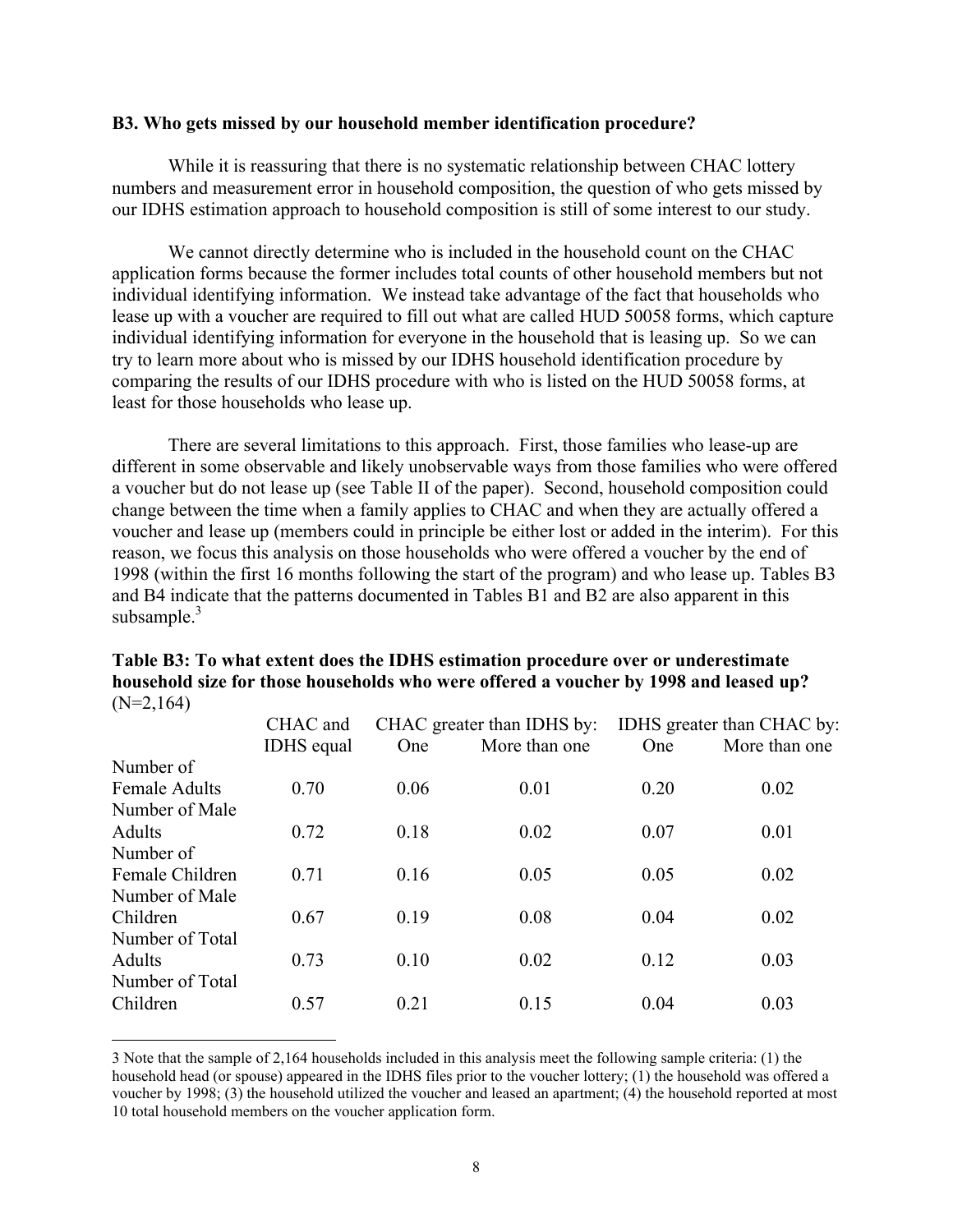| <b>Total Household</b> |      |      |      |      |
|------------------------|------|------|------|------|
| <b>Size</b>            | 0.49 | 0.17 | 0.07 | 0.05 |

**Table B4: Comparisons of average household size as reported on CHAC application forms versus IDHS estimation procedure for those households who were offered a voucher by 1998 and leased up?** (N=2,164)

|                        | <b>CHAC</b> Applications | <b>IDHS</b> Estimates |
|------------------------|--------------------------|-----------------------|
| Number of              | 0.86                     | 1.03                  |
| <b>Female Adults</b>   |                          |                       |
| Number of Male         | 0.42                     | 0.27                  |
| Adults                 |                          |                       |
| Number of              | 0.81                     | 0.64                  |
| Female Children        |                          |                       |
| Number of Male         | 0.98                     | 0.66                  |
| Children               |                          |                       |
| Number of Total        | 1.28                     | 1.30                  |
| Adults                 |                          |                       |
| Number of Total        | 1.79                     | 1.30                  |
| Children               |                          |                       |
| <b>Total Household</b> | 3.06                     | 2.60                  |
| Size                   |                          |                       |

Our next step is to try to figure out who exactly is in the 50058 data but not identified by our IDHS procedure, and who is identified by our IDHS procedure but do not show up in the HUD 50058 forms. We do this by attempting to match specific individuals through some combination of name, DOB and SSN. We restrict this sample to non-household heads because the goal of this analysis is to compare who shows up in the 50058 data to who is identified using our IDHS procedure, and all household heads will show up in the 50058 data by definition. As above, we limit this analysis to the set of 2,164 households who were offered vouchers in 1997 or 1998 and who utilized these vouchers to lease up.

Comparing the 50058 records to either the IDHS or CHAC application records for this set of households, we find the 50058 records contain a larger number of people. Specifically, the average number of children (non-head adults) in the 50058 records is 2.15 (0.29) compared with 1.79 (0.28) in the CHAC application files and 1.30 (0.30) in the IDHS records. This suggests that individuals may have "joined" successful CHAC applicants in starting a new household, which is consistent with evidence that voucher receipt is often accompanied by changes in household composition (see, for example, Gubits et al., 2006). It may also be the case that families have a greater incentive to accurately and fully account for all household members on 50058 forms. Individuals had no incentive to accurately report household size or composition on the CHAC application form. And we know that the IDHS records may not contain information on individuals who do count toward the benefits calculation for the family, as in the case of other adults and AFDC/TANF benefits.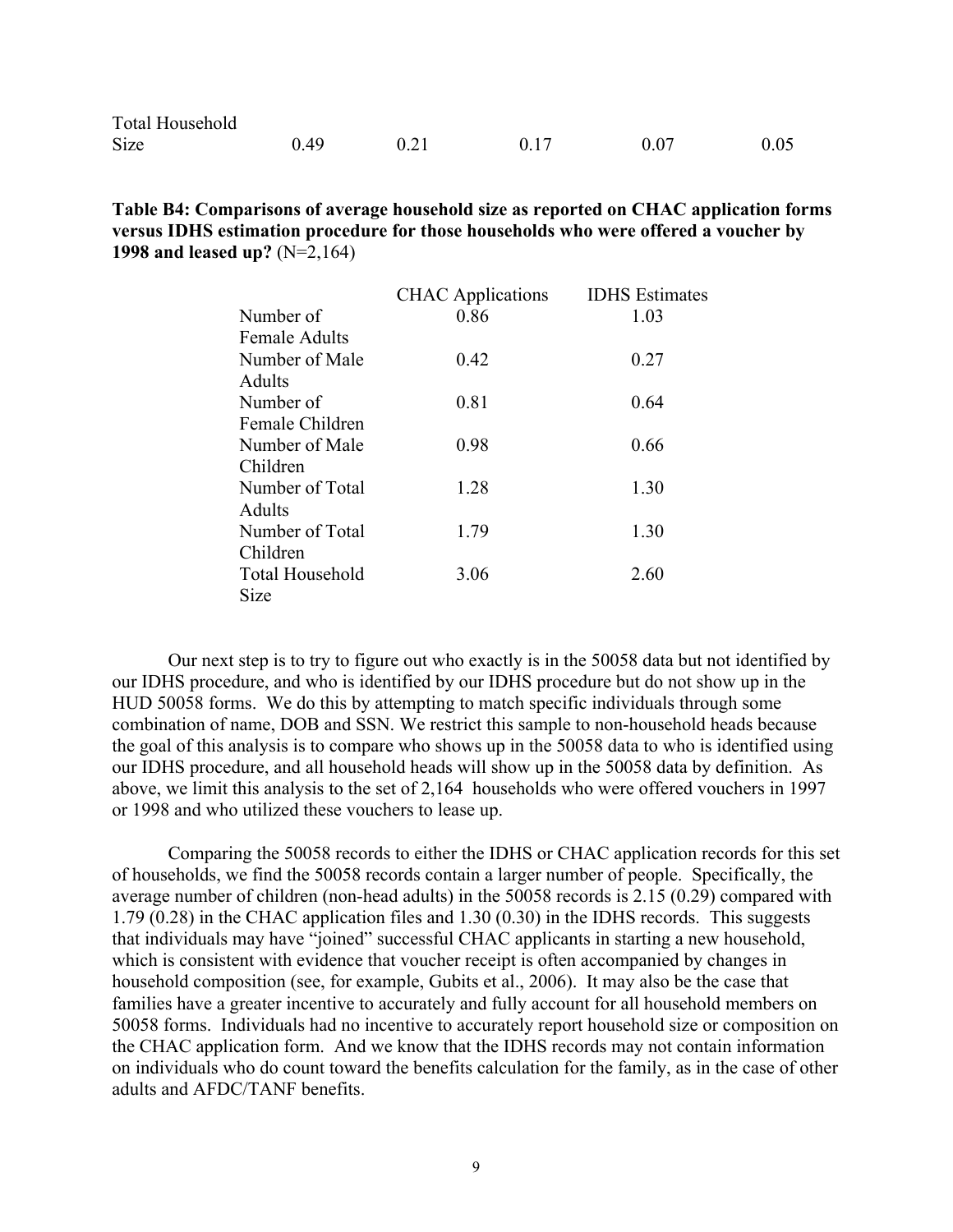Table B5 shows that roughly 77 percent of the 3,417 non-household heads who appear in our IDHS sample show up in the 50058 data. However, the match rates for young children in our IDHS sample are much higher – approximately 90 percent for those children under the age of 11. Among children age 11-15 that we identify in our IDHS sample, 83 percent also appear in the 50058 records, while the match rate for 16-17 year olds are noticeably lower (i.e., 70 percent). Interestingly, very few of the adult family members we identify in the IDHS files appear in the 50058 data. This pattern is consistent with a situation in which young children are very likely to accompany their parent or guardian to a new residence, but that the receipt of a housing voucher allows adults who had previously been living together to form their own households.

|                    | $\frac{1}{2}$ and $\frac{1}{2}$ and $\frac{1}{2}$ and $\frac{1}{2}$ and $\frac{1}{2}$ and $\frac{1}{2}$ and $\frac{1}{2}$ and $\frac{1}{2}$ and $\frac{1}{2}$ and $\frac{1}{2}$ and $\frac{1}{2}$ and $\frac{1}{2}$ and $\frac{1}{2}$ and $\frac{1}{2}$ and $\frac{1}{2}$ and $\frac{1}{2}$ a |                         |
|--------------------|-----------------------------------------------------------------------------------------------------------------------------------------------------------------------------------------------------------------------------------------------------------------------------------------------|-------------------------|
|                    | Fraction of the total                                                                                                                                                                                                                                                                         | Fraction of individuals |
|                    | sample of 3,417                                                                                                                                                                                                                                                                               | that match to the 50058 |
| Age as of $7/1/97$ | individuals                                                                                                                                                                                                                                                                                   | records                 |
|                    | (1)                                                                                                                                                                                                                                                                                           | (2)                     |
| All ages           | 1.00                                                                                                                                                                                                                                                                                          | 0.77                    |
| $0 - 3$            | 0.20                                                                                                                                                                                                                                                                                          | 0.91                    |
| $4-6$              | 0.19                                                                                                                                                                                                                                                                                          | 0.88                    |
| $7 - 10$           | 0.21                                                                                                                                                                                                                                                                                          | 0.90                    |
| $11 - 15$          | 0.18                                                                                                                                                                                                                                                                                          | 0.83                    |
| $16-17$            | 0.05                                                                                                                                                                                                                                                                                          | 0.71                    |
| 18-25              | 0.07                                                                                                                                                                                                                                                                                          | 0.30                    |
| 25-45              | 0.07                                                                                                                                                                                                                                                                                          | 0.20                    |
| $45 - 65$          | 0.03                                                                                                                                                                                                                                                                                          | 0.32                    |
| 65 or older        | 0.01                                                                                                                                                                                                                                                                                          | 0.35                    |

| Table B5: The fraction of non-household heads who appear in IDHS records (n=3,417) that |
|-----------------------------------------------------------------------------------------|
| also matched to 50058 records, separately by age                                        |

### **B4. Summary**

Because the CHAC application forms list the total number of adults and children in the home but do not provide individual identifying information about household members other than the household head and his or her spouse (if applicable), we use IDHS data on pre-CHAC-lottery social program spells to identify other household members using the procedure described above. Our IDHS procedure suggests household sizes that are about one-half child smaller than what is suggested by the CHAC application files. However, a comparison of the individuals who appear in our IDHS data and those who later appear on official HUD 50058 forms among those families who utilized a housing voucher suggests our IDHS imputation procedure correctly identifies nearly all of the young children (below the age of 15) in a household and a fairly high (70 percent) fraction of older children. On the other hand, it appears that our IDHS estimation may not reliably identify other adults associated with the household. Finally, and quite importantly, the analysis reported here confirms that the measurement error in identifying household members is unrelated to the randomly assigned CHAC voucher wait list position.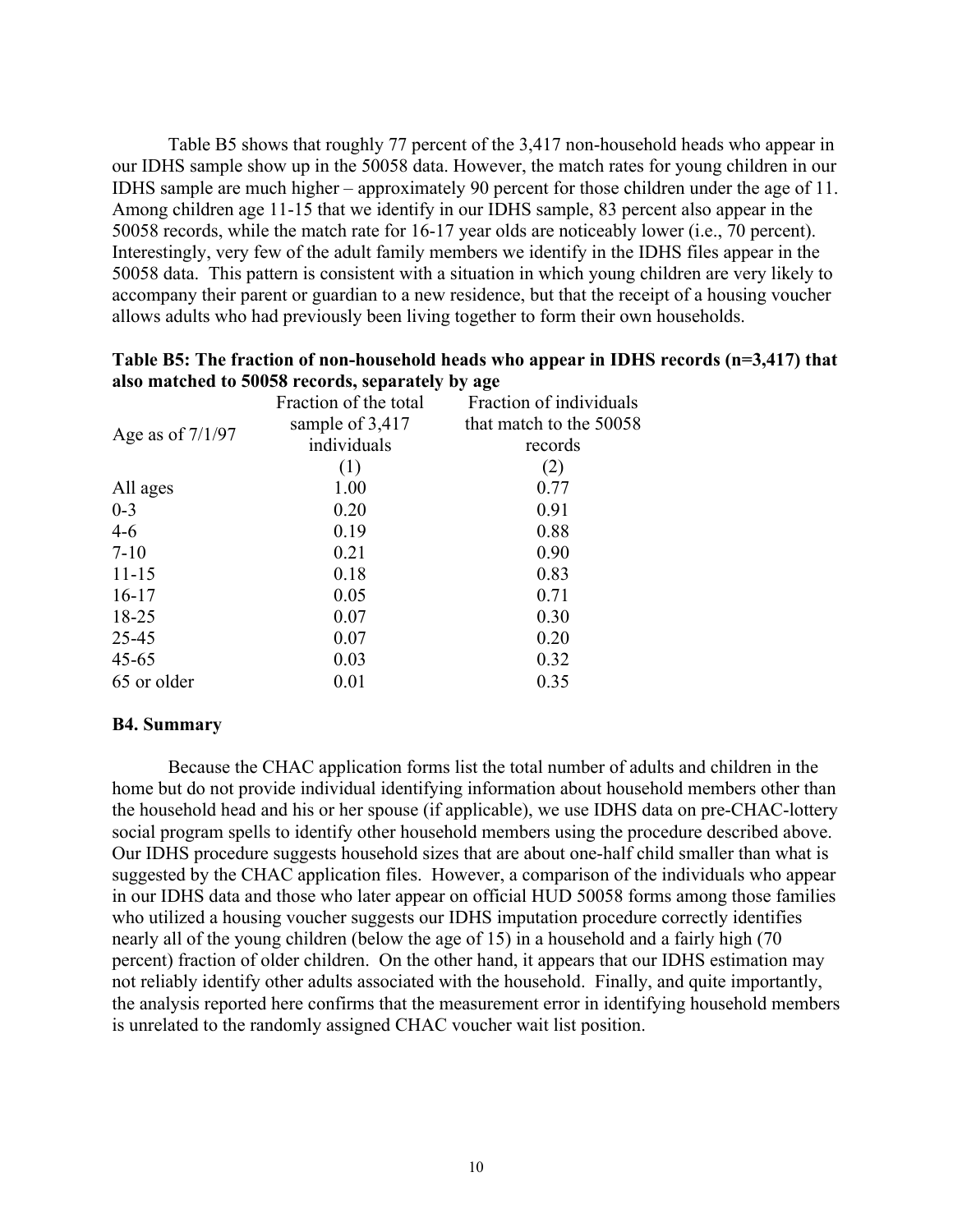# **Appendix C: Data Appendix**

Baseline information on the 82,607 adults and nearly 8,700 spouses that applied to CHAC for a housing voucher in 1997 comes from the lottery application forms. These files include information on address, lottery number and household demographics such as the number and gender of other children and adults in the household, as well as identifying information (names, date of birth, and social security number) for the household heads and spouses. We impute certain demographic variables that are either incomplete or not included on the application forms using information from the Illinois Department of Human Services (IDHS) Client Data Base (CDB). For example, household head gender is not included on the CHAC application form, so we use gender from the CDB. For household heads who do not appear in the CDB, we impute gender by comparing their first name with lists of names of known gender using four data sources: Census data, Social Security Administration data, two websites with lists of names; and finally using a gender-assigning algorithm. For spouses with missing gender, we assign them the opposite gender of the household head.

Similarly, to determine race we start with the CDB race variable and then impute missing values using the less complete lottery application information. For those observations that are missing, we check to see whether the "multiple races" box is checked on the CHAC application. To determine the coding of these multiple races, we create an empirical link by looking at those individuals with multiple races on the CHAC application forms *and* who also have race information in the CDB. For each combination of multiple races we choose the modal race that is indicated by the CDB. For example, if those who are listed as both white and Hispanic on the CHAC forms are listed most often as Hispanic in the CDB, then we assume that all people marked both white and Hispanic in the CHAC forms are Hispanic.

To create and clean our age variables, we use information from both the CHAC application forms and the IDHS client database. The age variables we create indicate age during 1997 when the CHAC lottery application takes place. They include two household invariant variables – household head age and spouse age - and one person invariant age variable for the person in question. For the household heads, if the CHAC age is missing but we have CDB age, then we use CDB age. If he or she indicates age less than 16 on the application form and we have no CDB information, then we set age equal to missing. If the CHAC age is less than 18 or greater than 70, and the difference between that age and the CDB age is greater than one, then we use the CDB age. For spouse age, we use date of birth information if available and when missing we use CDB age as long as it is a reasonable value (ie, not less than 16). For kids and other household members we first check for members age 0 to 18 that are a household head or spouse somewhere else in the sample (e.g., a 17 year who applied as a head and is also the child of a parent who applied separately as a head). For those that we find, we make sure their age is consistently reported across observations. There a small number of observations that have age greater than 100 and we set these equal to missing.

There are several seemingly infeasible outliers in the CHAC information on household composition. We take the following steps to clean this information: for number of male children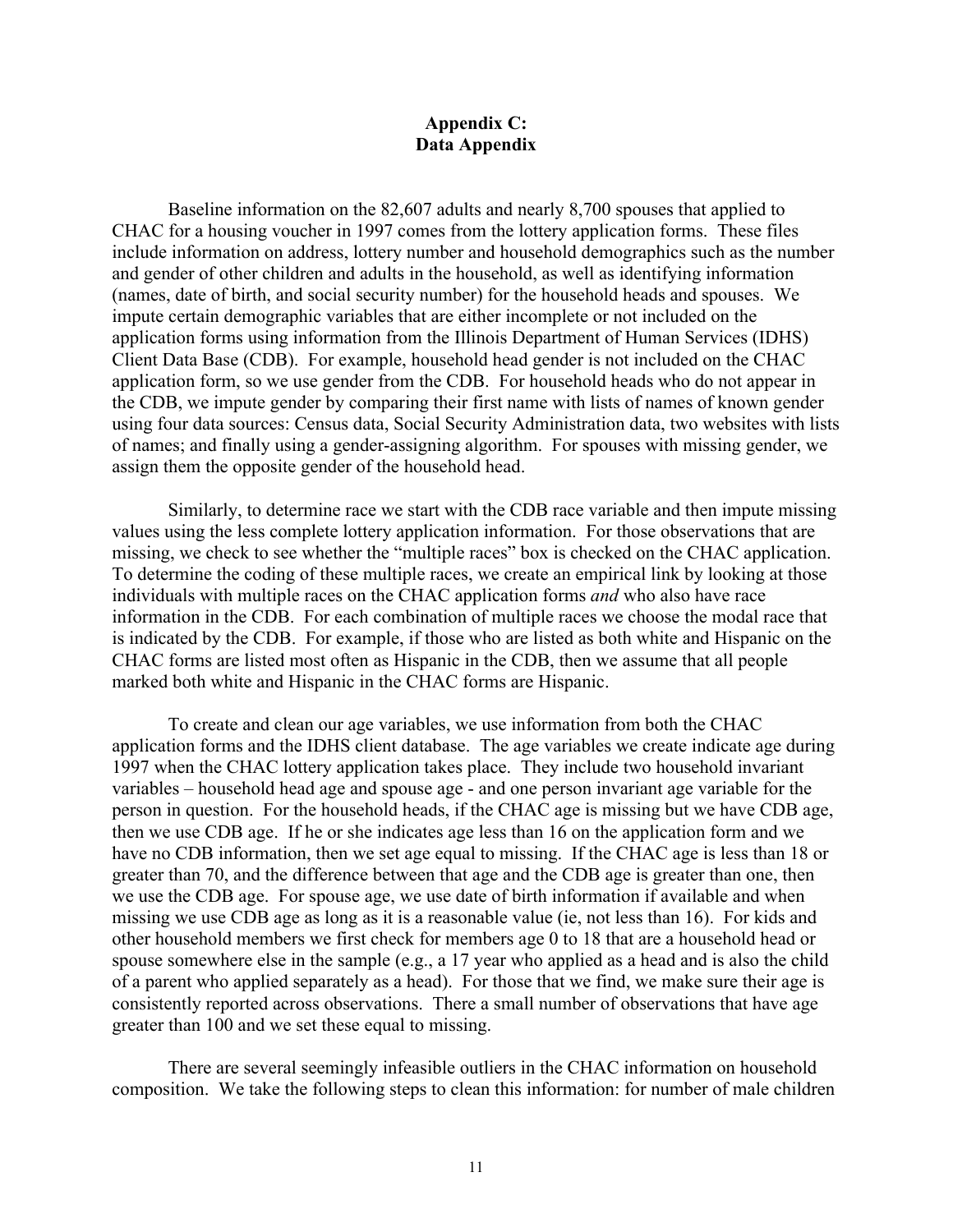and female children we set values ranging from 20 to 29 equal to 2, and values from 10 to 19 equal to 1. Similarly for number of adult females and adult males, we set values of 10, 11 and one instance of 81, all equal to 1. We set negative values equal to 0. When there are zero adults listed, we impute one adult, male or female based on household head gender. We then create total household, total adult, and total child categories by summing the cleaned household composition variables. We confirm that these cleanings have no impact on our randomization checks or any other results.

Data on voucher utilization comes from HUD 50058 records, which families must complete at least once a year to verify eligibility and also when they exit or enter housing programs or if household composition or income changes. These HUD 50058 forms provide complete longitudinal information on housing assistance administered by CHAC (i.e., all tenantbased rental assistance such as Section 8 vouchers and certificates, but excluding public housing), including when the household started and stopped receiving assistance and the different addresses where the household's lived while on a Section 8 voucher. We merge the application data to CHAC files on voucher utilization using CHAC tenant identification numbers coupled with name, social security number and date of birth. We use a probabilistic match that is robust to misspellings, typos and other minor inconsistencies across data sets. These files also provide information on the type of apartment leased, and the number of members in the household.

To track residential locations for both the treatment and control groups we rely on passive tracking sources such as the National Change of Address (NCOA) registry and national credit bureau checks. Because of resource constraints, we tracked a random ten percent sub-sample of all CHAC applicants. We have confirmed that this subset matches the overall applicant pool on a variety of baseline characteristics, and that the impact estimates on labor supply for this 10 percent sub-sample are virtually identical to the impact estimates for the full sample. We are also able to (at least partially) verify the accuracy of the passive tracking techniques using the subset of families that received housing vouchers. In the vast majority of these cases, the location information obtained through passive tracking matches the information found in the administrative 50058 records. Using these addresses along with 2000 census data, we are able to characterize each household's residential neighborhood down to the block group level.

We determine whether a family was living in public housing or a project-based Section 8 housing at the time of the lottery by merging baseline addresses from the CHAC application files to lists of subsidized units maintained by the Chicago Housing Authority and HUD. We use baseline housing status because housing arrangements may be influenced by the outcome of the voucher lottery. This means the group identified as living in a housing project at baseline may include some families who are in private-market housing by the time they are actually offered a housing voucher by CHAC. This occurs in part because of the natural transition of families out of project-based housing units over time, and in part because the city of Chicago was demolishing thousands of units of public housing during the course of the 1990's (see Jacob 2004).

To measure labor market participation and earnings we have obtained quarterly earnings data from the Illinois unemployment insurance (UI) program, maintained by the Illinois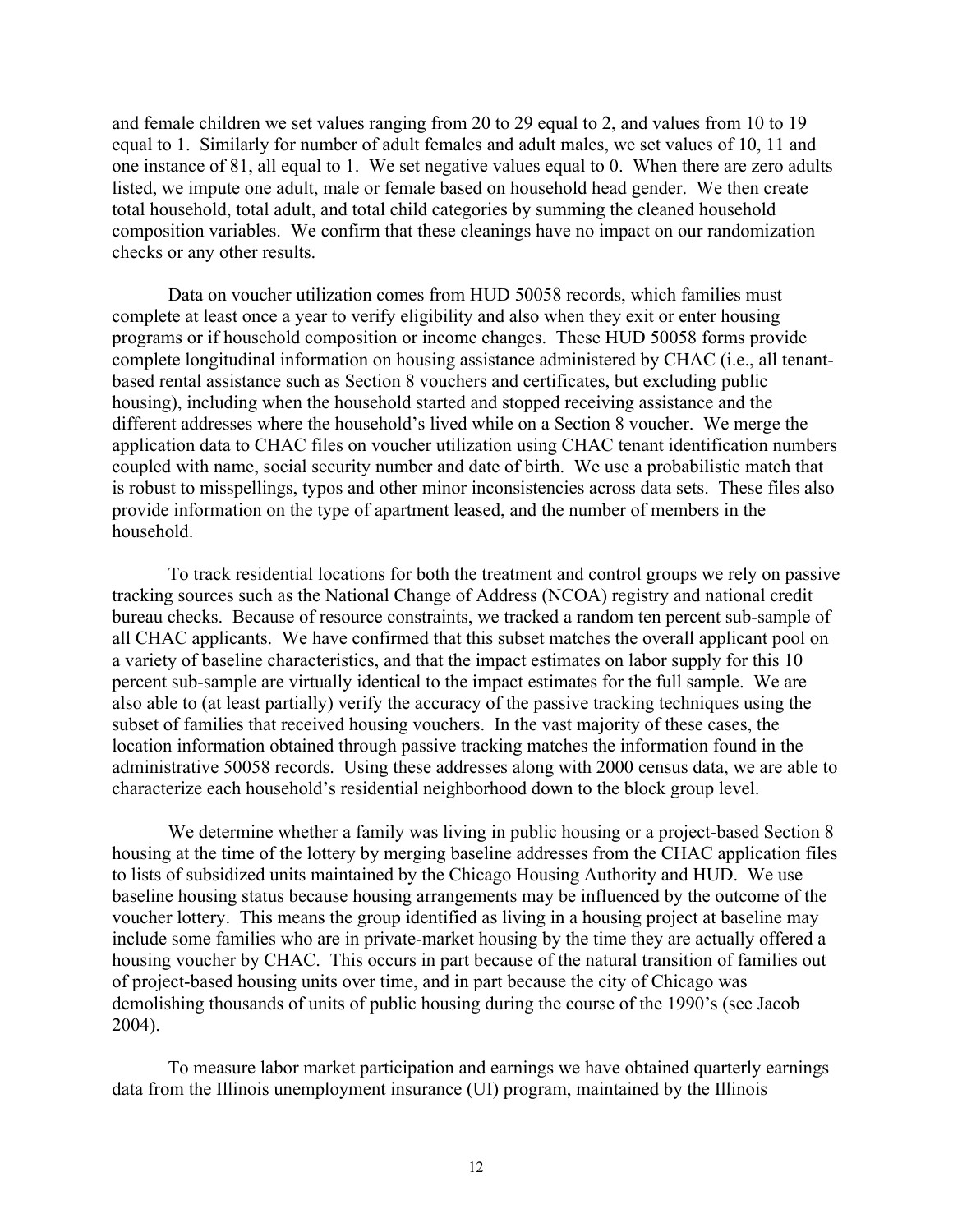Department of Employment Security (IDES). If an individual works at more than one employer in a given calendar quarter, we aggregate up earnings from all employers. People in our sample are counted as working in a given quarter if they report having any earnings at all in the UI data in a quarter. Household-level employment is defined as having anyone in the CHAC baseline household show any earnings in a given quarter. We set to missing those person-quarter observations where quarterly earnings are reported to be less than \$5 in nominal terms. We set equal to the 99<sup>th</sup> percentile of the distribution those outlier observations greater than the 99<sup>th</sup> percentile. Earnings figures are then converted into constant 2007 dollars.

We obtain our welfare information from the IDHS administrative data bases. They provide us with start and end dates of ACDF/TANF, Food Stamp and Medicaid spells for every household member of those households that we match to the CDB. From these start and end dates we then create for each of the welfare programs, a variable indicating the number of days during the current quarter a person was receiving assistance and separate binary indicators for whether the person received assistance during the current quarter, the first quarter of 1997, and second quarter of 1997. We also create binary indicators for whether the household head received assistance of any type during the current quarter, the first quarter of 1997, and the second quarter of 1997.

Unless otherwise noted, the baseline covariates in all of our models include the following variables: binary indicators for black, Hispanic, white, other race, male, disabled, spouse present; a quartic in age interacted with the male indicator; continuous measures of the number of adults in the household, the number of children in the household, and the number of days after the opening of the waiting list that the family submitted an application; binary indicators based on self-reported information from the CHAC application form of whether the household head was willing to accept a certificate as well as voucher, currently receiving any earned income, currently receiving any SSI benefits, currently receiving AFDC/TANF; a series of measures drawn from Illinois administrative databases describing the household head's public assistance receipt and employment in the first and second quarter of 1997, including binary indicators for whether the household head worked, received TANF, received any public assistance (Medicaid, Food Stamps or TANF), and total earnings in the quarter; a series of 12 binary indicators of total prior arrests for different crimes (1,2,3+ prior arrests for a violent crime, property crime, drug crime or other crime); measures of the applicant's baseline neighborhood, all measured at the tract level, which include percent minority, percent black, poverty rate, collective efficacy, social capital, violent crime rate, property crime rate; the average earnings, employment and public assistance receipt of all household members in the second quarter of 1997; the average prior criminal history of all household members (i.e., 12 variables which are merely the household averages of the 12 binary prior crime variables above); the household's imputed fair market rent and baseline rent.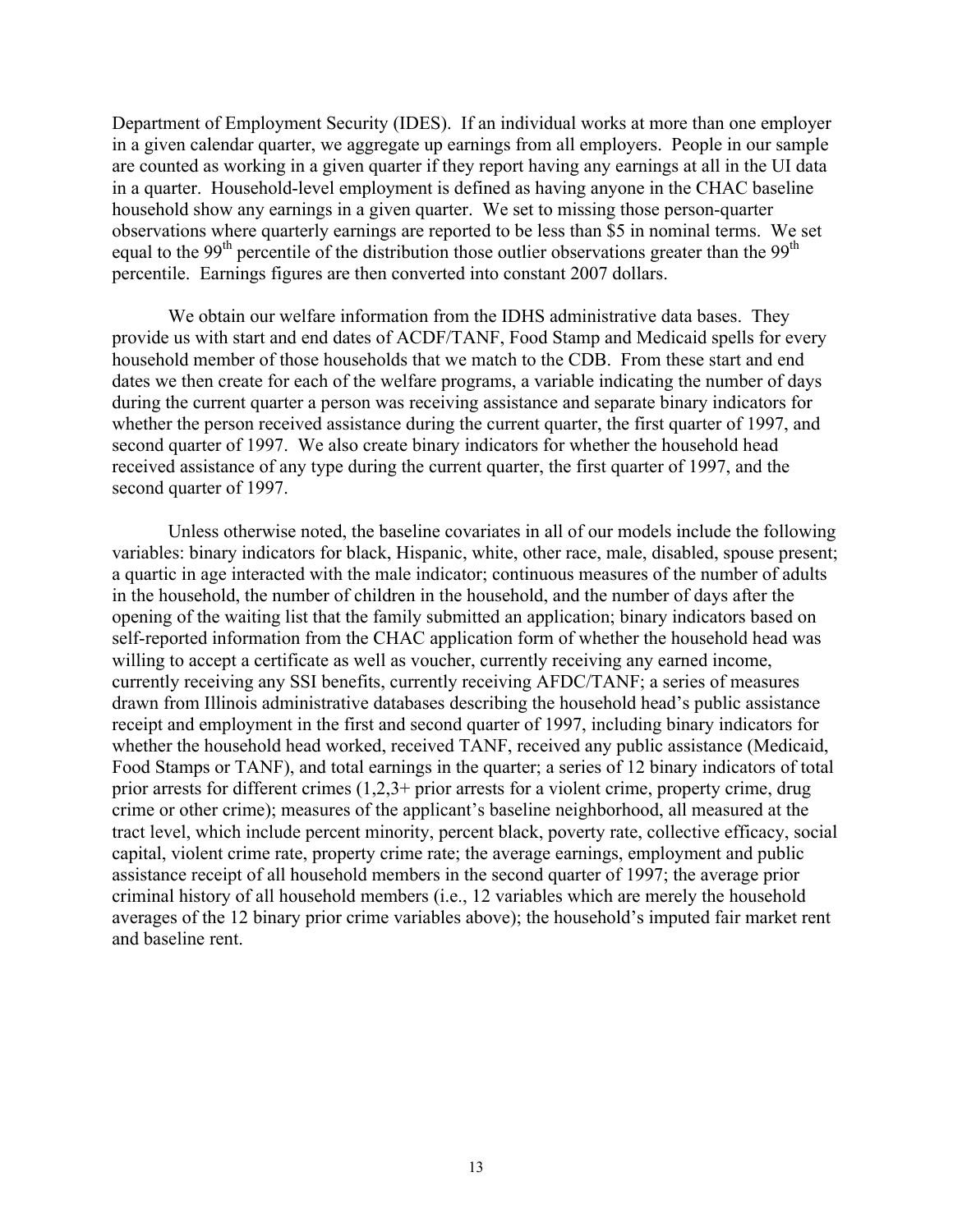# **Appendix D: Calculation of Baseline Rent, Income, and Effects of Housing Vouchers on Disposable Cash and Housing Consumption**

In order to understand the magnitude of the voucher "treatment dose," we would like to measure baseline income for CHAC applicants as well as their baseline rent contributions. Baseline rent and income are relevant because the maximum value of a voucher subsidy is a function of the family's income, while the amount of rent families are paying at baseline will determine how much of the voucher subsidy that families can take in the form of cash (by reducing their out-of-pocket spending on housing). Unfortunately, baseline rent and income are not reported on the CHAC application forms, and so we must estimate these values for families using the other sources of administrative data that we have available to us. Our estimation procedure will unavoidably add some error to our measures of baseline rent and income values. But since our estimation procedure for baseline rent and income relies entirely on pre-baseline administrative records, this measurement error should be orthogonal to each family's randomly assigned position on the CHAC voucher wait list.

# **D1. Voucher subsidy effects on consumption of housing versus all other goods**

As discussed in detail in Appendix A, the maximum value of a family's housing voucher subsidy is equal to the HUD-defined Fair Market Rent (FMR) for a housing unit of the size to which the family is eligible, minus the family's rent payment, which under 1997 program rules was defined as the greater of .3 times net income (what most families pay), or in some cases, .1 times gross income (or the welfare rent payment – that is, the minimum amount of a family's welfare contribution towards rent).

The total subsidy value will equal Subsidy =  $[FMR - S] = C+H$ , where FMR is the Fair Market Rent (essentially the maximum rent of units that families can lease up with housing vouchers; see Appendix A), S is the family's required rent contribution under voucher program rules, C equals the amount of the subsidy value that the family can essentially take as cash (by reducing out-of-pocket spending on housing) and H is the increase in housing consumption from voucher receipt. C and H are calculated from three parameters: the FMR; baseline rent (BR); and baseline income (I), each of which we calculate from pre-lottery information for each CHAC family. Most families will be in the situation of being eligible for an apartment with FMR above their baseline rent, and will be spending far more on rent than 30 percent of their adjusted income (which is less than total income because the voucher program rules exclude certain sources of income, and allow families deductions for dependents and other reasons; see Appendix A). For these families, the amount of the voucher subsidy that they can take as cash is equal to the difference between their baseline out of pocket spending on rent (i.e., their baseline rent) less the amount they are required to spend on rent under the voucher program rules (30 percent of their adjusted income). The increase in housing consumption for a family that leases a unit with rent equal to the FMR is equal to the difference between the FMR and the family's baseline rent. Table D1 shows that the degree to which the family is able to take part of the voucher subsidy as cash versus increased housing consumption will be somewhat different for families with baseline rents above the FMR (second row) or required rent contributions under the voucher program rules that exceed their baseline rents (third row).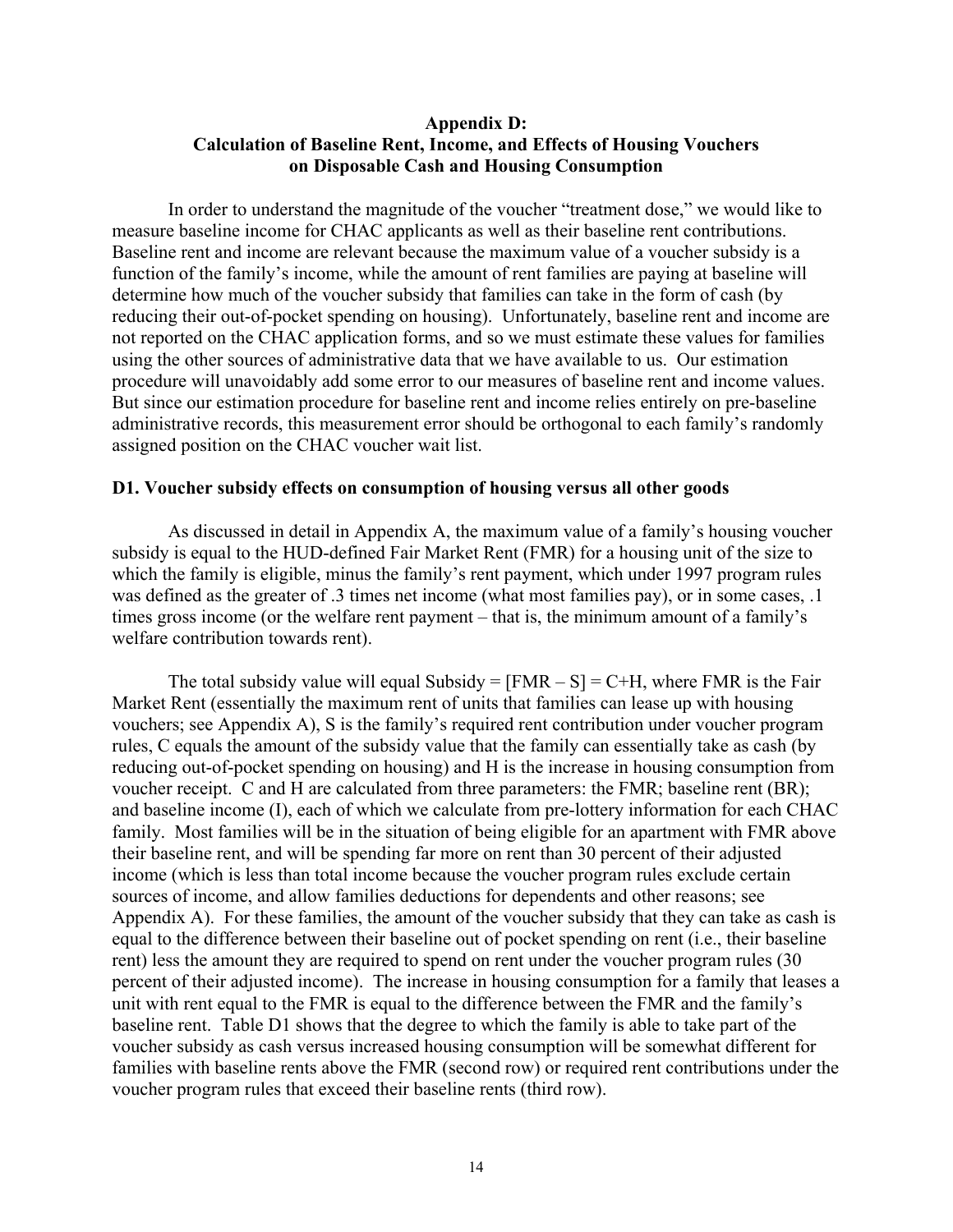| Baseline rent and | Extra cash from        | Extra housing from        |
|-------------------|------------------------|---------------------------|
| income            | getting voucher        | getting voucher           |
| $FMR > BR > .3*I$ | $C = (BR - .3*I) > 0$  | $H = (FMR-BR) > 0$        |
| $BR > FMR > .3*I$ | $C = (FMR - .3*I) > 0$ | $H = (BR\text{-}FMR) < 0$ |
| $FMR > .3*I > BR$ | $C=0$                  | $H = (FMR - .3*I)$        |
| $3*I>FMR$         | $C=0$                  | $H = 0$                   |

**Table D1: Effects of housing voucher for families already in private housing as function of baseline rent, income, and HUD-defined Fair Market Rent (FMR)**

# **D2. Estimating Fair Market Rents (FMR) for CHAC Applicants**

The FMR is a function of the number and gender composition of the adults and children in the household, the metropolitan area the family is living in, and the calendar year. CHAC applicants are required to report all the relevant information for household size and gender composition, and HUD publishes the FMR for a 2 bedroom unit for each local metro area for each year at www.huduser.org/datasets/fmr.html. We estimate the FMR for each CHAC family for 1997 using the baseline information on household composition that they report to CHAC on their voucher application to identify the largest apartment the family is entitled to, and then assign them the FMR for that size unit using the FMR reported by HUD for a 2 bedroom unit at the URL above, using the adjustment to the FMR for number of bedrooms to which the family is entitled described in Appendix A. The average 1997 FMR for CHAC applicant households headed by a working age, able-bodied adult in our dataset was around \$1,000 per month, or \$12,000 per year.<sup>4</sup>

# **D3. Estimating Baseline Incomes (I) for CHAC Applicants**

We begin by estimating total baseline income for households from all sources, without regard to the specific housing program rules about what does and does not count in the voucher program's "adjusted income" calculation for purposes of determining each household's voucher rent contribution. We sum all quarterly UI earnings reported for all household members for the four quarters prior to the CHAC application period (from 1996:Q3 through 1997:Q2). We know who is receiving TANF at baseline from both the CHAC application forms and IDHS administrative data. We do not know the exact amount of the TANF payments that families receive, so we use published TANF program rules for Illinois to estimate the TANF benefit

 <sup>4</sup> This FMR calculation uses the household size and gender composition that we estimate using the Illinois Department of Human Services (IDHS) data and estimation procedure described in Appendix B for households that ever show up in the IDHS data system; for those who do not show up in the IDHS system, we use the household composition and gender composition reported directly on the CHAC application forms. If we look at just the household composition among those who show up in the IDHS data, the FMR is equal to \$12,010, while if we use just the CHAC application data we have available for everyone (whether they show up in the IDHS data system or not), the FMR is equal to \$12,600. We prioritize the estimates for household composition obtained from the IDHS data using our Appendix B procedure because we can only calculate earnings and total income for people we can specifically identify through that IDHS procedure, and so the FMR calculation will be conceptually consistent with the income figures we estimate for each families.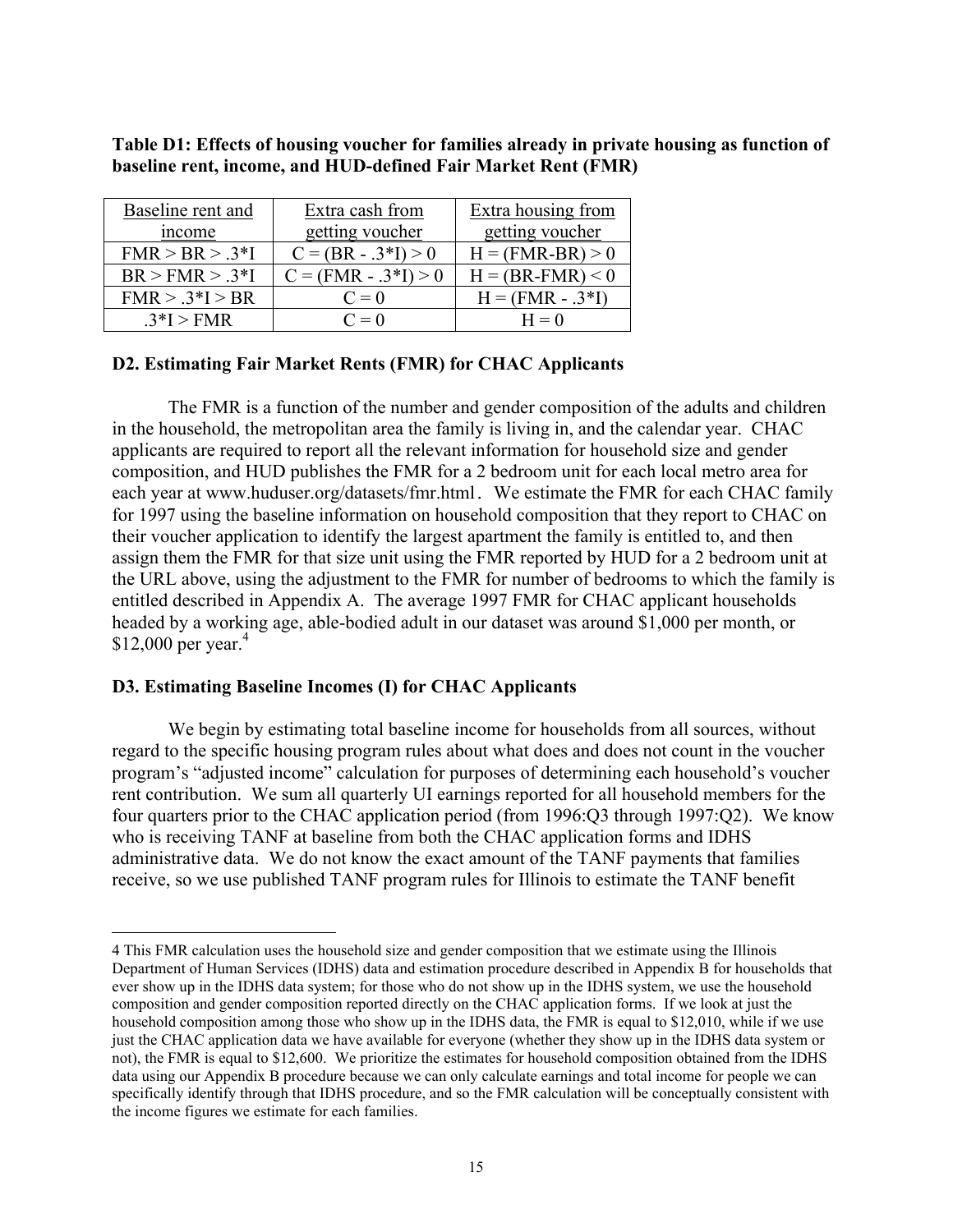amounts for those whom our administrative data indicate are receiving TANF benefits.<sup>5</sup> We also assume that every working household receives the EITC, and assign EITC income based on that program's benefit schedule for 1997 taken from Hotz and Scholz (2003). In principle one limitation with our procedure for estimating baseline income is that we do not have any data on family asset income (HUD voucher rules require families to count 2-3 percent of total net household assets as income), nor can we capture earnings from jobs that are not covered under the state's UI system. The omission of assets at least does not seem to matter much in practice – when we examine 50058 data on voucher recipients in Chicago, average monthly asset income is on the order of \$5 per family. We estimate the average household income for CHAC applicants in the year before their voucher application to be \$14,000.

After calculating total family baseline income, we then tabulate the adjusted income value (the value for I in Table D1 above) that is used under housing voucher program rules to determine the family's rent contribution. We first subtract from total household income those sources that are not counted as income by the voucher program, namely EITC benefits as well as any earnings by household members under the age of 18. We then also subtract allowable deductions that we can identify with the data available to us, namely the \$480 per child deduction under voucher program rules. Mean adjusted income for our sample of able-bodied, working-age CHAC adult applicants is \$12,450.

# **D4. Estimating Baseline Rent for CHAC Applicants**

For our calculations we require a way of determining each CHAC applicant's baseline rent that we can apply consistently for all families across the entire voucher wait list. Unfortunately direct data on baseline rents is only available for families in our treatment group who were offered vouchers by CHAC, and then use their voucher to lease up in their same baseline apartment. The HUD 50058 forms that these families will be required to fill out as a condition of their voucher receipt will include complete information on their unit's rent.

To estimate baseline rents for our entire sample of CHAC applicants (treatment and control families), we use data from a special tabulation conducted for us by the Census Bureau using 2000 Census data for Chicago. We basically assign each CHAC applicant the average rent paid by households with similar basic demographic characteristics living in the CHAC applicant's same baseline census tract. We define household "types" or categories on the basis of the census tract of residence, race of the household head, number of adults in the home, and number of children in the home. The Census Bureau suppresses rent figures in cases where there are too few households of a given type in a given census tract. In these cases, we assign CHAC applicants the average rent for households with the same number of adults and children in the same census tract (regardless of race). In cases where the relevant rent figures for a given household type in a tract are also suppressed by Census confidentiality requirements, we assign the average rent from households in the same tract with the same number of children (ignoring race and number of adults).<sup>6</sup>

 <sup>5</sup> Program rules are taken from Lewis et al. (2000). The maximum welfare benefit is defined by family size and is basically equal to the maximum benefit minus one third of earned income by adults in the home. 6 Around 20 percent of our CHAC sample are assigned baseline rents for families of the same race, number of adults, and number of children in the same tract; around 75 percent of the CHAC sample are assigned rents based on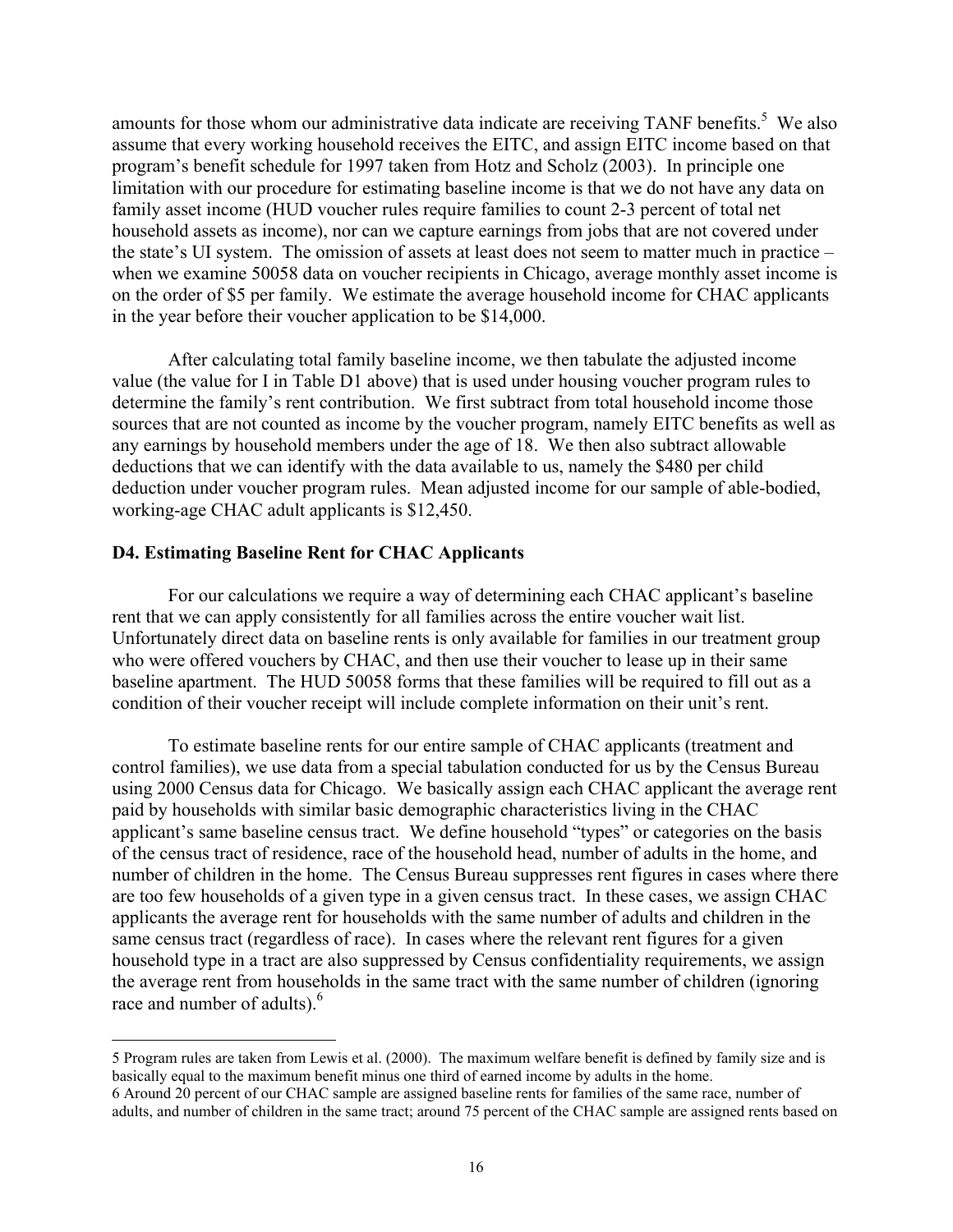A final complication in estimating baseline rents for CHAC applicants from the Census 2000 special tabulation is that we are interested in rents paid by families living in private-market housing, yet the 2000 Census questionnaire does not ask families whether they are living in public- or private-market housing. It is not clear what a family living in public housing would actually answer to a Census question about unit rent; would they, or should they, report their own out-of-pocket rent contribution, equal to 30 percent of adjusted income just as in the housing voucher program? Or would a family in public housing instead report some guess about the true market-equivalent "rent" for their public housing unit? (How a family would even begin to make such an assessment if they tried is not clear). We try to deal with this problem by estimating baseline rents under three different procedures: (a) using the mean rent reported by families in the 2000 Census, with no adjustments; (b) using median rent; (c) using an adjusted mean rent, where the adjustment assumes a truncated normal distribution for rents and truncates the rent distribution at the minimum rent cutoff used by HUD in their own calculations of the FMR (to weed out what HUD believes are likely to believe either public housing rents reported in the Census, or sub-standard private-market units).<sup>7</sup> The results under each of these approaches are quite similar. We have also asked the Census Research Data Center at the University of Michigan to do some tabulations with restricted-use individual-level Census data excluding households with rents below the cutoff HUD uses; those mean rent figures across family types and tracts are generally similar to what the Census has estimated for us without any adjustment for low rents. The average baseline rent in our sample is estimated to be on the order of \$680 per month, or \$8,160 per year.

### **D5. Summary of Results**

We estimate baseline total household income for the average able-bodied working-age adult CHAC applicant to be \$14,000. We estimate average baseline rent to equal \$8,160 per year, while the average FMR is equal to \$12,000. These calculations imply an average maximum voucher subsidy value (cost to the government) of \$8,265. Since Reeder (1985) estimates the ratio of benefit to the recipient to cost to the government for vouchers to be around .83, this implies an average equivalent variation for a voucher on the order of \$6,860. Our calculations also imply that on average, the extra cash a family can take out of a voucher (C) will be around  $(BR - .3 * I) = ($8,160 - $3,735) = $4,425$  per month, while the family will increase their housing consumption (H) by  $(FMR - BR) = $12,000 - $8,160 = $3,840$ . Put differently, the fact that families spend such a large amount of their baseline income on rent, and can then substantially reduce their spending on housing upon receipt of a voucher, means that the typical CHAC applicant is able to take more than half of the dollar value of the housing voucher subsidy in the form of cash.

households in the Census with the same number of adults and children in the same tract (pooling all races together); and the remaining 5 percent or so of CHAC applicants are assigned baseline rents of households with the same number of children in the same tract.

<sup>7</sup> For the truncated mean adjustment we try this once using a common standard deviation calculated for households of all sizes citywide, and once trying to calculate tract-specific standard deviations for the rent distribution Here the data become quite limited given Census bureau data suppression at the tract level. In any case both procedures yield similar results.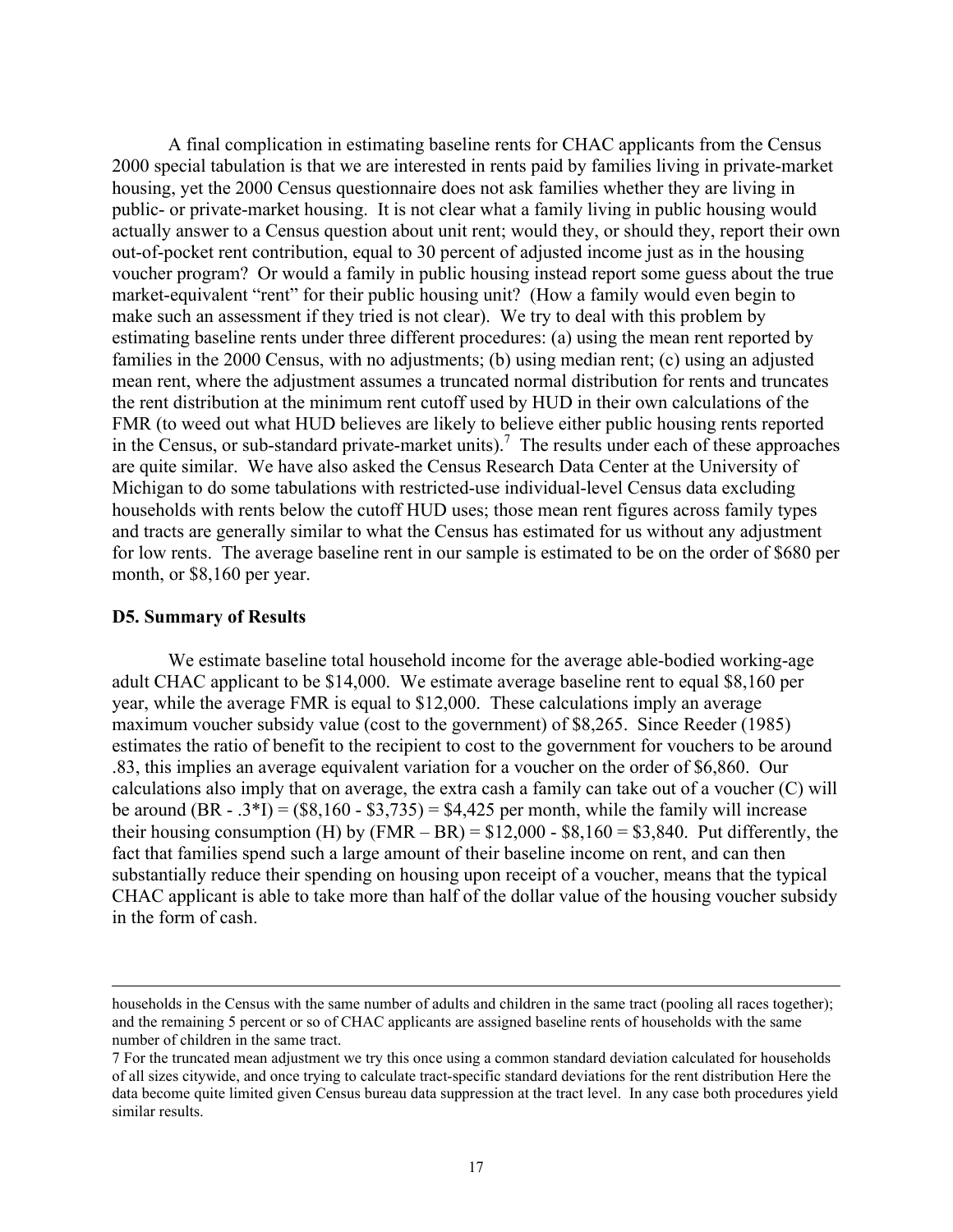# **Appendix References**

Angrist, Joshua A., Guido W. Imbens, and Donald B. Rubin (1996) "Identification of Causal Effects Using Instrumental Variables," *Journal of the American Statistical Association*, 91: 444- 472

Currie, Janet (2003) "U.S. Food and Nutrition Programs" In *Means-Tested Transfer Programs in the United States*. Edited by Robert A. Moffitt. Chicago: University of Chicago Press. pp. 199- 290.

"Fact Sheet for HUD Assisted Residents, Rent Supplement, How Your Rent is Determined," HUD, Office of Housing, January 2002. http://www.hud.gov/offices/hsg/mfh/gendocs/factsrentsup.pdf, 6/12/04

Gubits, Daniel B., Larry L. Orr, Gregory B. Mills, Michelle L. Wood, Bulbul Kaul, David A. Long and Judith D. Feins (2006) *The Impact of Housing Choice Vouchers on Employment, Earnings and Mean-Tested Benefits*. Cambridge, MA: Abt Associates draft report.

Jacob, Brian A. (2004) "Public Housing, Housing Vouchers, and Student Achievement: Evidence From Public Housing Demolitions in Chicago." *American Economic Review*. 94(1): 233-258.

Illinois Department of Human Services Policy Manual for Temporary Assistance to Needy Families, Deductions from Earned Income (Cash). 08-01-02-d: Adult/Teen/Child Care Disregard. http://www.dhs.state.il.us/rulesPolicy

Lewis, Dan A., Kristen L. Shook, Amy Bush Stevens, Paul Kleppner, James Lewis, and Stephanie Riger (2000) "*Work, Welfare, and Well-Being: An Independent Look At Welfare Reform in Illinois.*" Illinois Family Study: Project Description and First Year Report. University Consortium of Welfare Reform

Olsen, Edgar O. (2003) "Housing Programs for Low-Income Households." In *Means-Tested Transfer Programs in the United States*. Edited by Robert A. Moffitt. Chicago: University of Chicago Press. pp. 365-442.

Reeder, William J. (1985) "The Benefits and Costs of the Section 8 Existing Housing Program." *Journal of Public Economics*. 26: 349-377.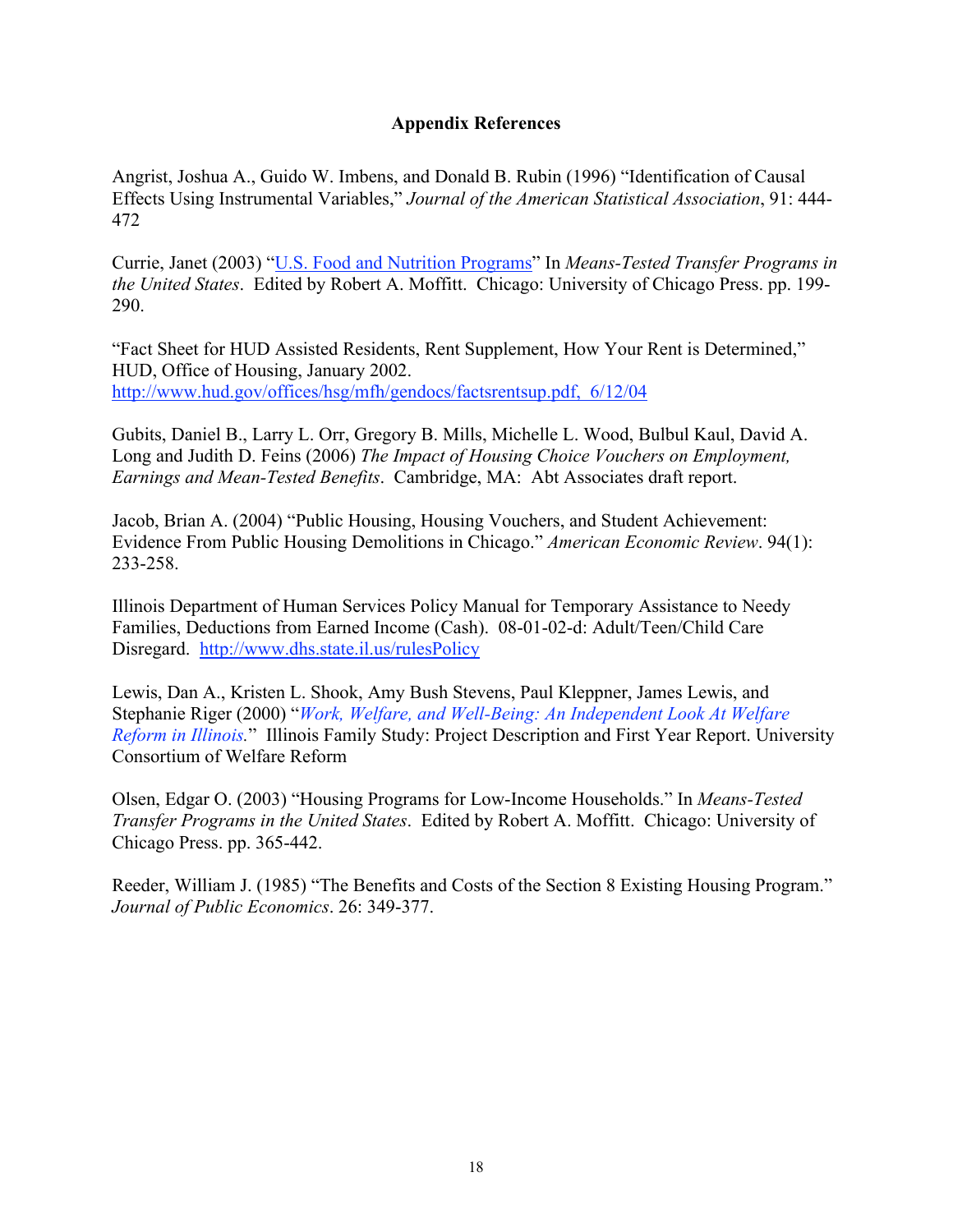|                                                           | CM       | <b>ITT</b>             | IV                       | <b>CCM</b> | Number of<br>Households |
|-----------------------------------------------------------|----------|------------------------|--------------------------|------------|-------------------------|
| At least one member of HH employed                        | 0.665    | $-0.011**$             | $-0.029**$               | 0.680      | 42,358                  |
| At least one member of HH on public assistance            | 0.558    | (0.004)<br>$0.023**$   | (0.009)<br>$0.058**$     | 0.666      | 42,358                  |
| At least one member of HH on TANF                         | 0.182    | (0.004)<br>$0.005**$   | (0.009)<br>$0.013**$     | 0.150      | 42,358                  |
|                                                           |          | (0.002)                | (0.005)                  |            |                         |
| Fraction of people in HH employed                         | 0.396    | $-0.007**$<br>(0.003)  | $-0.019**$<br>(0.006)    | 0.378      | 42,358                  |
| Fraction of people in HH on public assistance             | 0.464    | $0.023**$<br>(0.003)   | $0.056**$<br>(0.008)     | 0.554      | 42,358                  |
| Fraction of people in HH on TANF                          | 0.143    | $0.004**$<br>(0.002)   | $0.012**$<br>(0.004)     | 0.111      | 42,358                  |
| Total HH earnings                                         | 4,390.22 | $-104.28**$            | $-269.02**$              | 4,130.32   | 42,358                  |
| Total HH earnings per capita                              | 2,178.73 | (44.924)<br>$-84.67**$ | (108.852)<br>$-213.73**$ | 1,912.70   | 42,358                  |
| Total HH earnings conditional on at least one working     | 6,599.27 | (21.228)<br>$-53.26$   | (51.659)<br>$-142.06$    | 6,072.94   | 40,021                  |
| Log total HH earnings conditional on at least one working | 8.407    | (51.773)<br>$-0.024**$ | (122.028)<br>$-0.060**$  | 8.352      | 40,021                  |
|                                                           |          | (0.008)                | (0.020)                  |            |                         |

### **Appendix Table I: Effects Of Housing Vouchers On All Household Members**

Notes: The unit of observation is person-year-quarter. The sample includes all working-age, able-bodied CHAC applicants who were living in private housing at baseline. CM = Control Mean. ITT = Intent-to-Treat. IV = Instrumental Variables. CCM = Control Complier Mean. See text for discussion of these estimates. Robust standard errors clustered at household level. \*\* = significant at 5% level, \* = significant at 10% level. All earnings are measured in 2007 dollars.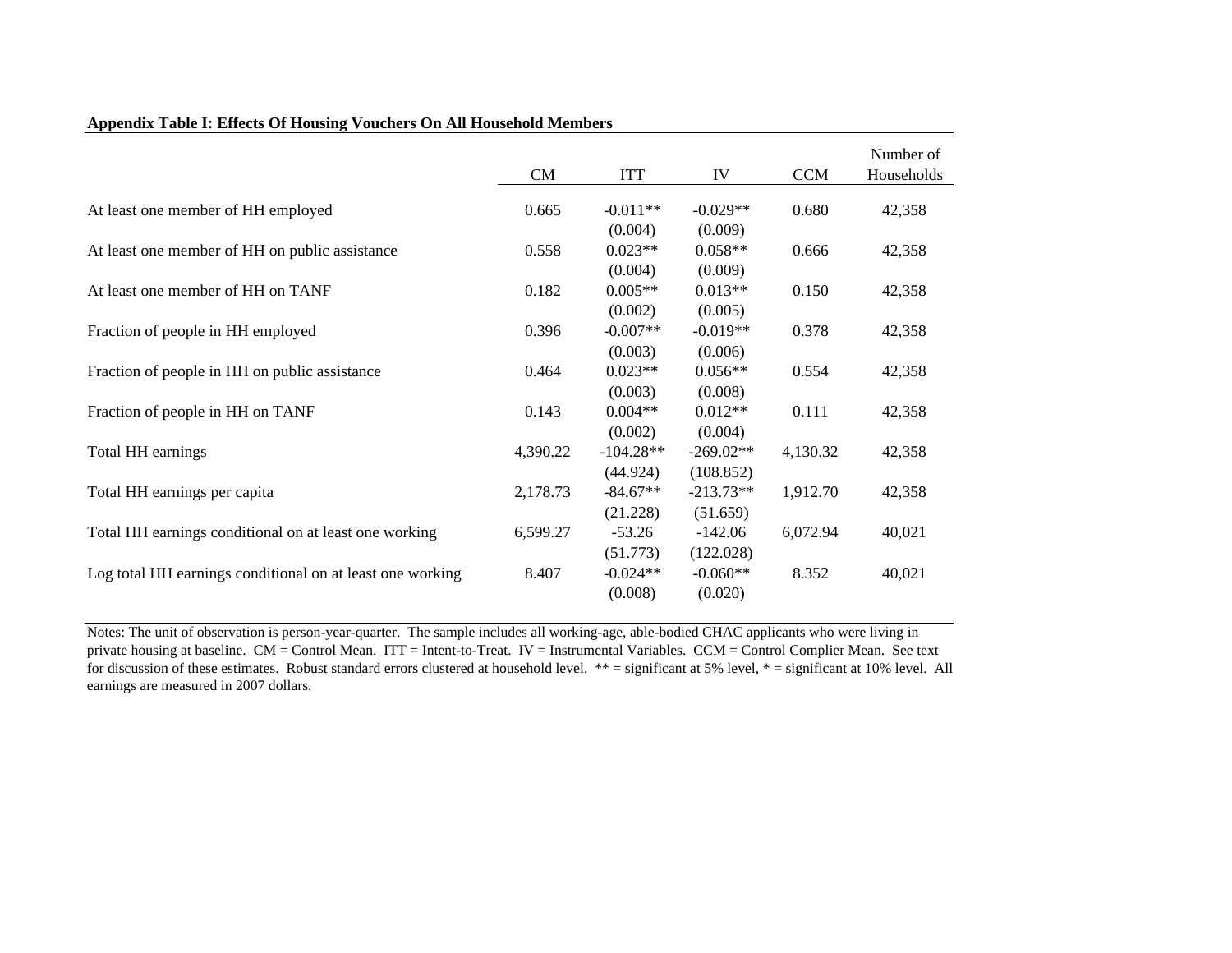# **Appendix Table II: Alternative IV Estimates**

|     |                                                                                                                                | Number of<br>Households | Employed   |            | Receiving TANF,<br>Food Stamps, or<br>Medicaid |            |
|-----|--------------------------------------------------------------------------------------------------------------------------------|-------------------------|------------|------------|------------------------------------------------|------------|
|     |                                                                                                                                |                         | IV         | <b>CCM</b> | IV                                             | <b>CCM</b> |
|     | <b>Baseline</b>                                                                                                                | 42,358                  | $-0.036**$ | 0.605      | $0.067**$                                      | 0.552      |
|     |                                                                                                                                |                         | (0.009)    |            | (0.009)                                        |            |
| (1) | Include households with lottery numbers<br>18,103-35,000                                                                       | 53,135                  | $-0.038**$ | 0.606      | $0.069**$                                      | 0.550      |
|     |                                                                                                                                |                         | (0.009)    |            | (0.008)                                        |            |
| (2) | Scale by receipt of voucher through the 1997<br>lottery (rather than simply receiving a voucher<br>through any program)        | 42,358                  | $-0.034**$ | 0.607      | $0.062**$                                      | 0.555      |
|     |                                                                                                                                |                         | (0.008)    |            | (0.008)                                        |            |
| (3) | Scale by actual voucher usage in each quarter<br>(rather than defining voucher usage as all quarters<br>post initial lease-up) | 42,358                  | $-0.044**$ | 0.622      | $0.081**$                                      | 0.590      |
|     |                                                                                                                                |                         | (0.011)    |            | (0.010)                                        |            |
|     | Scale by actual usage of 1997 voucher<br>(combination of changes in both rows 2 and 3)                                         | 42,358                  | $-0.042**$ | 0.625      | $0.076**$                                      | 0.589      |
| (4) |                                                                                                                                |                         | (0.010)    |            | (0.010)                                        |            |

Notes: The unit of observation is person-year-quarter. The sample includes all working-age, able-bodied CHAC applicants who were living in private housing at baseline. CM = Control Mean. ITT = Intent-to-Treat. IV = Instrumental Variables. CCM = Control Complier Mean. See text for discussion of these estimates. Robust standard errors clustered at household level.  $** =$  significant at 5% level,  $* =$  significant at 10% level.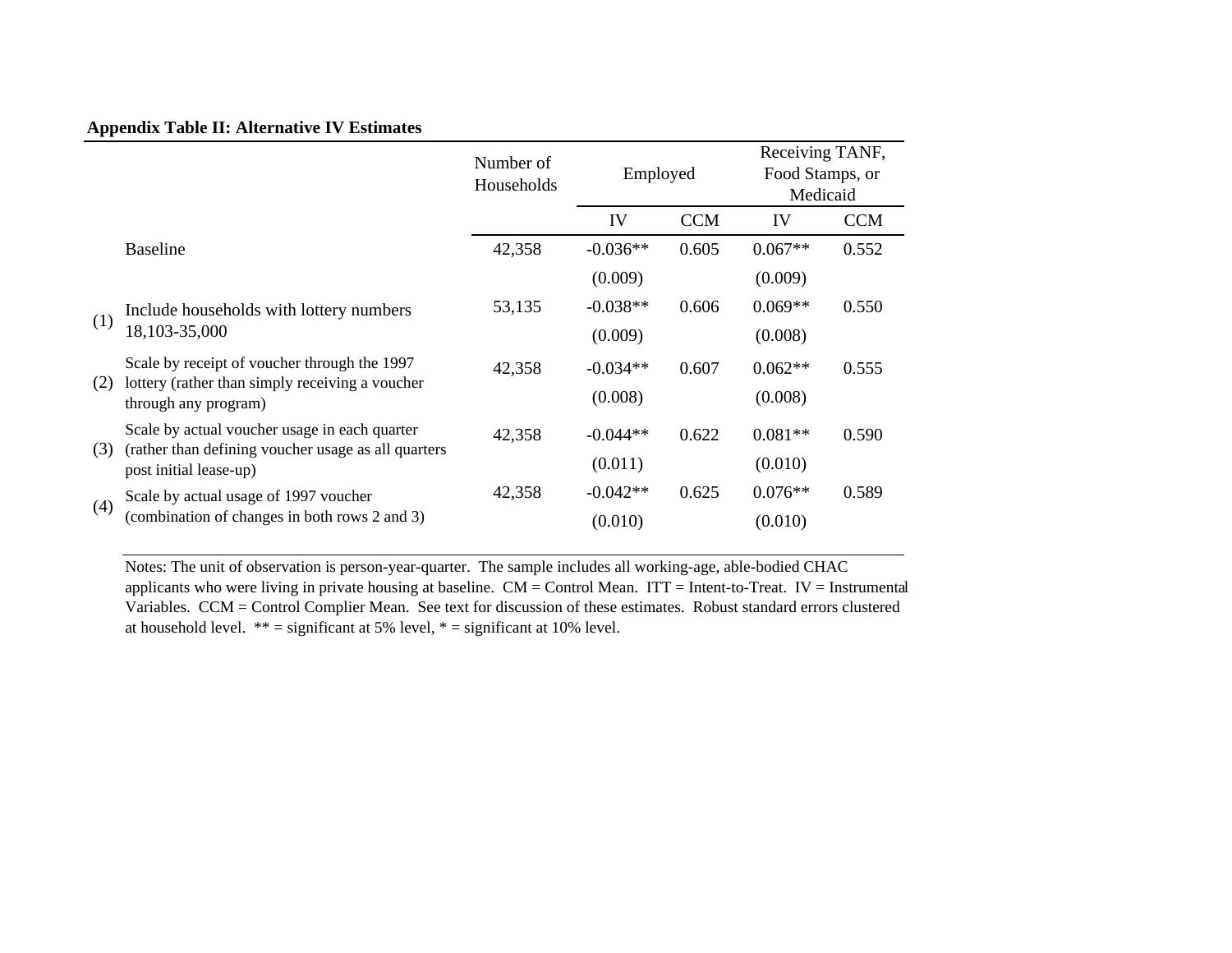



Notes: Control group defined as CHAC applicants with lottery number greater than 35,000. Sample includes all working-age, able-bodied CHAC applicants who wereliving in private housing at baseline.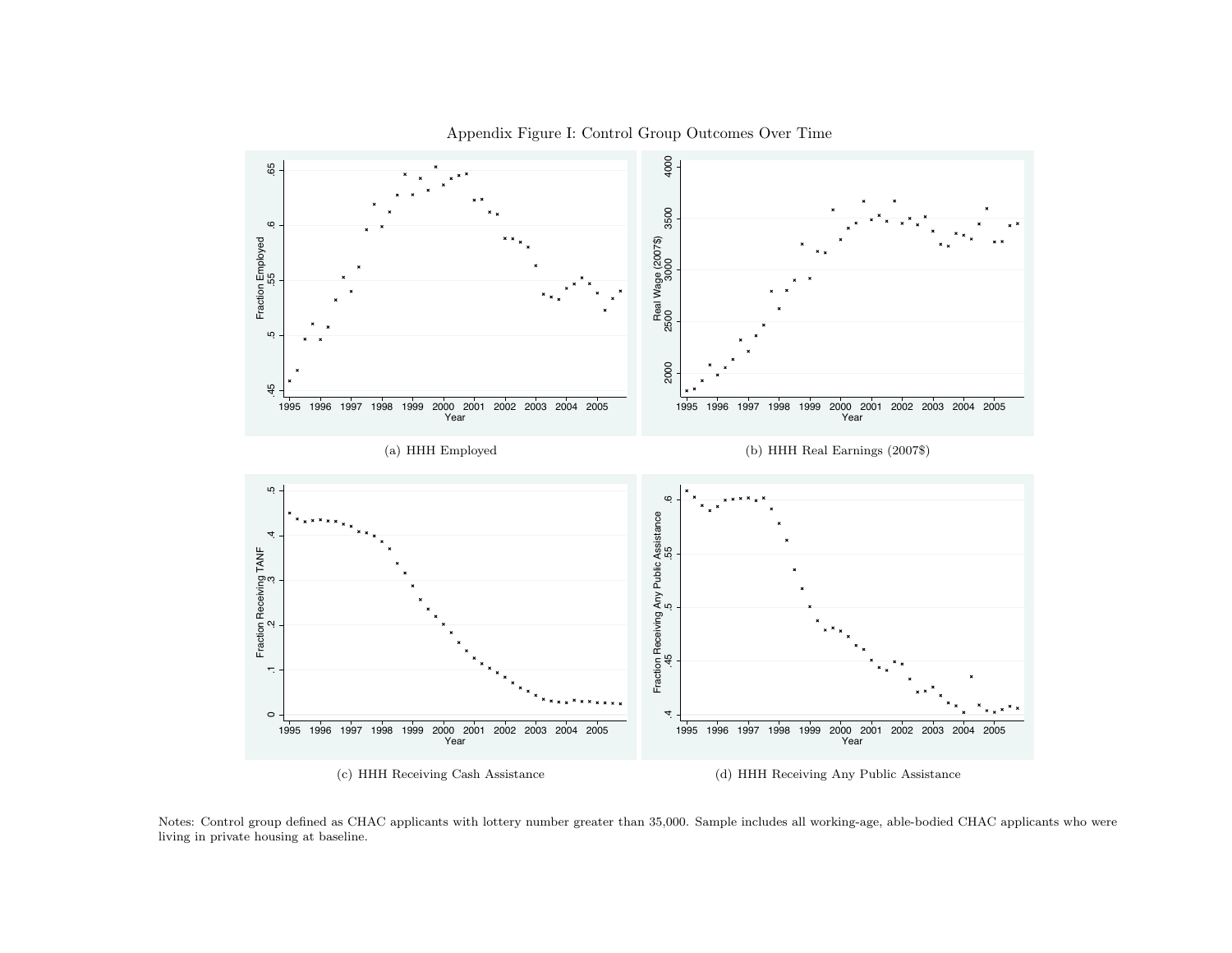

Appendix Figure II: Chicago Metropolitan Area Vacancy And Unemployment Rates 1995-2005

Notes: Unemployment rates, reported quarterly, are taken from http://data.bls.gov/PDQ/outside.jsp?survey=la. Rental vacancy rates, reported annually, are taken from http://www.census.gov/hhes/www/housing/hvs/prevann.html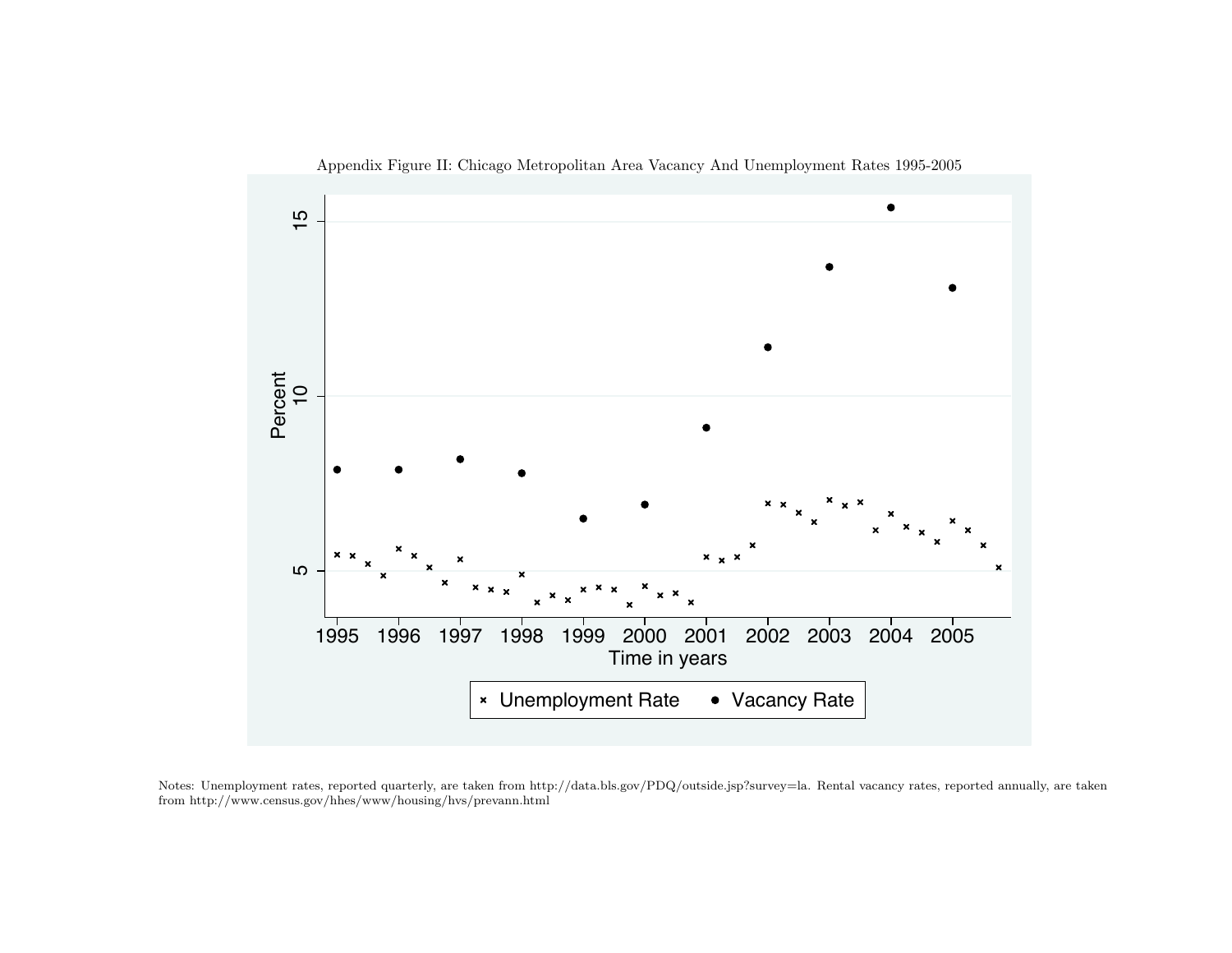



Notes: Treatment group defined as CHAC appicants with lottery number less than or equal to 18,100. Control group defined as CHAC applicants with lottery numbergreater than 35,000. Sample includes all working-age, able-bodied CHAC applicants who were living in private housing at baseline.